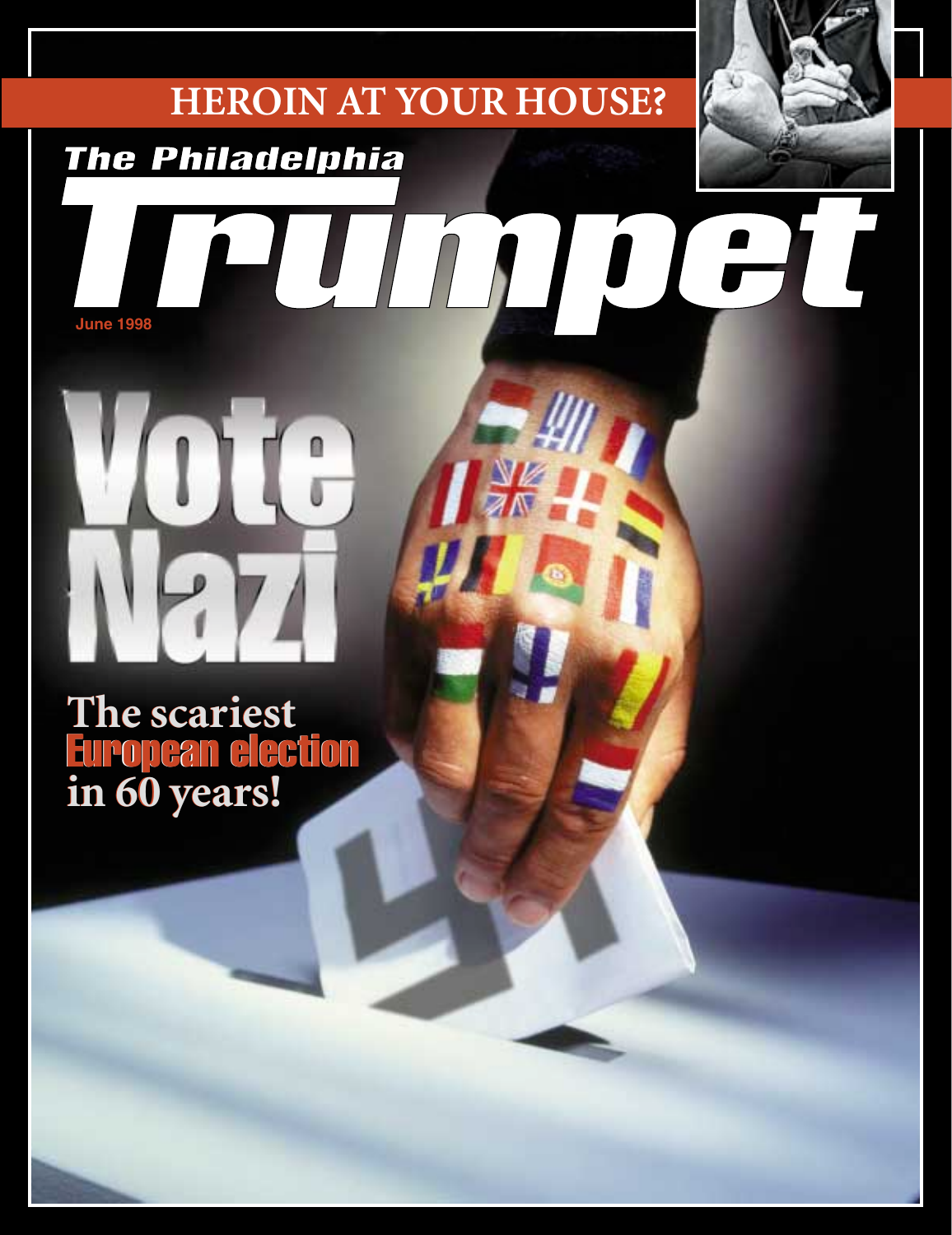

#### ♦ **COVER STORY**

#### **German Elections: Pro-Nazi Party's First Win** 2

Not since Adolf Hitler has a pro-Nazi party won state parliament seats. The world was shocked. But we weren't. You urgently need to understand why.

by Gerald Flurry

#### **Unholy Union** 6

The old alliance between Germany and the Vatican is building again.

#### ♦ **ARTICLES**

21

#### **Heroin at Your House?** 13

A message to parents:

**Why Teens Rebel** 17

> Asian Financial Meltdown **Round Two**

#### ♦ **DEPARTMENTS**

- **Personal:** The Day Hope Died 1
- **Commentary:** A Nation Divided 28



**ON THE COVER:** *Dangerous signs for Europe—Germany's far-right is racking up political successes.* (Joel Hilliker/Index Stock Photography)





17



21

| <b>PUBLISHER and EDITOR IN CHIEF</b> | Gerald Flurry        |
|--------------------------------------|----------------------|
| <b>SFNIOR FDITORS</b>                | Dennis Leap          |
|                                      | J. Tim Thompson      |
|                                      | Vyron Wilkins        |
| <b>MANAGING FDITOR</b>               | Stephen Flurry       |
| <b>ASSISTANT MANAGING EDITOR</b>     | <b>Joel Hilliker</b> |
| <b>CONTRIBUTING EDITORS</b>          | Gary Rethford        |
|                                      | Nancy Coffey         |
|                                      | Deborah Leap         |
|                                      | Paula Powell         |
|                                      | Melody Thompson      |
|                                      | Magda Wilkins        |
| <b>CONTRIBUTORS</b>                  | Gareth Fraser        |
|                                      | Ron Fraser           |
|                                      | Shane Granger        |
|                                      | Andrew Locher        |
|                                      | Wilbur Malone        |
| <b>ART DIRFCTOR</b>                  | <b>Steve Wilkins</b> |
| <b>CONTRIBUTING ARTIST</b>           | Gary Rethford        |
| PHOTOGRAPHERS                        | David Jardine        |
|                                      | Stephen Flurry       |
| <b>PREPRESS PRODUCTION</b>           | Mark Carroll         |
| <b>CIRCIII ATION</b>                 | Shane Granger        |
| INTERNATIONAL EDITIONS EDITOR        | Wik Heerma           |
| <b>Dutch</b>                         | Henk Heerma          |
| French                               | Antonio Trapasso     |
| German                               | Wik Heerma           |
| <b>Italian</b>                       | Daniel Frendo        |
| <b>Norwegian</b>                     | Asbjørn Osbak        |
| <b>Spanish</b>                       | Jorge Esparza        |
|                                      |                      |

#### OFFICE DIRECTORS Australasia

Canada Central and South America Britain, Europe, Middle East, Africa Wayne Turgeon Alex Harrison Dennis Leap Ron Fraser

*THE PHILADELPHIA TRUMPET* (ISSN

10706348) is published monthly (except bimonthly March/April and September/October issues) by the Philadelphia Church of God, 1019 Waterwood Parkway, Suite F, Edmond, OK 73034. Periodicals postage paid at Edmond, OK, and additional mail-ing offices.

©1998 Philadelphia Church of God. All rights reserved.

PRINTED IN THE U.S.A.

*HOW YOUR SUBSCRIPTION HAS BEEN PAID:* The Philadelphia Trumpet has no subscription price — it is free. This is made possible by the tithes and offerings of the membership of the Philadelphia Church of God and others. Contributions, however, are welcomed and are tax-deductible in the United States, Canada, and New Zealand. Those who wish to voluntarily aid and support this worldwide Work of God are gladly welcomed as co-workers in the effort to "hold fast" to the traditions established in the true Church by Herbert W. Armstrong and to proclaim a final warning to the world.

Contributions or letters of interest june be sent to one of our offices nearest you:

United States: PO Box 3700, Edmond, OK 73083. Canada: P.O. Box 61541, Fennel Postal Outlet,

Hamilton, ON L8T 5A1 New Zealand and the Pacific Isles: P.O. Box 38- 424, Howick, Auckland, 1730 Australia: P.O. Box 6626, Upper Mount Gravatt,

QLD 4122

Philippines: P.O. Box 1372, Q.C. Central Post Office, Quezon City, Metro Manila Britain, Europe, Middle East: P.O. Box 1, Abbots

Langley, Herts WD5 OBS Africa: P.O. Box 2969, Durbanville, 7551 South Africa

**Be sure to notify us immediately of any change in your address. Please include your old mailing label and the new address.**

The publishers assume no responsibility for return of unsolicited artwork, photographs or manuscripts. The "LETTERS" section is made up of various letters from our readers. The editor reserves the right to use any let-ters, in whole or in part, as he deems in the public interest, and to edit the letter for clarity or space. Unless otherwise noted, the scriptures quoted in this publication are from the King James Version of the

Holy Bible. For your **FREE SUBSCRIPTION** in the U.S.,

call **405-340-7474.**

**U.S. POSTMASTER — send address changes to:**  *The Philadelphia Trumpet***, PO Box 3700, Edmond, OK 73083**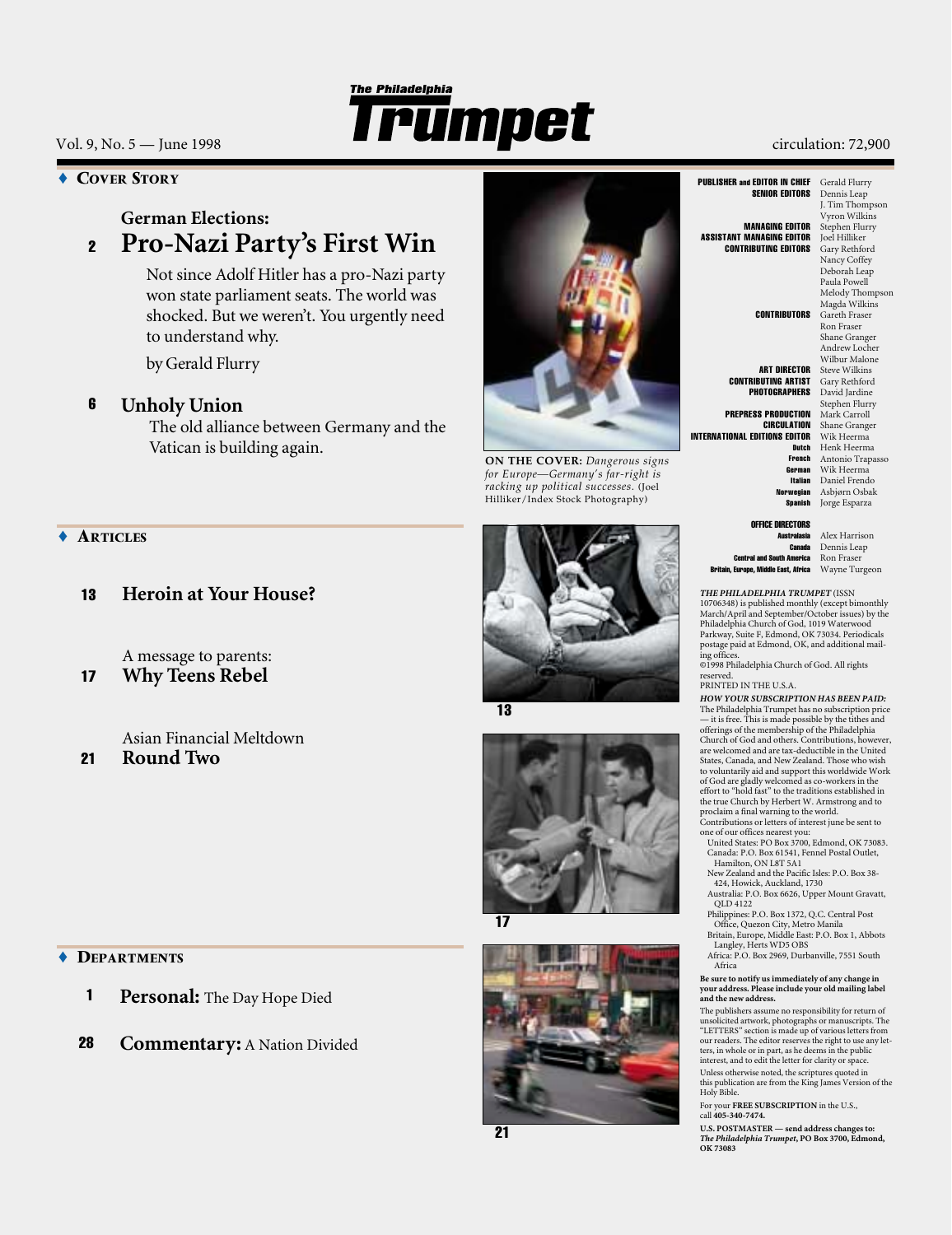## **Personal…**

Gerald 7 hurry



## **The Day Hope Died**

n 1963, America was the most powerful nation in the world. But America was still struggling. We had not won the Korean War. There were serious civil rights problems between blacks and whites. The world was filled with horrifying, seemingly insoluble problems. People were struggling to find hope anywhere on this earth. I

John F. Kennedy was elected President of the United States in 1960. He had an ability to stir hope more than any of this world's leaders I have known. Mr. Kennedy not only inspired hope in America, he inspired hope over much of this earth.

The world held its breath as President Kennedy and the Russian Premier, Nikita Khrushchev, clashed over Cuba. The world was deathly afraid of nuclear war. Was there going to be a nuclear World War III? Finally, Mr. Khrushchev backed down. This helped make America look invincible. America appeared to be able to control the world's military bullies. The possibility of a

was easy, but because it was hard. His words stirred the human spirit. He caught the world's imagination. People became more hopeful. They were expanding their vision into outer space.

President Kennedy established the Peace Corps. He sent young people around the earth to help and serve



nuclear war became remote (but only in people's minds).

President Kennedy captured the world's attention and gave them hope. The world had a stronger vision of peace. President Kennedy became a force around the world.

Mr. Kennedy made the bold decision to go to the moon and outer space. He wanted to go, not because it needy countries. This also captured the imagination of many in the world. The Peace Corps held high promise. The best of the U.S. went to serve humanity. This effort gave hope to many people around the world.

America appeared to be at its best under John F. Kennedy. He held a world view, and many in the world internalized this view. JFK developed the "new frontier" slogan. It became like a religious movement to many in the world.

Mr. Kennedy's speech in Berlin galvanized the Germans. He talked of unifying Berlin. This one speech went a long way in changing American-German relations. He filled the Germans with

hope. Indeed, JFK had a gift for inspiring hope in so many people.

Then, on November 22, 1963, Mr. Kennedy was assassinated. One crazed gunman, Lee Harvey Oswald, shot and killed the president in Dallas, Texas. The world had been stunned when President Abraham Lincoln was assassinated. But the impact was far greater when JFK (continued on page 27)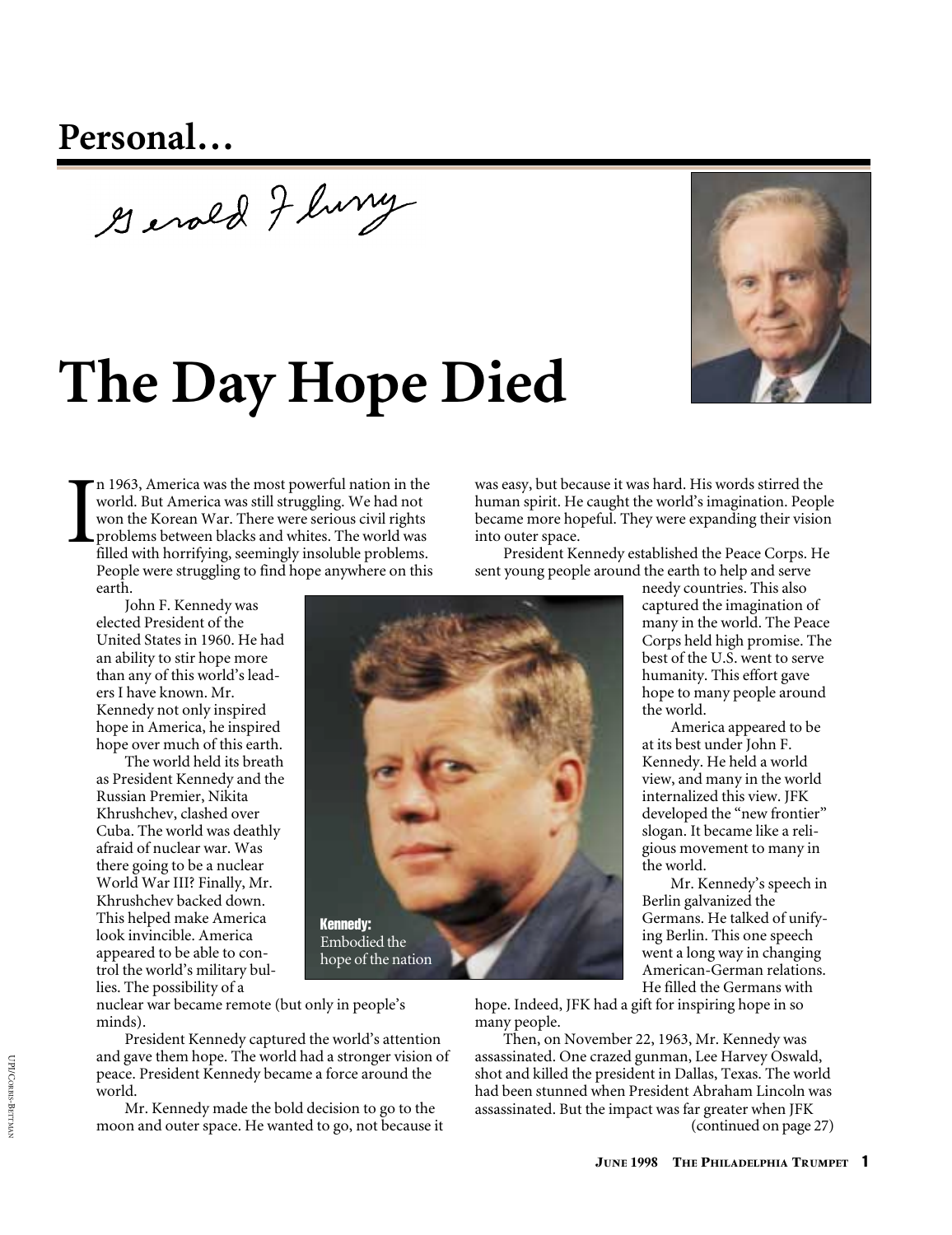**Not since Adolf Hitler has a pro-Nazi party won state parliament seats. The world was shocked. But we weren't. You urgently need to understand WHY.**

**German elections:**

# **BY GERALD FLURRY** First Win PRO-NAZI PARTY'S

**A Shocking Win: Newly-elected Frey** fights through the press to the parliament building in Magdeburg, Germany.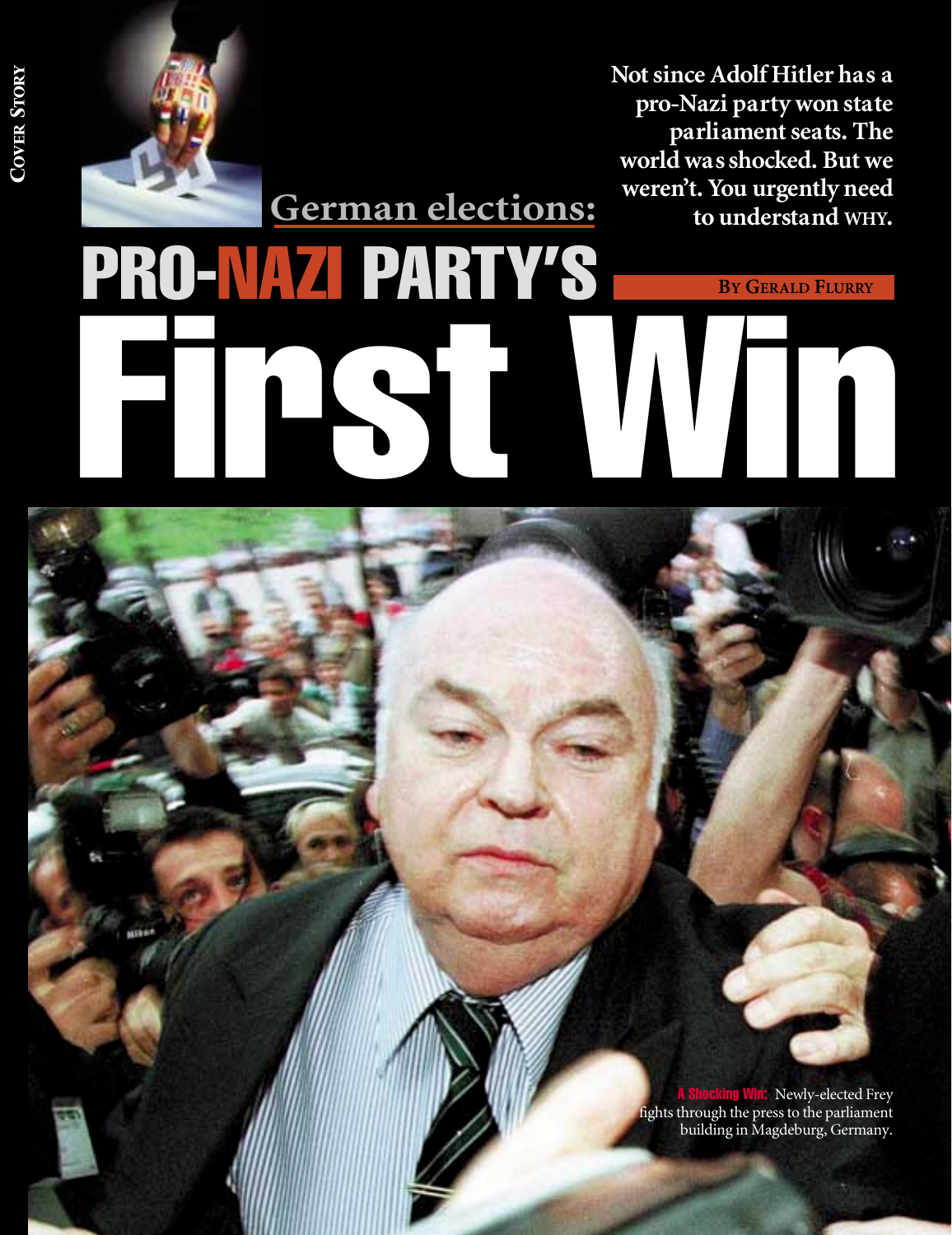## This T WAS AN ELECTION HEARD ROUND THE WORLD. A PRO-NAZI PARTY WON nearly 13 percent of the vote in Saxony-Anhalt. This racist party will have 14 members in the state parliament.

This is the first time a pro-Nazi party has won parliament seats since the vile era of Adolf Hitler! That madman committed the worst crimes ever in a war, and his ghost is back to haunt us. Even most of the German press labeled April 26 a "black day" for Germany. Jewish leader Ignatz Bubis said, "I have great fears."

A story was aired May 2 by NBC News. NBC showed footage of Hitler and stated how this party gained more votes than Hitler's did just a few years before he took control of Germany.

The election victory was followed a few days later by a three to four thousand-man neo-Nazi rally. It was the largest Nazi rally in years.

Gerhard Frey is the leader of the pro-Nazi party, called the DVU, or German People's Union. According to the news publication Süddeutsche Zeitung, HE HAS DENIED THAT THE HOLO-CAUST EVEN HAPPENED! Even at a recent news conference, he refused to renounce this diabolical belief.

Mr. Frey ran an anti-immigrant campaign in a state that only has a 1.9 percent foreign population. It is the lowest of any state in Germany. Still there is an attack on foreigners by gangs of skinheads almost every week!

The Nazis love to hate. Their hatred is what motivates them. That is why they are so terribly dangerous. They spew out their Nazi hatred and do their violent deeds, using foreigners as a scapegoat for any problems they face. Just like Hitler, they hate Jews and almost every other race. This method is used to stir up violence.

News headlines around the world read, "Echoes of Hitler." Europe was understandably more concerned than other continents.

The news was probably heard less in the U.S., as we continue to bog down in scandal and trivial matters. This keeps us from being alert to a very serious crisis developing in Europe.

**Echoes of Hitler:** Frey's party received over four times as many votes as Hitler's did five years before he seized power.

#### **"Not Since Hitler"**

Here is what Germany Alert wrote on April 27 (emphasis mine): "Seventy years ago, in 1928, Adolf Hitler's National Socialists managed to get 2.5 percent of the vote in national elections. That's not much compared with nearly 13 percent polled by the pro-Nazi DVU in Saxony-Anhalt's state vote yesterday. Hitler portrayed Germany's problems in racist terms, just as Gerhard Frey's DVU does today. Then, like now, youthful energies of the pro-Nazi movement become attractive to large numbers of people tired of being ruined by economic and social disaster. HISTORY IS SCREAMING ITS SOLEMN WARNING."

It was 1928 when Hitler won 2.5 percent of the vote. Only five years later he disbanded parliament! Only five years! Today this one pro-Nazi group has received over four times as many votes.

"HISTORY IS SCREAMING ITS SOLEMN WARNING"! Germany has already plunged the world into two world wars. How can we not be profoundly stunned by the pro-Nazi election win? Especially since the world is now glutted with nuclear weapons and Germany is the great economic superpower of Europe.

Also their military is much stronger than most people realize.

Today there is no Winston Churchill to warn us. There is only God's Church. But who wants to listen to God?

"ONLY FOOLS CANNOT BE WORRIED ABOUT GERMANY IN THE LIGHT OF THE CHILLING ASCENDANCY OF PRO-NAZIS IN SAXONY-ANHALT'S STATE ELECTION.… The anti-Euro appeal to fear and loathing has turned into a horrific success in Saxony-Anhalt. WATCH NOW FOR THE NAZIS TO MARCH INTO OTHER KEY, SELECTED STATES. The results threaten all of Europe…" (ibid.). The Nazis are going to force the major political parties to accept much of their message of hate! And that means hatred for America and Britain most of all. These are primarily the nations that beat them in World Wars I and II. The great American industrial power was very instrumental in the Allies' victory.

That means we are at the top of their hate list. America and Britain are the nations they plan to destroy first! That is what the Nazis have been planning since World War II!

The U.S. State Department recently released classified documents in which the Nazis laid their plans for a future World War III just before the close of World War II.

How utterly shameful that our own government has kept that plan from the public for so long!

It's as if there was a design to deceive the American and British people. What deceit could be more dangerous?

Already Germany dictates the



**JUNE 1998 THE PHILADELPHIA TRUMPET** 3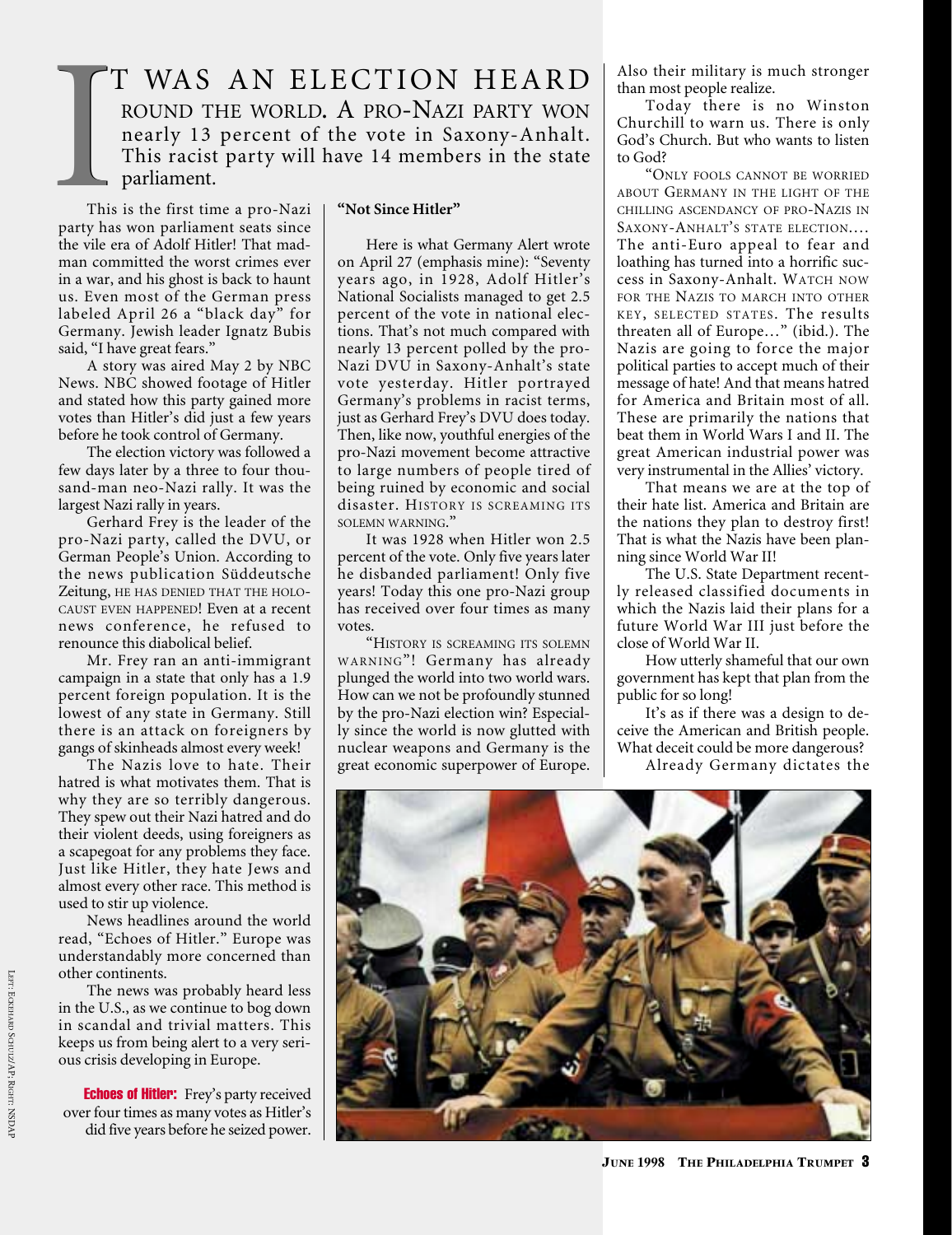direction of the European Union. The Germans should be fleeing such a blatantly dominant role, in view of their recent history.

Germany was left in 1947 to denazify themselves! The spirit of Hitler is very much alive in Germany today! How could we intelligently think it would be any other way?

Gerhard Frey owns two newspapers. He continually publishes articles glorifying German victories in World War II. His party won 14 seats in parliament with such slogans as "Foreigner Bandits Get Out." Thirty percent of the young people under 30 years of age voted for these pro-Nazis. Many young people said they "wanted a new man with NEW IDEAS." Or is it a new man with old ideas that they desire?

Hitler also had an enormous

appeal to Germany's youth. This age group knows less about their own history.

Between 1993 and 1997, attacks against foreigners in Germany increased from 6,000 to 9,000 per year! And these statistics keep soaring!

#### **Dangerous Direction**

Chancellor Helmut Kohl was the big loser in Saxony-Anhalt. He is behind Gerhard Schroeder in the polls by 10 percentage points. The national elections for chancellor will be held in September this year.

Here is what the European newspaper said about Mr. Schroeder in its March 9-15, 1998, issue (emphasis mine): "He is a man trying to live down his political past. Having been an ANTI-AMERICAN pacifist firebrand in his

the right to

should be thrown out of the window or the door if they misbehave.

## The Party Line

**Gerhard Frey** won 13 percent of Saxony-Anhalt with an anti-foreigner campaign. Is he isolated in his views? Look at what the two leading contenders for chancellor are saying:



(P/WIDEWORLD (2) AP/WIDEWORLD (2) youth, in political maturity he is the friend of big business who goes to the opera in a private jet. Ostensibly a man of the left, HE IS PREPARED TO PLAY ON PEOPLE'S FEARS about immigrants and safety on the streets for political gain. 'We must not be afraid of foreign delinquents,' he cried last summer. 'There is only one thing to say to those who abuse our hospitality in this country. Get out fast.'"

This is the leading candidate for chancellor, AND HE IS ENCOURAGING GANGS OF SKINHEADS TO ATTACK MORE FOREIGNERS! He is playing on people's fear and hatred—fanning the flames of violence. That is inexcusable behavior, but very little is said or written about it in the media!

How could any thinking person not be concerned about where this is leading? The tide of hate continues to grow. Now even Helmut Kohl is being influenced. Mr. Kohl "pointed out that foreigners had invested large sums of money in Saxony-Anhalt's chemical industry, but said that while foreigners had 'the right to hospitality,' they should be thrown out of the window or the door if they misbehaved" (Daily Telegraph, London, April 28, 1998).

The Nazi extremists are impacting the major parties. The politicians are saying whatever things will win them votes. Politics as usual.

This tide of hate is a serious problem that is growing fast.

I believe there is going to be a backlash against the extremist parties in Germany. But that is not going to change the dangerous direction Germany is going. It is only going to make these political parties more subtle and deadly.

The Bible says that it is Israel's (America's and Britain's) "lovers" that conquer them—not their obvious enemies. Our nations are going to be so deceived that we fall victim to the greatest double-cross in the history of man! "Wherefore I have delivered her into the hand of her lovers, into the hand of the Assyrians, upon whom she doted" (Ezek. 23:9). Our Assyrian or German "lovers" are going to destroy us unless we repent. (Write for our free booklets The Ezekiel Watchman and The United States and Britain in Prophecy.)

Britain and America are deeply deceived and refuse to understand what is really happening inside Germany until it is too late (Ezek. 33:3).

4 **THE PHILADELPHIA TRUMPET JUNE 1998**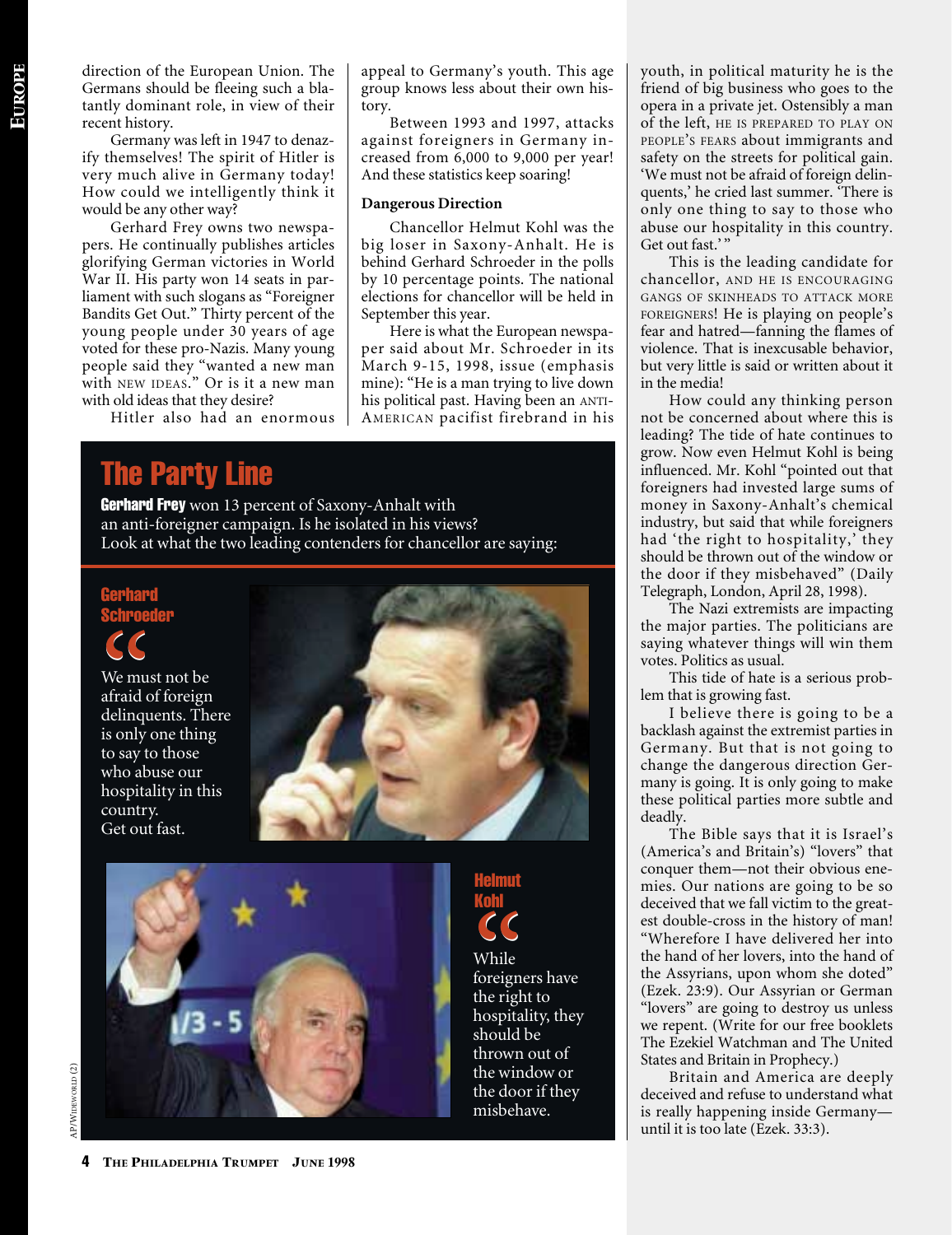That means the decision to destroy us is made by "respectable" politicians who are our close allies.

#### **Germany Dominating Europe**

The Simon Wiesenthal Center in Jerusalem tracks Nazi criminals. They said the Saxony-Anhalt election results reveal "an ominous development that will have far-reaching implications in Germany and beyond its borders." Why an impact beyond its borders? BECAUSE THE EUROPEAN UNION IS ALREADY ECONOMICALLY STRONGER THAN RUSSIA AND JAPAN BY FAR! And the military power is following the economic power. It routinely does in Germany.

What will Germany do with all that power? Can we afford to ignore this issue?

Here is what Margaret Thatcher, former prime minister of Britain, said in October of 1995: "You have not anchored Germany to Europe; you have anchored Europe to a newly dominant, unified Germany. In the end, my friends, you'll find it will not work."

Mrs. Thatcher lost her job for making such unpopular statements.

Now Germany is "newly dominant." They are not passive anymore. They dominate a European Union (EU) that is fast becoming a superpower in the world.

Now combine what is happening economically with the political scene inside Germany. Considering Germany's warring history, how can we not be deeply concerned?

Here is what Patrick Nichols said in November 1994 as he resigned as a vice chairman of Britain's ruling Conservative party (emphasis mine): "I have no great liking for a continent dominated by two countries, the unique contribution of one of which has been TO PLUNGE EUROPE INTO TWO WORLD WARS IN LIVING MEMORY….

to leave it, I would be off tomorrow."

Now the EU is "far from the merely economic community we were led to expect." What went wrong? If you have been reading The Trumpet, you know this Union is domineered by Germany and strongly guided by the Catholic Church. That is exactly what Herbert W. Armstrong proclaimed for over 50 years. He simply believed what God's word prophesied.

#### **Germany in Prophecy**

Here is what Herbert W. Armstrong wrote in October 1962 in The Plain Truth: "Once the political union of Europe is achieved, the Germans will try to mount on top of the others—to dominate—to take over the rule, even over other European nations!"

Political union could be here as early as 1999. It's almost here. How did Mr. Armstrong know this in advance? How did he know this union wouldn't divide or collapse? Or that Germany would be the dominant power? Because the Bible reveals in Daniel, Isaiah and Revelation that there will be a 10 nation European power that will be led by Germany. Mr. Armstrong prophesied this for over 50 years before his death in 1986.

Today those prophecies are literally exploding on the world scene.

Here are two headlines from his Plain Truth magazine in 1961: "Now! New Power Bloc Stronger than Russia! —For 27 years we have warned, while others scoffed. Now the public press sees it coming. But here is what the world does not see!" "Giant World Power Rising out of Common Market —Prophecy is leaping to life! The fastest moving, most powerful military machine of all time is developing at lightning speed! You need to know the

#### I have no great liking for a continent dominated by two countries, the unique contribution of one of which has been to plunge Europe into two world wars in living memory. Patrick Nichols

"I wish I was not in the European Community. It is far from the merely economic community we were led to expect, and if I thought it was feasible

FACTS about the Common Market!"

How did he know the European Union would even exist today? Or that it would be stronger than Russia?!



It already is, economically!

Mr. Armstrong simply believed the prophecies of the Bible.

In a signed document with Franklin Roosevelt after World War II, Winston Churchill wrote, "It is our inflexible purpose to destroy German militarism and Nazism and to ensure Germany will never again be able to disturb the peace of the world."

After two world wars caused by Germany, the Allies were determined to destroy German militarism forever. Did they succeed? They were horrifying failures!

While attending the first United Nations conference, the very same year that Mr. Churchill and Mr. Roosevelt signed that document, Herbert Armstrong said this: "This San Francisco conference is the greatest, most important conference of heads of nations held in world history. Here the top statesmen of the whole world are gathered. And WHY? To build a HIGH TOWER—a super WORLD ORGANIZA-TION—man's nearest approach toward (continued on page 25)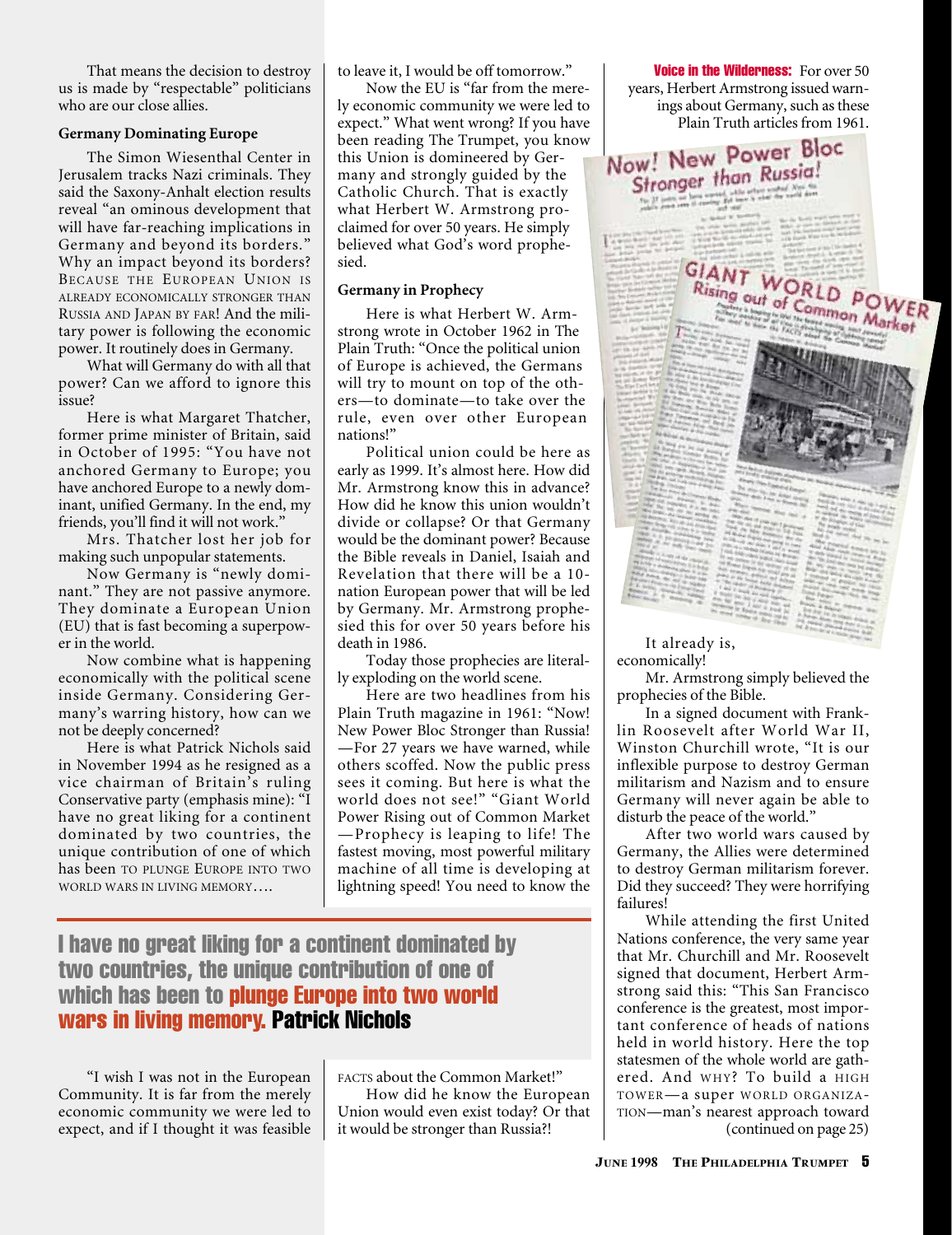The Vatican: Behind-the-scenes power broker



**Germany: The** new European heavyweight



#### **BY RON FRASER**

THE CHURCH OF ROME IS IN FACT FOUNDED UPON A<br>political dogma. It claims that the Pope is a ruler, or more<br>precisely, the supreme ruler of the world. Cardinal<br>Bellarmine put it quite starkly: 'The pontifical suprema-<br>cy is political dogma. It claims that the Pope is a ruler, or more precisely, the supreme ruler of the world. Cardinal Bellarmine put it quite starkly: 'The pontifical supremacy is the fundamental article of the Christian religion.'

In other words, the Christian religion is founded upon this, that the Pope is the first authority, ruler and monarch on earth. Nothing of this has been revoked or rescinded. Both the spiritual and the temporal supremacy of the Pope are

still fundamental dogmas of Roman Catholic teaching" (David N. Samuel, European Union and the Roman Catholic Influence in Britain).

This "world's longest surviving international organization," in addition to her ecclesiastical influence, is, at heart, an extremely political enterprise. "Wherever Rome is at work she seeks not only spiritual but also political power" (ibid.).

In the twentieth century, the strongest evidence of this political influence of the Roman Catholic Church is its drive to support and lead the nations of Europe into a European Union, dominated by its own spiritual influence. Yet this dogged commitment of the papacy to unite Europe has roots which go way back beyond this present century of man's history.

"A project is being mooted, which, if carried into effect, will have farreaching consequences indeed…. It is nothing less than to erect a European Council with the Pope as president. This will be found a great stride towards grasping anew that temporal supremacy of Christendom which the pontiff wielded in the Middle Ages…. This proposal is a very specious one. It has come from the Roman side; it has been ventilated in the London newspapers by way, doubtless, of feeling the pulse of Europe. The object put in the foreground is confessedly a philanthropic one—the saving of Europe from ruinous wars. We are likely to hear more of this proposal in time to come" (Dr. J. A. Wylie, Which Sovereign—Queen Victoria or the Pope?, circa 1880).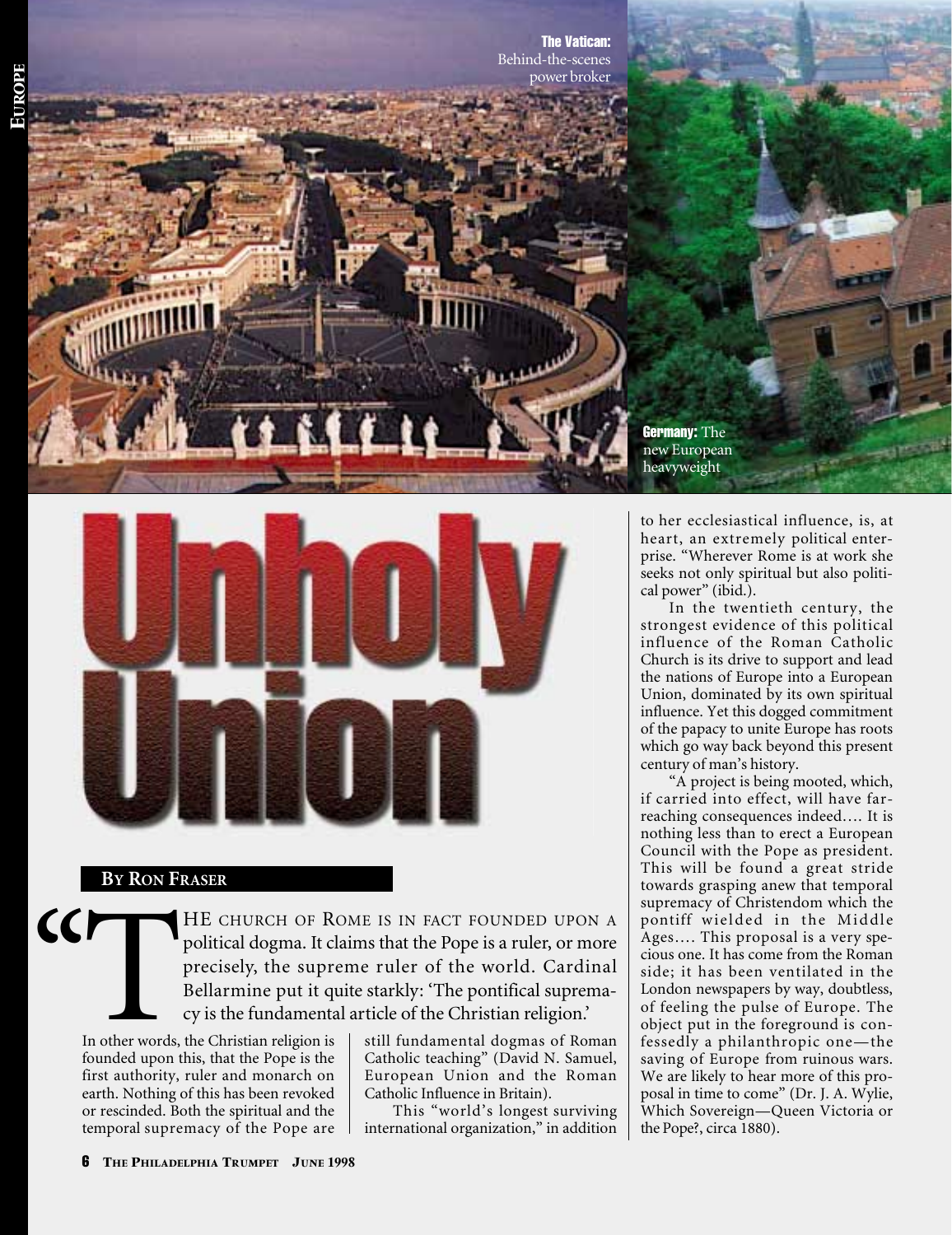

#### **Ancient Idea**

In fact, the idea to unite Europe under the Pope's rule goes clear back to Charlemagne and the Holy Roman Empire. "The papacy ever since the days of Charlemagne has not ceased to lean upon the Germans in order to impose its authority and extend its influence throughout Europe" (Edmond Paris, The Vatican Against Europe).

"In the year 782, Charlemagne, the King of the Franks, became the military champion of the papacy, stepping into the vacuum created by the separation of Constantinople and Rome, and defending the papacy from the Lombards who kept threatening it. Pope Leo III crowned Charlemagne emperor in Notre Dame Cathedral in 800. The future of Europe was bound up in that event, and the alliance between the papacy and Germany has been of great significance ever since" (David N. Samuel, op. cit.).

The Protestant Reformation was a great setback to Rome's drive to rule Europe. However, Rome is tenacious in its aim and calls upon vast experience in terms of its history of intelligencegathering and diplomacy. As a senior CIA representative was informed when asking a Jesuit priest, "How come the Vatican's intelligence on Poland was well ahead of the CIA's during the Solidarity years?" "Ah!" replied the priest, "But we have 2,000 years practice behind us!"

Following World War I, the progressive liberalization of education in the West did much to lay open to question the concept of absolute law ruling an absolute universe. Einstein's theory of relativity was seized upon by philosophers, theologians and social scientists who misused and misapplied it to the realm of moral authority. Traditional values in society were laid open to question and their authority attacked. Traditional religion, the world's principal bastion of moral authority, collapsed into decline. The influence on society of both Protestant and Roman Catholic churches waned. Rome proved the more resilient of the two main strands of Western religion.

"Step by step, in more recent times, with infinite patience, the Roman curia [papal government], gradually and without pause, regained the influence lost, at the same time placing at the service of Germany the spiritual ascendancy enjoyed by the Vatican among the Roman Catholics in Germany and the rest of Europe. Thus Germany the Great, like the Habsburg Empire, was to serve as the secular arm in order to annihilate the influence of Orthodox Russia in the Balkans and to restore the Holy See's authority in secular France. That game was lost in 1918 but was resumed in 1939 with the Vatican purit becomes that there exists a traditional alliance between the Roman Catholic Church in the spiritual sphere and Germany in the civil sphere.

#### **Teuton and Papal Politics**

During World War II, as it became apparent to Germany's top Nazis that the possibility of defeat by the Allies was in prospect, the Nazis formulated a strategy to take the movement underground in the event of an allied victory. "When, in 1943, certain top Nazis realized that there must be at least a 50:50 chance that they would lose the war, Berlin established the Nazi International Organization at the German Geopolitical Centre which was located in Madrid, with satellite branches in Johannesburg, Rome, Lisbon and Buenos Aires. The strategies developed there are known to historians…. The Nazi International developed a 'gradualist' (quasi-Fabian) strategy to achieve Hitler's aims by stealth…. The time frame was governed by a 40-year framework for German occupation…. This became the accepted time frame for the development of both German and Soviet control strategies. Forty years from 1948 takes us to 1988; the Berlin Wall was removed in 1990" (Economic Intelligence Review, March 1998).

The full integration of Europe was not possible prior to the tearing down of the Berlin Wall and the disintegration of the Soviet Union. It has only emerged

#### Since the tearing down of the Berlin Wall the EU has taken on new momentum, driven by a German-led bureaucratic blitzkrieg.

suing the very same end that it is still pursuing today through the European Union" (ibid.).

As a Roman Catholic French patriot of World War II experience commented, "The church seeks not virtue but herself…. Her true concern is the constant swelling of her ranks, the strengthening of her power. Are you then surprised at her predilection for Germany…. Both love themselves alone and are hypnotized by their own powers" (Edmond Paris, op. cit.). The deeper we dig into history, the clearer since the unification of East and West Germany, combined with the progressive Vatican-instigated separation of the Balkan states of Europe from Russian control. Since that emotion-soaked night, when the first fractures appeared in the concrete slabs of the dividing wall that separated East from West in Germany, the European Union has taken on a new momentum. It's now driven by a German-led bureaucratic blitzkrieg aggressively applying pressure to member states to conform to a single monetary policy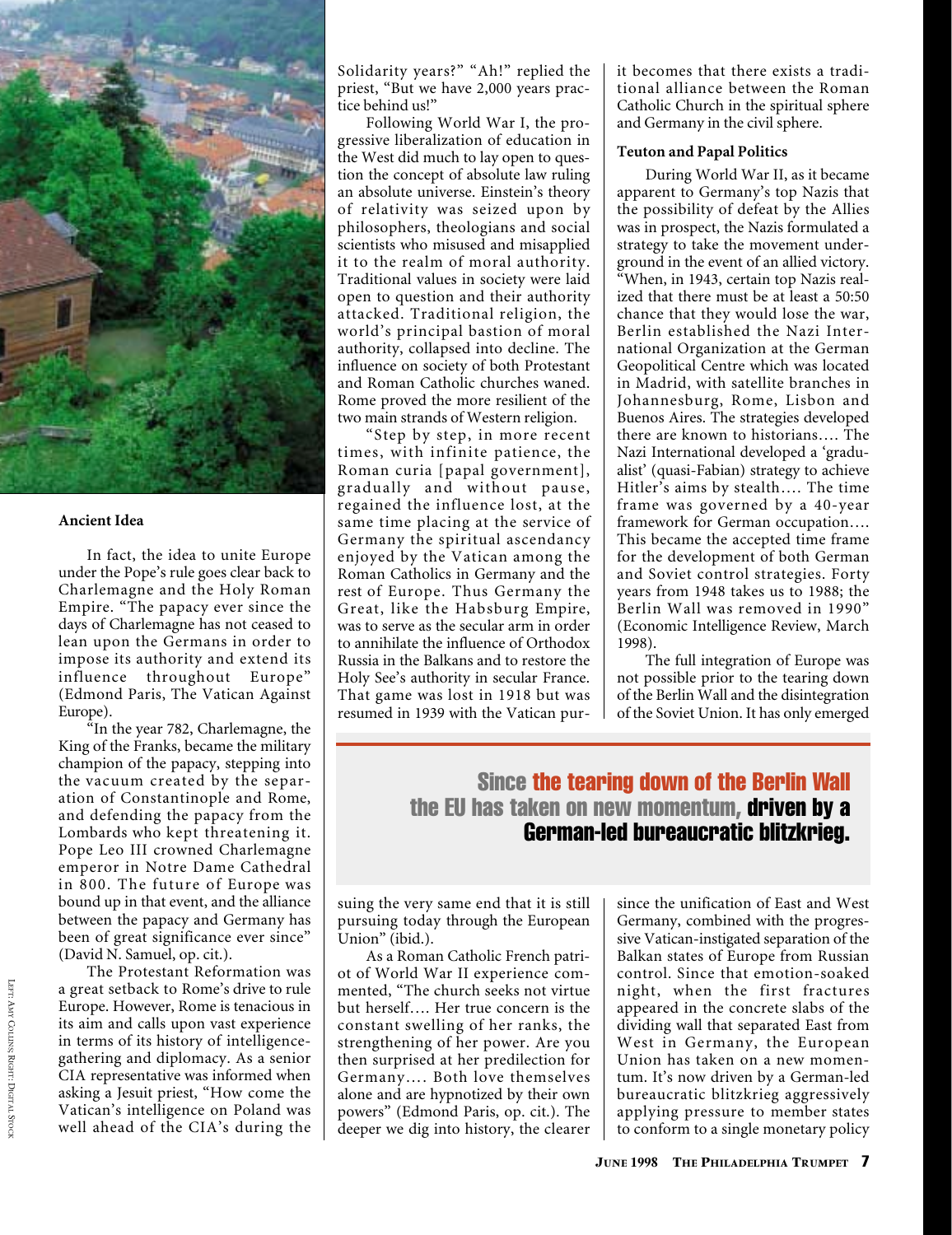## Baron Norman Tebbit



MANCELLOR KOHL OF GER-<br>MANY is at it again.<br>Speaking in Belgium last<br>week he threatened us all that if MANY is at it again. week he threatened us all that if he does not have his way in Europe, then there will be another war.

Chancellor Kohl wants to impose the Euro single currency on us all. He wants us to give up control of our foreign policy and even our armed forces.

He wants a single Euro superstate in which Germany, being the biggest and most powerful country, would get its way more often than anyone else.

And presumably if the rest of us didn't go along with what the Germans wanted we would again be threatened by war.

It is time someone asked Chancellor Kohl who he thinks would start the European war. Not the poor Belgians. They've never started a war. Nor the Dutch, nor us, because we have not started one for several hundred years…. Well, there is only one country which has started three European wars in the last 125 years—in 1870, 1914 and 1939.

*Daily Mail*, Feb. 8, 1996

and currency and leading to the lifting of border controls between member states.

"To say that the European Community was based on the Nazi version of Europe or that there are parallels would be an understatement. The entire 'European' enterprise since the founding of the European Coal and Steel Community in 1951 (and given an enormous boost by the Maastricht Treaty on European Union) is an exact replica of the Nazis' ideas for Europe. If there is a major difference it is that unlike Monsieur Delors, Hitler was at least elected by universal franchise, and by 1942 Hitler spoke for far more (albeit conquered) countries than does the EU today" (Treason at Maastricht, p. 133).

In their startling little book, Treason at Maastricht, Rodney Atkinson and Norris McWhirter reveal the proximity of goals that exists between Hitler's Nazi regime and those of the European Union: "But the most significant common thread running through both the Nazi and modern versions of the European State is the contempt for 'the English system'—i.e. a belief in democratic government based on the individual, the nation state and free international trade. The defeat of Hitler and Mussolini was far more significant for its social and economic implications than for its military triumph. The ideas of collectivism, statism, trade protectionism and corporatism are not so physically apparent as the blitz and marching armies, which is why they have so successfully re-established themselves in Europe, under the guise of the 'European' Union" (pp. 124-125).

Atkinson and McWhirter reveal very clearly in their book that the European Union presents a great threat to British and American sovereignty! Clearly, Germany is emerging as an increasingly powerful, bullying civil powerhouse dominating Europe, allied with a politically active spiritual power, the Vatican of Rome. Each is intent on pursuing the common goal of a united Europe. That this European combine will work to the detriment of Britain, America and their traditional allies is now readily seen by an increasingly concerned, clear-thinking and growing band of commentators, particularly in Britain. (Read the comments, at left, of Lord Tebbit, previous minister serving in Lady Thatcher's cabinet,

## The Vatican and European Federalism

NE OF THE GREATEST PROOFS OF<br>the Church is prophecy. The<br>established on earth was prophesied by the Church is prophecy. The Church which Jesus Christ established on earth was prophesied by Christ Himself to be a constant object of persecution by the world (John 16:33).

Search the Bible and it is not possible to find, under the most demanding analysis, any prophecy that the Church, prior to Jesus Christ's return to this earth, would become popular and gain universal acceptance. To the contrary, prophecy foretells that the Church will be small, reduced to a mere remnant in the latter days, attacked by the great political institutions that exist in these times, constantly harried by heresies, wracked by occasional internal division, but always protected and given faith, hope and strength by the one who has overcome the world, Jesus Christ (I Cor. 11:17-19; III John 1:9; II Tim. 4:14).

In fact, following its first century of existence, the original Church, which the Son of God established, was so

after Chancellor Kohl threatened war if Germany did not get her way in the European Union.)

So much for Chancellor Kohl's aggressive brand of Euro-politics. Concerning the Vatican's political role, though it be more subliminal in approach, it is, nonetheless, just as effective as Mr. Kohl's politics in practice.

The influence of the Vatican on swaying the national vote to get its way has been evident in this current decade: "There is a natural affinity between the powerful state and the Roman Catholic theocratic ideal. The Church of Rome makes no bones about calling on its members to vote in a particular way, as it did in the Italian elections of 1992" (David N. Samuel, op. cit.).

Such papal influence is part of a well-considered and progressive plan for the Vatican's dominance of Europe.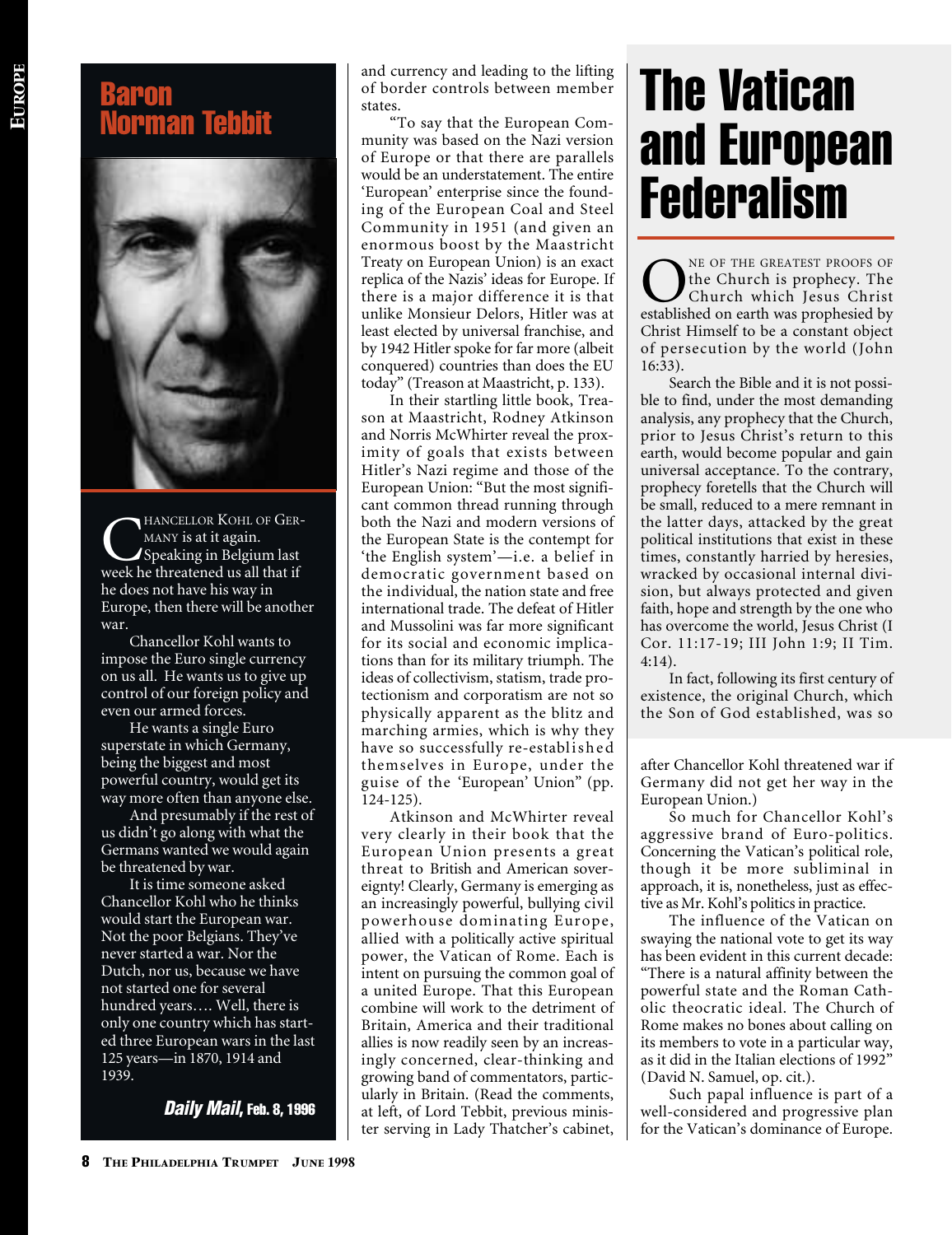harassed and persecuted that it broke up into fragments. These remnant groups of the faithful scattered into the areas of Western Europe and Asia Minor to escape persecution from the Roman brand of political pseudo-Christianity.

Following his declared vision of a flaming cross in the sky (after his victorious military adventures), the Emperor Constantine converted to the religion of Rome. Most of those attracted to Christianity subsequently also became captivated. "It was not until Constantine began a process of syncretism that Christians began to understand the nature of the beast which was evolving" (Adrian Hilton, The Principality and Power of Europe).

"Syncretism" refers to Constantine's efforts to merge Christianity with other religions. Constantine replaced the God-ordained seventhday Sabbath with the pagan Day of the Sun (Sunday). He declared the observance of the Passover illegal under threat of death to its practitioners and replaced it with the Babylonian festival of Queen Ishtar, the pagan Queen of Heaven (Easter).

As it was from the beginning of Church history, so it is at the end of this Church age. Just as the majority of Christians fell under the spell of the universal influence of the new religious entity in Rome 1900 years ago, so history is in the process of repeating itself as the end of the current millennium approaches. Under

A Sunday Telegraph article in 1991 had the title "Hatching a New Popish Plot" and spoke of the Pope's plans for the "evangelization" not only of Great Britain but the whole European continent. "Karol Wojtyla [the Pope]," the article goes on, "is calmly preparing to assume the mantle which he solemnly believes to be his Divine Right—that of new Holy Roman Emperor, reigning from the Urals to the Atlantic" (Sunday Telegraph, July 21, 1991).

David Samuel goes to the heart and core of the issue: "What is on offer is not federalism at all, though it masquerades under that name, but an unelected politico-bureaucracy or Euro-Fascism. The government of Europe will be an unelected body, with the European Parliament simply to give it an air of democratic legitimacy….



Present indications are that the future of the European Union is more likely to resemble the Habsburg or Ottoman Empires than a democratic federal state" (David N. Samuel, op. cit.).

#### **Spiritual Influence**

On January 16, 1604, at the Hampton Court Conference in England, John Rainolds presented to King James I the motion that the Bible be translated into the English language and thus made accessible to the common man. The very next day the king gave his assent to the motion, which led to the publication of the Authorized King James Version of the Bible.

In their Epistle dedicatory, to be found printed in every edition of the AKJV since, the translators point to the Vatican's resistance to making the Bible generally accessible to the popu-

Constantine there was one empire under one emperor, heading a singular church under one god. In those days Christians wondered about whether they had perhaps misunderstood the idea of the Kingdom of God. Perhaps it was the church

itself? Or perhaps the Roman Empire in its new "Christian" guise. It was thus that the union of the Roman church and state was sealed and became the major influence on the political and socio-economic development of Europe to this day.

Repeated efforts at revival of the Roman Empire have followed its initial fall. Repeated attempts to reconstruct a unified Europe have continually impacted European history. "The vision of one empire under one emperor, belonging to one church under one God, has caused more bloodshed than anything in the history of the world" (ibid.).

Emperor Justinian, under what is now known as the "Imperial Restoration," was first to succeed in restoring the Roman Empire to some of its former glory. In concert with the Pope of Rome, he restored both the eastern and western legs of the empirical edifice. Following a further four resurrections, the most recent and sixth revival of the Holy Roman Empire was Hitler's Nazi regime. The seventh and final resurrection of the Holy Roman Empire is now being cemented by the Christian Democrats in the European Union and Pope John Paul II's papacy. Englishman Adrian

lace. Anticipating Roman Catholic resistance to their published efforts, the translators state: "…So that if, on the one side, we shall be traduced [slandered] by Popish Persons at home or abroad, who therefore will malign us, because we are poor instruments to make God's holy Truth to be yet more and more known unto the people, whom they desire still to keep in ignorance and darkness."

The Vatican fathers were not successful in their resistance to having the word of God made available to the public. However, their efforts to use episcopal power for political control have continued to this day.

To understand the Roman Catholic Church, one needs to realize that historically it has, from its earliest beginnings, been both a religious and a political body. "Wherever Rome is at work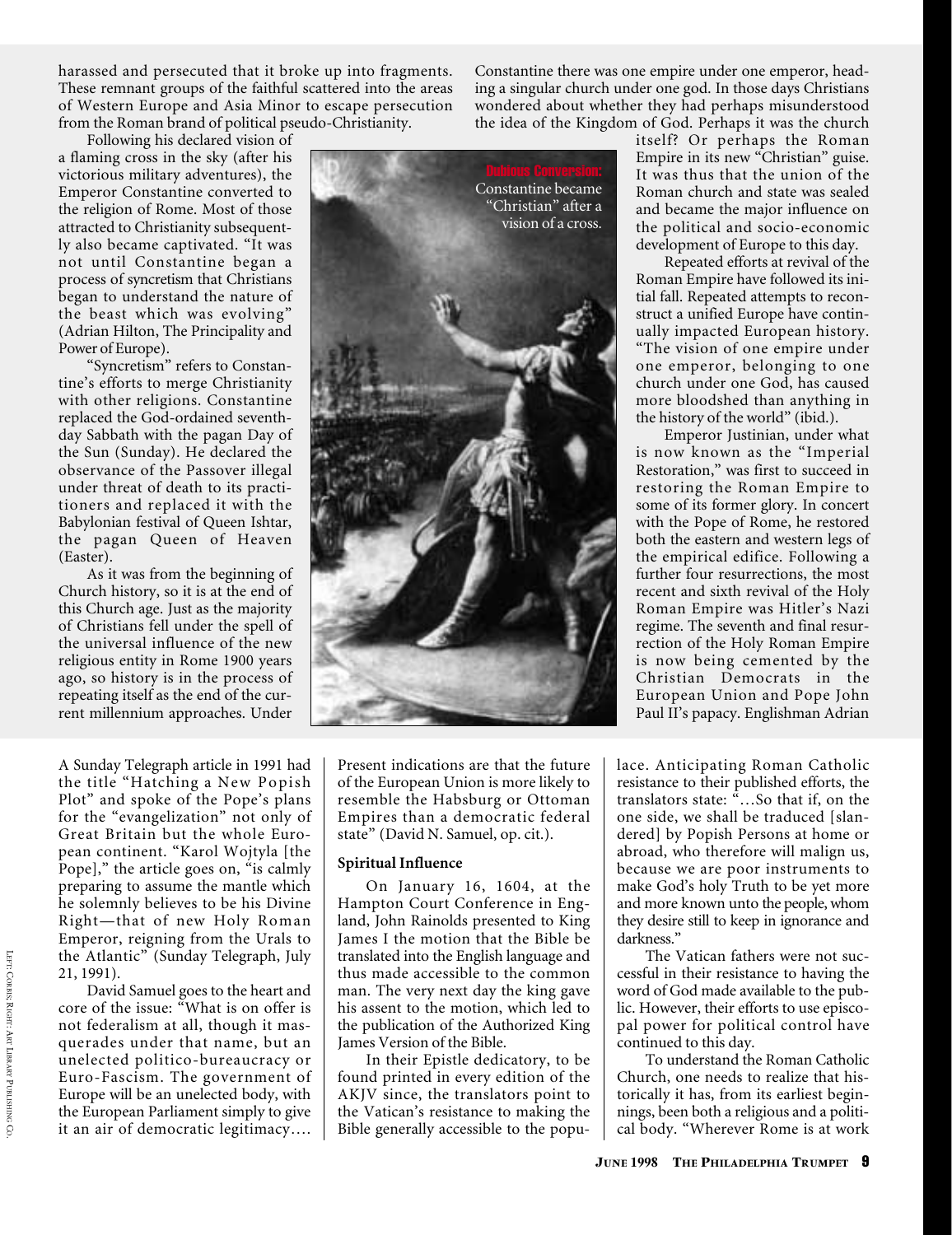Hilton's book, The Principality and Power of Europe, is the clearest and best documented secular treatise on this phenomenon yet published. It is well worth reading.

Too few observers on the world scene are waking up to the sinister nature of what has occurred since the collapse of the Soviet Union. Pope John Paul II, against all prevailing political dogma at the time, held firm to his conviction that the motivation of the former USSR's subject populations to rise and resist their communist taskmasters would prove the one significant crack in the Soviet's armor that would lead to its total collapse. He provided the inspiration for his own home nation of Poland to provide that crack; the USSR fell with a resounding crash that ricocheted around the world, and the whole face of global politics changed in short order. The Pope has called for the eastern European countries to return to their "Common European Home." This is but a call for them to return to the mother Catholic Church.

John Paul II has also proven undeniably and hugely successful in

turning the Latin countries back to the Vatican from liberation theology. His multitudinous visits around the world have strengthened his hold on the vast network of institutions, papal offices and diplomatic connections which supply such excellent global intelligence to the Vatican on a daily basis.

Indeed, when an appropriate catalyst provides the need, no other institution on earth is so well established with a chain of "embassies, emissaries, institutions [churches, real estate,



hospitals, clinics, schools, clubs, etc.] and networks around the world" to exert a consolidated, concerted and powerful influence on world affairs (ibid.).

In his insightful book, The Keys of this Blood, former Jesuit priest and Vatican resident Malachi Martin shows little doubt that the Vatican is in a prime position to lead any emerging system of imposed world order. "If tomorrow or next week, by a sudden miracle, a one-world government were established, the Roman Church would not have to undergo any essential change in order to retain its dominant position to further its global aims."

The Roman Catholic Church is the only religious body on earth that has the right for its head to address the United Nations General Assembly, and to actually be involved in UN meetings. It is well positioned for its future role.

Your Bible reveals that two religions of influence will impact this world. One is the pure religion which God gave to the apostles and prophets of old. The other is that great false spiritual institution, founded in the

first century by Simon Magus, in the ancient tradition of Babylon, which is now preparing to move her headquarters to Jerusalem. Continue to watch Pope John Paul II. Continue to watch the consolidation of Christian Democrat political dominance in Europe, as the Pope ropes in the errant eastern block children of the church to form the traditional eastern leg of the final resurrection of that ancient "Holy" Roman Empire. Watch—and pray! ◆

she seeks not only spiritual but also political power and influence. One experienced commentator has written, 'No political event or circumstance can be evaluated without the knowledge of the Vatican's part in it. And no significant world political situation exists in which the Vatican does not play an important implicit or explicit part.' If this be true of world politics, how much more must it be true of the politics of Europe which is in the Vatican's own backyard, so to speak" (David N. Samuel, op. cit.).

Bearing this in mind, it should not be surprising to hear voices of concern being raised in relation to the politicospiritual specter on the rise in Europe. "The predominant religion of the confederation will be Roman Catholicism, and its spiritual head will be the Pope, to whom all who profess the

Catholic faith owe allegiance—it is possible that the papacy and the Vatican could re-acquire political power at the same time…. The European Community, from its inception, was an idea in the mind of the Vatican to re-Catholicize Europe…" (The Monarchy in Peril—Ecumenism and the Throne, Spirit of 88, pp. 4-5).

The rule of the papacy, the cardinals, bishops and local priests, is extended down through the laity. The Vatican imposes upon its laity the duty to enlarge "the orbit of the apostolic light of the hierarchy. Thus wherever a Roman Catholic layman is placed, at any level in society, he must see it as his duty to extend the influence and authority of the Roman Catholic priests and bishops and ultimately, of course, the Pope, for this, it is claimed, is the same as extending the Kingdom of God" (David N. Samuel, op. cit.).

Having this in mind, it is interesting to note the high-flying Roman Catholics who have been influential in the evolution of the European Union. The generally recognized instigator of the Franco-German coal and steel production plan, launched in the 1950s, upon which the European Community was founded, was Robert Schumann. Born in Luxembourg, Schumann was a devout Catholic, now being considered by the Vatican for elevation to sainthood.

Jacques Delors, principal architect of the Maastricht Treaty and past president of the European Commission, had, at the roots of his Euro-federalist agenda, an ardent commitment to the furtherance of Roman Catholicism.

Here is what Boris Johnson wrote in the Sunday Telegraph: "Few…imag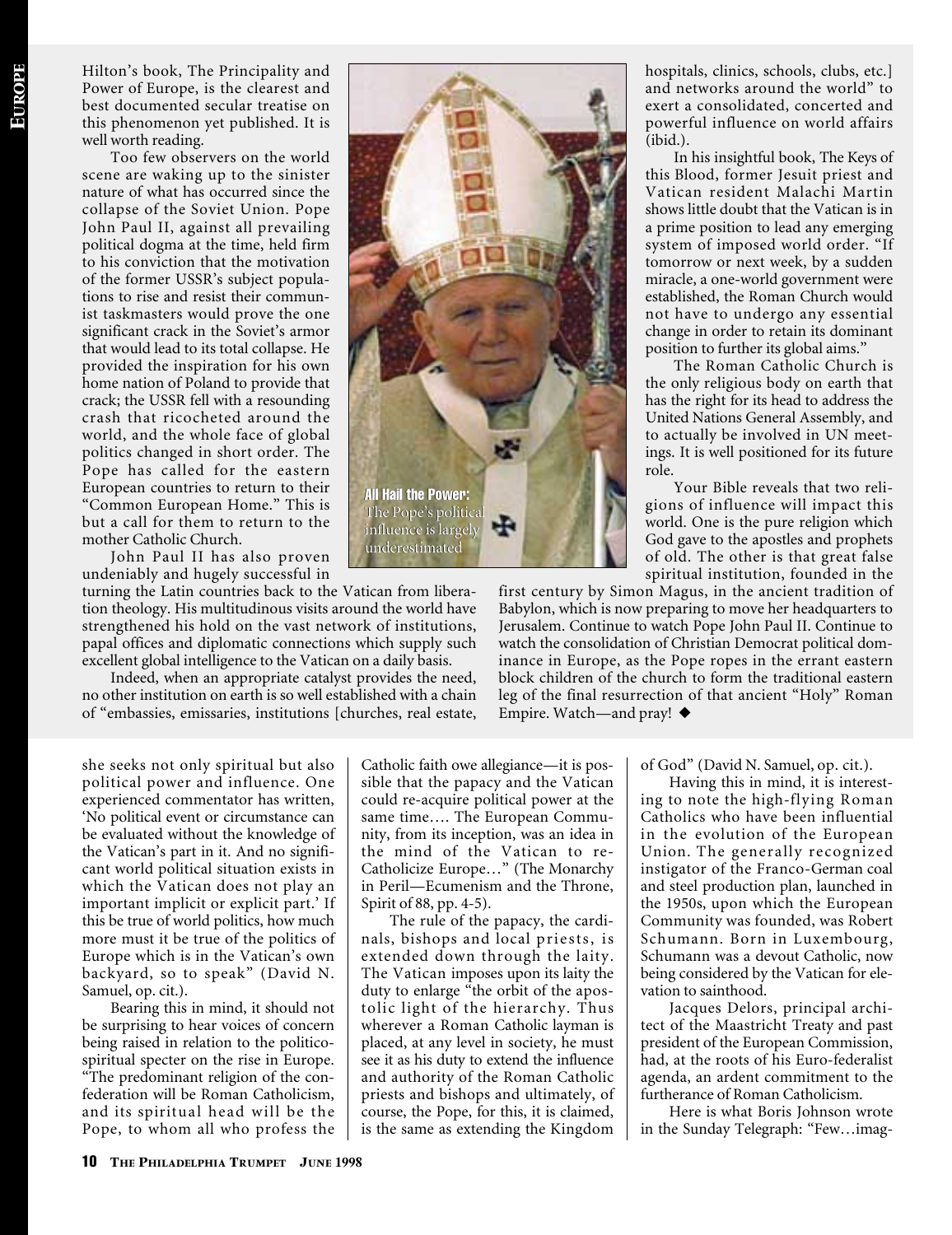ined there could be any connection between the Commission president's enthusiasm for religion and his Eurofederalism. Few, that is, apart from a handful of his closest advisers, including a Belgian ex-priest, who believe there is now a spiritual void in Britain and other EEC countries; and that Mr. Delors should fill that void by subtly turning European federalism into a semi-religious crusade.

"Religion—or at least some kind of peculiar new Euro-spirituality inspired by Brussels—is the answer to the Community's spiritual crisis" (Feb. 28, 1993).

Delors is Jesuit educated, as is former Netherlands Prime Minister Rudd Lubbers, another dedicated champion of the Maastricht agenda. Together with Germany's Chancellor Kohl and Spanish Prime Minister Felipe Gonzales, these leaders, all devout Catholics, hail from the Roman Catholic social movement which believes that the most noble of tasks is the unifying of the European continent.

Konrad Adenauer, a contemporary of Robert Schumann and zealot for European unity, in addition to his office as a post-war chancellor of Germany, was privy chamberlain [personal aide] to the Pope. Mr. Adenauer declared in 1953 that "Germany has a divine mission to save Western Europe." From its inception, the European Community has been a vehicle to unite Europe under a common religion—Roman Catholicism, the glue that has traditionally bound together the Holy Roman Empire in its various resurrections.

Just as Britain is the thorn in the flesh of the European Union today, so it was in the past. Never conquered by empirical Rome, Britain was historically resistant to the Vatican's influence till "relativism…[and] tolerance stretched the bounds of morality beyond the limits of Scripture" (ibid.).

Until the time of George V, when the concepts of moral relativism and German rationalism began to raise their heads (both concepts having their genesis in German intellectual thought), the coronation oath of British monarchs specifically prohibited adherence to Roman Catholic mysticism. The old coronation oath stated: "I do solemnly and sincerely, in the presence of God, profess, testify and declare that I do believe that in the Sacrament of the Lord's Supper there is not any Transubstantiation of the Elements of Bread and Wine into the Body and Blood of Christ, at or after the consecration thereof by any person whatsoever; and that the Invocation or Adoration of the Virgin Mary or any other Saint, and the Sacrifice of the Mass, as they are now used in the Church of Rome, are superstitious and idolatrous" (The Monarchy in Peril— Ecumenism and the Throne, p. 6).

Yet within Britain, the idea of Europe becoming a spiritual entity under the auspices of the Roman Catholic Church, leading to a revival of its temporal power, is being subtly developed. The British Cardinal Basil Hume, in his book entitled Remaking Europe, points out that there exists a spiritual vacuum at the heart of Europe. He then expounds on Roman Catholic social and political theory, warmly advocating the idea of a European (non-sovereign) citizenship, as proposed in the Maastricht Treaty. This is in direct line with the Pope's public assertion, while visiting Austria in 1983, that Europeans should work for the tearing down of all "national and artificial borders all over Europe…. Europeans should overcome the men-

#### Mysticism Rejected

I do solemnly and sincerely, in the presence of God, profess, testify and declare that I do believe that in the Sacrament of the Lord's Supper there is not any Transubstantiation of the Elements of Bread and Wine into the Body and Blood of Christ, at or after the consecration thereof by any person whatsoever; and that the Invocation or Adoration of the Virgin Mary or any other Saint, and the Sacrifice of the Mass, as they are now used in the Church of Rome, are superstitious and idolatrous.

#### Excerpt from the former British coronation oath

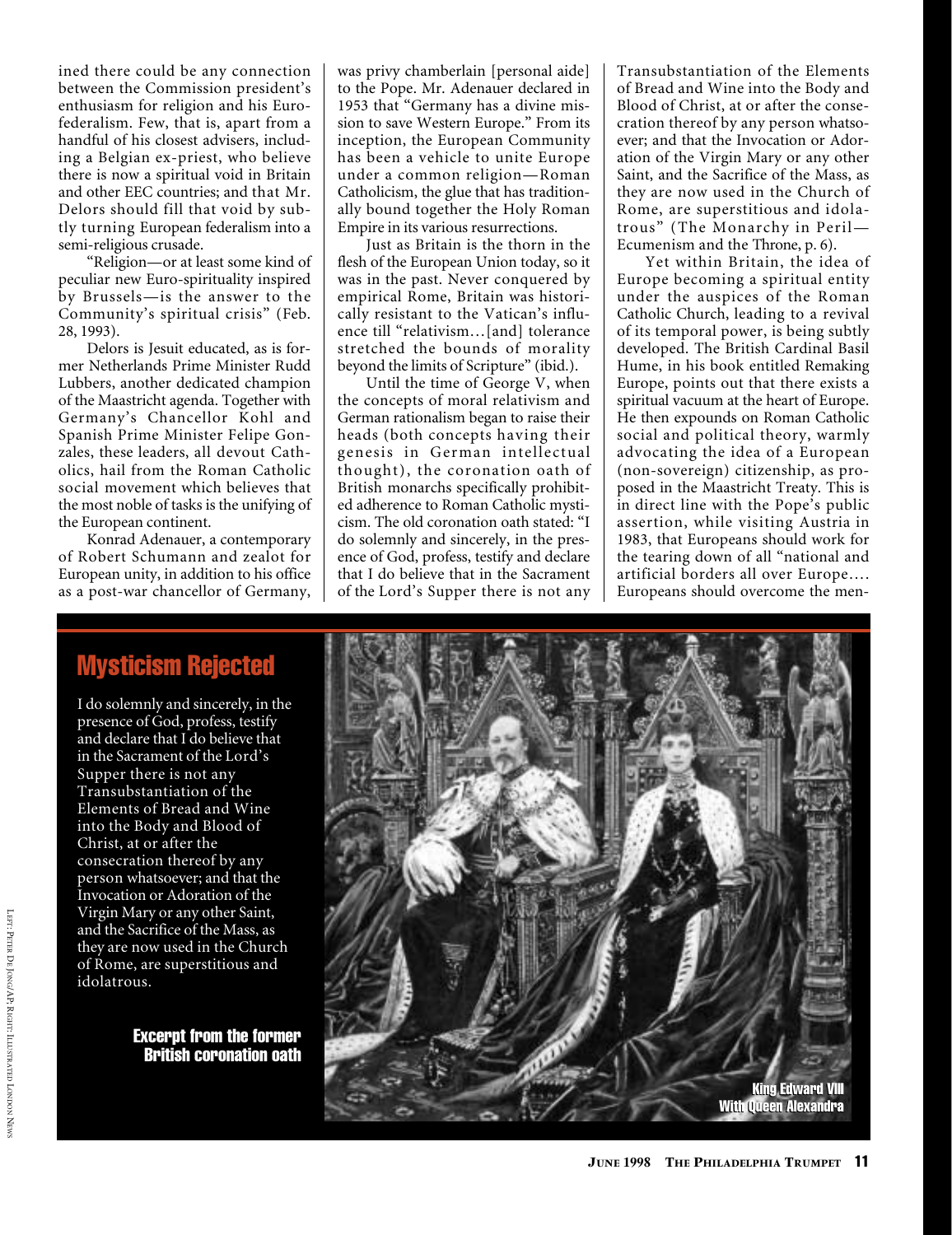acing international confrontations of states and alliances and create a new United Europe from the Atlantic to the Urals."

#### **Pagan Origins—Pagan Mark**

This is the church that has historically overseen and commanded the slaughter of those who would not bend the knee to its will. The church that silenced Galileo and which ordered the assassination of Elizabeth Tudor. It is a church that has its roots in the pagan mother-son relationship of Nimrod and Semiramis of ancient Babylon rooted in superstition, mysticism and anti-God paganism.

"Superstition, the granting of supernatural powers and agencies to natural things, is the most striking feature of Roman Catholicism, quite absent from the Protestant world view. The veneration granted to images, holy water, holy oil, buildings, vestments, and the Host; the place given to dead saints for intercession and help; the absurd regard for such pointless miracles as weeping statues—these are as animistic, and as savage, as the beliefs of

any illiterate Polynesian" (The Herald [Glasgow], August 26, 1995).

This is the church that has raised, educated and molded the spiritual focus of the most influential political leaders and bureaucrats in the European Union. It is this Catholic mind that dominates Brussels! Writing for the Glasgow-based newspaper, The Herald, John Macleod bemoans the loss of a purer religion that "has supernatural elements: belief in an unseen God, who has revealed Himself through inerrant Scripture, and who gave His Son for sinners of mankind, identified by His miraculous birth, death, and resurrection. But it is free of superstition, and founded on Scripture alone; a church of which Christ was head and not the Pope, a church in which… the function of ordained ministers was to preach in the common tongue, not to con-

Enforcing the 'Day of Rest': After A.D. 363, millions were martyred for Sabbath-keeping.

duct bizarre rituals in a dead language."

Macleod fears that the loss of scriptural knowledge that once underwrote a system of law, jurisprudence, education and economy, that generally produced a more decent society, is being destroyed by an unwelcome alternative being subtly forced upon Britain.

Already the mark of this church is bound in European law, awaiting its enforcement. It was upon a German-Catholic initiative that Sunday was legislated as a "day of rest" by the Brussels bureaucrats, and received the approval of the EU states.

"It was for obeying God's FOURTH Commandment—keeping the Sabbath—that millions were put to death. The local Council of Laodicea, in A.D. 363, passed this decree: 'Christians must not Judaize by resting on the Sabbath, but must work on that day, resting rather on Sunday. But, if any be found to be Judaizing, let them be declared anathema from Christ.'

"The church caused them to be killed. When the church branded one 'anathema' [a heretic], the state police of the Empire began torturing



him. Unless he recanted, he was tortured until he died!

"Laws became so strict no man could hold a job, or engage in business, unless he worked on Saturday and rested on Sunday.

"This is the ONLY COMMANDMENT which was altered by the Roman Empire! In Daniel 7:25 we read the prophecy of this 'BEAST' and the little horn (papacy) rising up, which was to think to CHANGE 'times and laws.' That is, change God's LAW in respect to TIME—the time for the Sabbath!" (Herbert W. Armstrong, The Mark of the Beast, p. 13).

Could such a state of affairs resurrect and establish itself in a Europe, dominated increasingly by the Vatican and its old ally Germany, in these "enlightened" times? Your Bible guarantees it.

The relocation of Germany's seat of government from Bonn to historic Berlin will have deeply symbolic meaning to the German populace. Berlin, traditional seat of the Kaisers. Berlin, city of celebration of Germany's past glory. Berlin and Rome, ancient cities

each possessing a historic past which has had profound impact on world history.

"By the year 2000, a huge new government complex, including the Chancellery and the remodeled Reichstag, will occupy the eastern edge of the city's Central park, the Tier Garten" (Condé Nast Traveler, February 1998, p.102).

The countdown to the year 2,000 ticks away, a year in which the Vatican will lead global celebration of its almost 2000-year history, a year in which Europe's largest construction site, the city of Berlin, will light up as the reborn capital of a reborn Germany. Stay attuned to the spirit of prophecy behind today's world news (Rev. 19:10). Grasp the vision of the meaning of the climactic events which will usher in a genuine new age; an age of global peace, harmony and unity under the supreme authority of the one true God, which He will bestow upon the shoulder of His only begotten Son (Isa. 9:6-7). ◆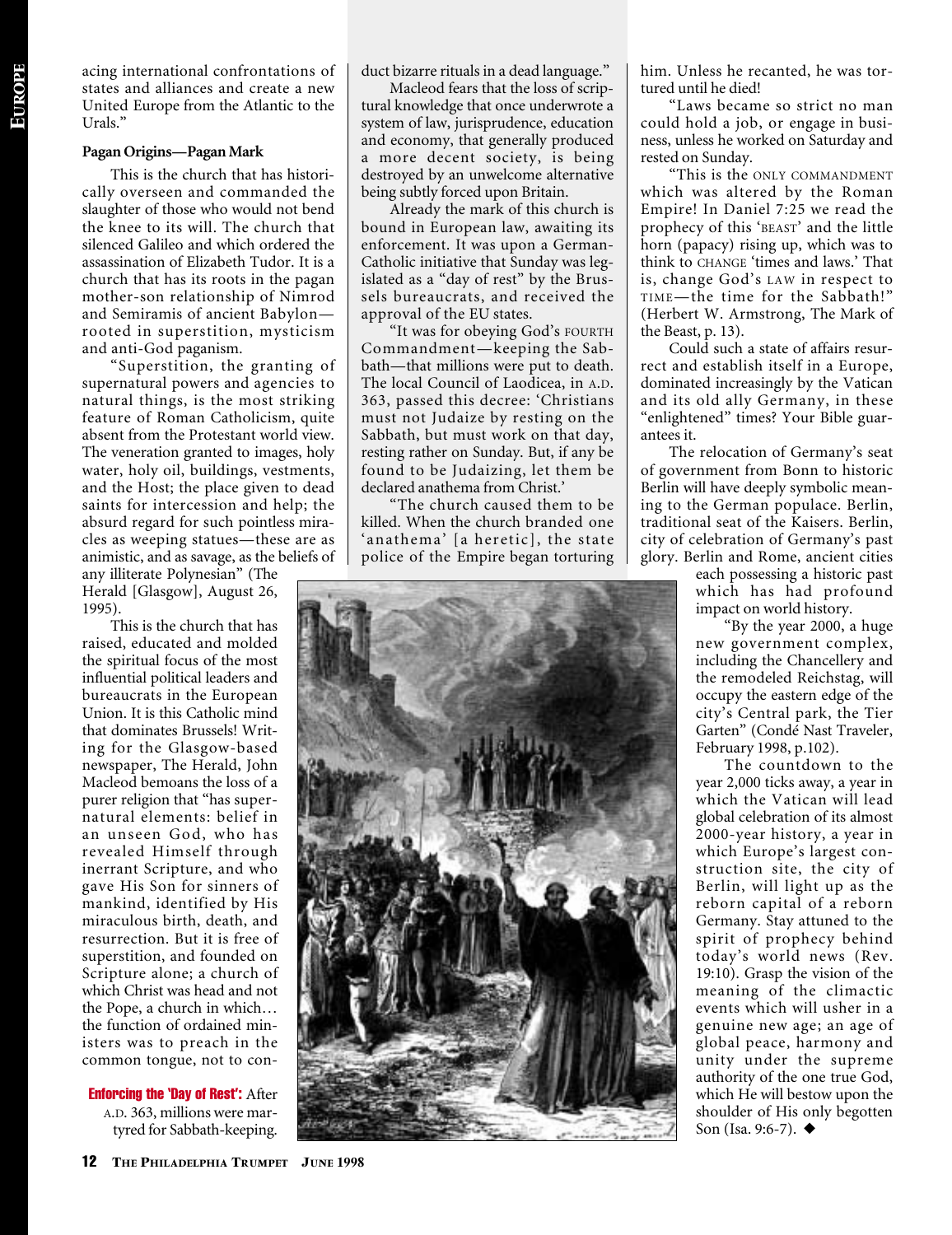# at Your

*Heroin, one of the most powerfully addictive opiates known to man, is making a strong comeback in America. Here is the current status on America's war on drugs and how you can prevent heroin from entering your house!* 

#### **BY DENNIS LEAP**

S YOU READ THIS ARTICLE,<br>
THERE is an American spe-<br>
cial forces soldier stationed<br>
in a hot, humid jungle. As<br>
grave danger. But the war he is fighting THERE is an American special forces soldier stationed in a hot, humid jungle. As in any war, his life is in is a different kind of war. He is not fighting in Guadalcanal—but the fighting is just as fierce. He is not fighting in Vietnam—but his guerrilla enemies are just as deadly. Where is this soldier? He is in South America. He could be in Columbia, Peru, Bolivia, Venezuela, or even Mexico. We must ask, who is the enemy?

Three recent Presidents, Reagan, Bush and Clinton, have identified the evil empire for us. It is not Nazism, or the Soviets. It is not Red China or any other Asian communist threat. Our 90s adversary is the international drug cartels. All three Presi-

dents have warned Americans that the greatest threat to our national security is illegal drugs. So, our soldier is fighting a war on drugs! But we must ask ourselves: How goes the war?

America: at war with drugs; sounds appealing and convincing. But when we look at the facts of this war's decadelong history, we must admit that the war on drugs involves a confusing combination of politics, CIA covert operations, high price tags, lies, scandals and cover-ups. And, if we look at America's rising drug use, we must ask, are we winning the war?

#### **Short History of Drug Abuse**

We must face an unnerving reality. America has failed miserably in its effort to solve its drug-abuse problem. Our history with drugs is a sad and

sobering one. The land of the free has suffered several waves of drug epidemics. People in the 60s experimented with hallucinogenic drugs such as LSD, mescaline, peyote and psilocybin. These dangerous drugs were considered to be mind expanding. In reality they were mind destroying. Many young people blew their minds—permanently! The use of heroin also became popular in the 60s.

People in the 70s popularized marijuana. Many reasoned that pot was just harmless fun. Yet long-term medical studies now show otherwise. In the 80s, people flocked to cocaine. Celebrities, actors, sports stars and even high government officials used it. Of course, this only helped to expand the problem. Soon after, in the 80s, we also learned that cocaine was a killer. Some actors and athletes became casualties of the cocaine monster. For example, in 1986, Len Bias, one of the Boston Celtics' most promising draft choices, foolishly ended his career and life with a massive intake of cocaine. Len Bias' proven sports ability would have made him a superstar.

Now, in the 90s, the use of heroin is becoming immensely popular. Later in this article, I will show you how serious the heroin problem is today.

#### **Cause for Concern**

By stating these facts, I do not intend to oversimplify our drug-abuse problems. In other words, there have been other drugs popularized during these same time periods. Americans have struggled with tobacco and alcohol for decades. But it would take too much space to list more drugs. The facts I have presented lead to one main question: Have we gained ground in our fight against drug abuse? Some politicians would like us to think so. But the facts speak otherwise. It is time we as a nation and as individuals rethink our strategies for conquering drug abuse.

A 1995 Gallup poll showed that many Americans recognize the seriousness of the drug problem in this country. This is cause for concern. And this same poll showed that Americans expect our government to solve the problem. However, some deep-thinking investigative journalists believe the American government shares a large part of the blame for our nation's drug problems.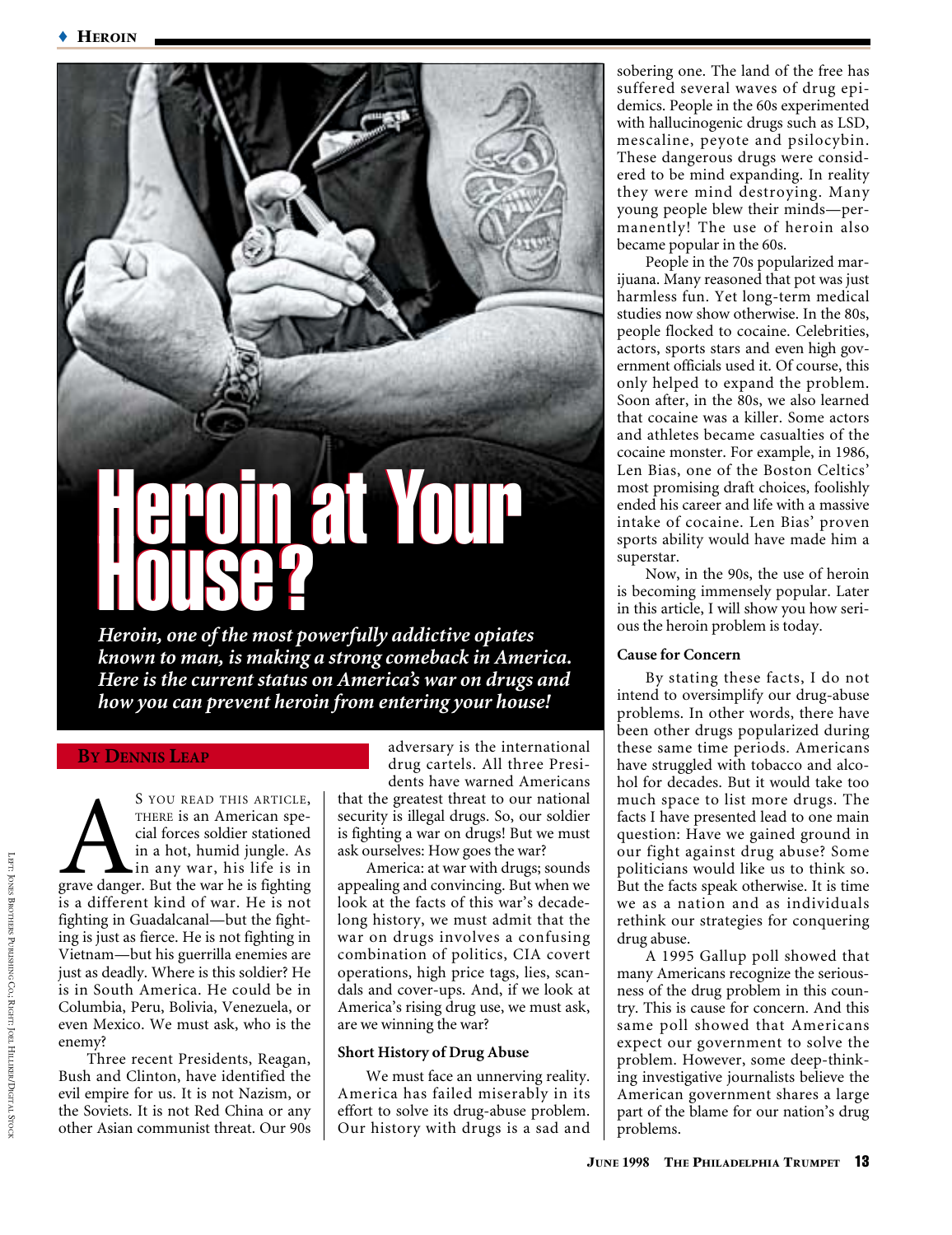#### **Drug Politics**

Recent history shows that drugs and politics make for a bad mix. In the early 80s, many city, state and federal government officials realized that they were losing the battle against drug traf-

ficking in their own backyard. Illegal drugs were easy to obtain. In essence, drug dealers have been able to live the American dream. Some drug dealing operations are so organized and so wealthy, they rival some of America's most solid large corporations.

One of the most sophisticated and profitable illegal drug-trafficking corporations was devel-

oped by the Chambers brothers in Detroit, Michigan. Their story is told in William M. Adler's book, Land of Opportunity. These four men approached drug dealing like any major corporation would conduct business. Their family grew to great wealth and prominence by selling crack cocaine!

The point is, government programs to stop drug trafficking at home could not compete with the wealth and ingenuity of the drug dealers. So a new plan was devised to stop drug trafficking. The strategy? Stop illegal drugs from reaching our golden shores. The new plan called into action the United States military. War was declared on drugs.

In 1991, Peter Scott and Jonathan Marshall wrote a ground-breaking book, titled Cocaine Politics: Drugs, Armies, and the CIA in Central America. Using well-documented facts, they show that the war on drugs has not even begun to curb the drug-traffic problem. In fact, they feel it has contributed to an increasingly scary drug nightmare. Their book, updated in 1998, is an exposé of how CIA covert operations in Central America have actually facilitated the trafficking of drugs into our country. They write, "The most dramatic increases in drug smuggling since World War II have occurred in the context of, and indeed

partly because of, covert operations in the same regions. CIA involvement in Southeast Asia contributed to the U.S. heroin epidemic of the late 1960s, just as CIA involvement in Central America contributed to the cocaine epidemic of the 1980s. Although the CIA did not

Government programs Government programs to stop drug trafficking to stop drug trafficking at home could not com-at home could not compete with the wealth pete with the wealth and ingenuity of the and ingenuity of the drug dealers. drug dealers.

actually peddle drugs, it did form gray alliances with right-wing gangs deemed helpful against a common enemy" (p. 4). Cocaine Politics is thorough in its documentation. It is well

> worth reading. One shocking revelation in the book focuses on the fact that many of today's South American drug lords are former, highlytrained CIA opera-

tives left over from the aborted Bay of Pigs invasion in 1961. These drug lords are using their sophisticated training to smuggle drugs into this country.

But basically, Scott and Marshall show that our government looked the other way when it came to drug trafficking in order to achieve political ends. These two men reveal a shocking history of events that show Iran-Contra-like operations are still happening. In other words, as some politicians shout WAR ON DRUGS, hidden political agendas are being carried out. Scott and Marshall feel if our American government continues the current politics for the war on drugs, America is about to lose another war.

#### **Colombian Heroin Dominates**

Journalists working to expose CIA ties with gray political factions allied with powerful drug cartels were originally met with much skepticism. But the problems exist. And the facts do add up. Earlier this year, MSNBC featured a report on the newest CIA/military effort in Columbia. Michael Moran, in an article titled "Planning the CIA's Next Secret War," writes on MSNBC's website, "On one side sits a corrupt government, commanding an increasingly restless military which, in turn, has encouraged the growth of a shadowy and murderous collection of 'paramilitary' death squads. On the

other side are the Cali, Medellin and other drug cartels and their hired help: at least two left-wing guerrilla movements—possibly numbering 50,000 armed insurgents—allied with sympathetic peasant and Indian groups concentrated primarily in the country's southern border provinces. And of course, stuck in the middle are millions of poor human beings who wish only to be left alone.

"Out of this cauldron of political, ethnic and ideological hatreds, the CIA and its military counterpart, the Defense Intelligence Agency, believe they can choose sides to fight the good war against drugs. As the Washington Post reported this weekend, the Clinton administration has cut a deal with Columbia that will send about \$37 million in military aid to specific units of the Colombian armed forces—but only those not implicated in the country's death-squad atrocities.

"This concept—sold to the Post as a unique policy approach—actually differs little from past American doctrine. Whether exploiting factions in El Salvador's military junta, Japan's Liberal Democratic Party or South Vietnam's dictatorship, American officials always claim to know the good guys from the bad guys and channel money to them with abandon. In every case, U.S. officials exaggerate both what they know about their protégés, and their ability to understand their motives." Mr. Moran feels that if we use history as our guide, trouble is on the horizon.

In fact, trouble is already here. On January 1, 1998, the New York Times reported that Colombian heroin dominates the U.S. illegal drug market. The Times article stated, "Lower prices and a purer product have given Colombian heroin the largest share of the market in the United States with New England being the fastest-growing segment, Drug Enforcement Administration officials said today….

"Traffickers in Colombian heroin are using their well-established cocaine distribution networks to offer free samples and make the drug available in smaller, cheaper quantities. The result is that after decades of a market once dominated by Asia, Colombian heroin now accounts for more than 60 percent of the heroin smuggled into the United States, the Drug Agency said." Is there a connection between the stepped-up CIA presence in Colombia and the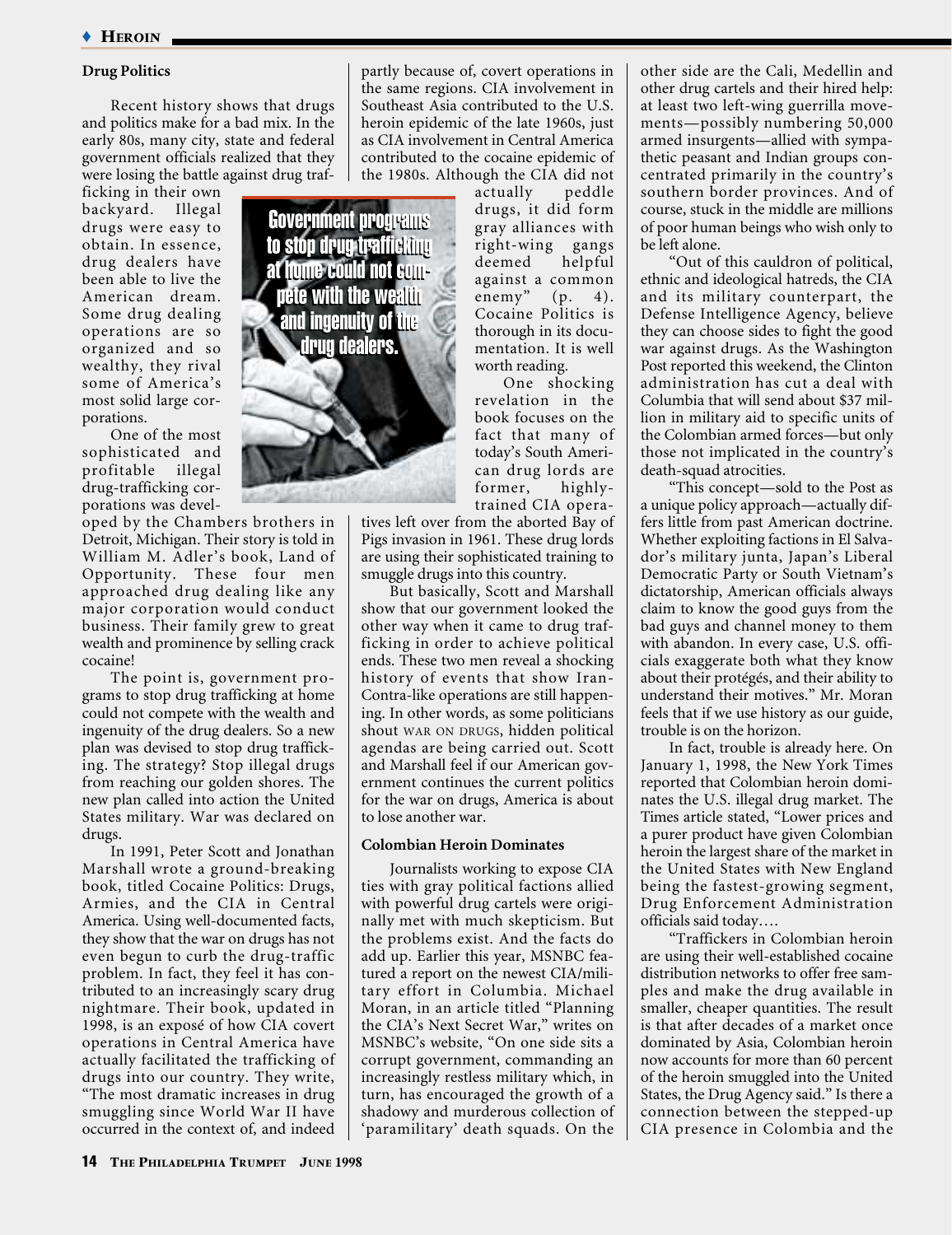

Not Just a Big City Problem: *A concerned mother listens at a town meeting in Plano, Texas. In less than two years, 10 youths have died of drug overdoses.*

dominance of Colombian heroin on our streets? Historic evidence shows that there very well could be. Heroin is our 90s drug. Its popularity is now very much on the rise. Are we not seeing a repeat of the 60s, 70s and 80s? Will we, as a people, ever learn the lesson of history? It appears we quickly forget even recent history.

#### **Heroin Moves to Burbs**

In all fairness to our American government, we would be remiss if we put all of the blame on officials for our nation's drug-abuse problems. It is true that our national drug policies are not working well. But should the government be expected to solve the drug-abuse problem anyway?

The decision to use drugs is an individual's choice. Taking illegal drugs reflects a serious character flaw. Only a weak people expect their government to regulate character. There is good logic in the thinking, "If there were no users, there would be no pushers." The most vital battle with the war on drugs is being played out, not in some jungle, but on American streets and in American homes. The battle is a brutal one. If we are going to win the war on drugs we must face the problem here on our own turf.

Drug interdiction specialists are now concerned over the increased use of heroin in this country. But heroin is not just being used by some burned-out musician or some inner-city junkie. It is reaching into all economic levels and age groups in America. Heroin can now be found in our backyards and in our houses! In this arena the specialforces soldier becomes meaningless. We must learn how to protect our families and ourselves. We must face the drug problem head on and at home.

In late 1997, the nation was stunned by reports of an

increasing number of heroin overdose deaths in a wealthy Dallas suburb of 190,000 named Plano. It is full of new homes. In 1989, the average annual income in Plano was estimated at \$54,000. It is not the typical place you would expect to find pushers and heroin addicts. However, from January 1996 to November 1997, 10 teenagers

died of heroin overdoses. These tragic deaths represent a growing phenomenon in this country. Rational adults wonder how this could be happening. How do we explain such tragedy?

Writing about the Plano deaths, New York Times reporter Carol Cropper stated, "Although the number of heroin deaths is startling for a city of this size, drug experts say that the rising use of heroin among young people is a growing phenomenon. The number of high school students nationally who have used heroin almost doubled last year—rising to 2 percent of all students—as what was once considered a narcotic for down-and-out junkies became fashionable and moved to the suburbs, said Alan I. Leshner, director of the National Institute on Drug Abuse.

"Heroin coming into this country is now much purer, allowing it to be snorted like cocaine, ingested in a capsule or smoked with marijuana, Dr. Leshner said, adding, 'Kids who would never inject themselves will snort it.' At the same time, Dr. Leshner said, the price of heroin dropped and some fashion industry advertising seemed to glamorize the use of heroin" (New York Times, Nov. 23, 1997). All of the Plano victims were under 21. The youngest Plano victim was 14 years old.

## What was once considered a narcotic for down-and-out junkies became fashionable and moved to the suburbs

Parents in Plano were perplexed that they even had to deal with a hard drug like heroin. The kids that overdosed and died lived in comfortable homes, had nice cars and money to spend. On the surface, heroin and the Plano lifestyle don't seem to mix. But law enforcement officials and drug experts are working to educate parents that heroin use is becoming more the norm than the exception. In fact, since the news about Plano, the problem has grown ever worse.

#### **Heroin at Your House**

In an article titled, "Heroin in Your Backyard," Andrea Kannapell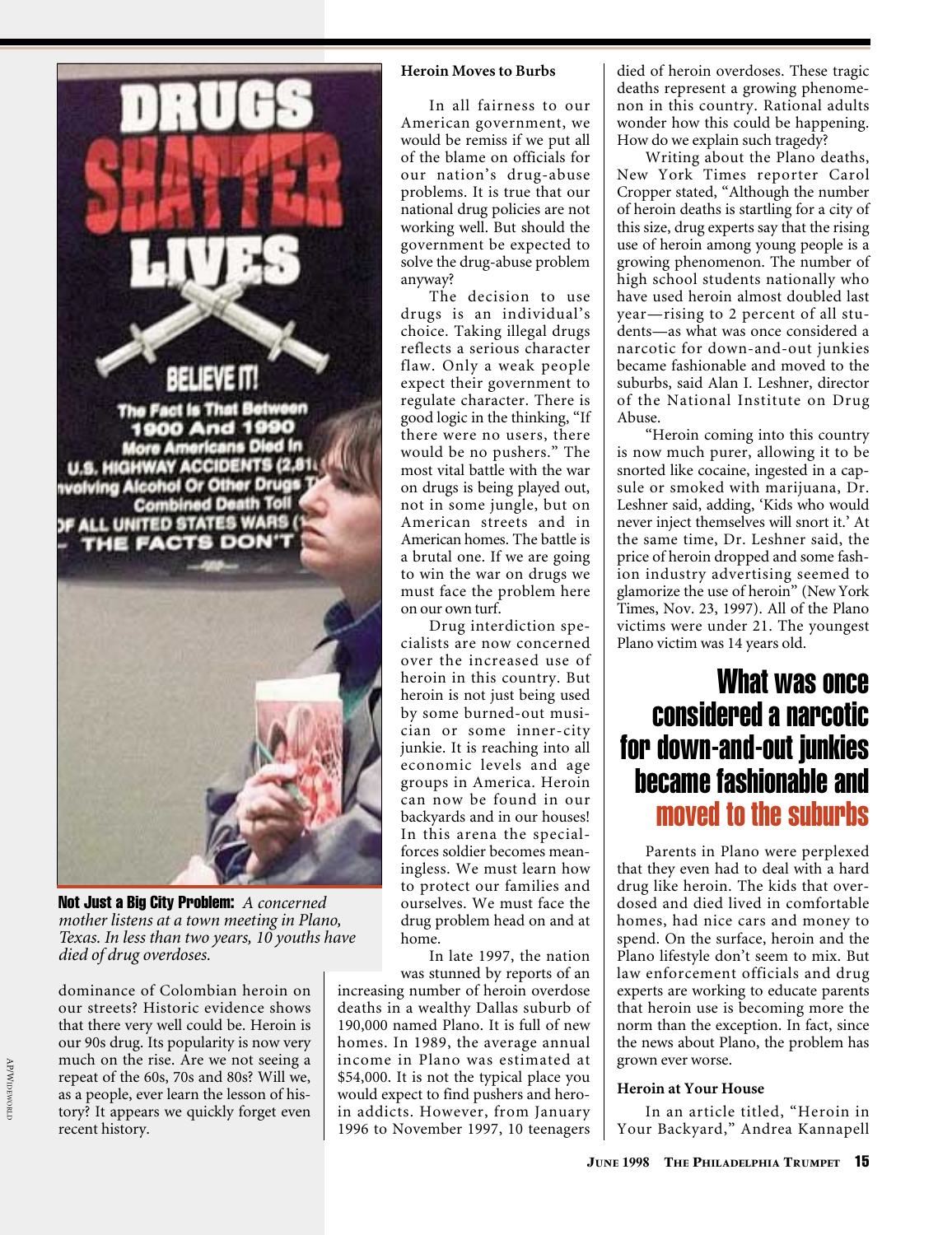reported about heroin's new popularity in New Jersey suburbs. She wrote, "There's an illegal drug making huge inroads in New Jersey, trapping not only the most hardened of inner-city users, but also the fresh-faced youngsters who weren't even born when the nation started its war on drugs.

"The drug is heroin: same old powerfully addictive opiate derivative, brand new pattern….

"Changes in the international drug trade are bringing heroin within the price range of even a 12-year-old's pocket, and a much purer product means users are guaranteed a satisfying high without having to contend with fearsome needles….

## "These kids will sprinkle it on Jell-O"

" 'These kids will sprinkle it on Jell-O!' said Raymond Farley, the superintendent of Hunterdon County school district, where random drug testing was started two years ago, after a survey commissioned by Hunterdon Central Regional High School found that the 2,100 students at the school show drug use rates, including heroin use, significantly higher than averages across the country—which have been rising over the last few years. 'This is a national epidemic,' Mr. Farley said" (New York Times, April 12, 1998). Check any newspaper. You can find similar articles in Chicago, Atlanta, St. Louis and Miami. All of this information shows that America's drug problem is real and it can be very close to home—at your home. We must realize, the youth of this country are the drug cartel's number one target. Some reports show that of the 141,000 new heroin users last year, the majority were under the age of 26. The warning is being broadcast. How well are we listening?

Can our drug-abuse problem be solved? Is there a real solution? Yes there is!

#### **An Addictive Society**

To solve any problem, we must first admit that there is a problem. Americans must wake up to the fact that we are an addictive society. We love our alcohol, our cigarettes and yes—our drugs. We are a nation hooked on pleasure.

The prophet Isaiah was commis-

sioned by God to write down certain prophecies for our day (Isa. 30:8). God warns us through Isaiah about our weakness for pleasure seeking. Isaiah wrote, "Woe unto them that rise up early in the morning, that they may follow strong drink; that continue until night, till wine inflame them! And the harp, and the viol, the tabret, and pipe, and wine, are in their feasts: but they regard not the work of the Lord, neither consider the operation of his hands. Therefore my people are gone into captivity, because they have no knowledge: and their honourable men are famished, and their multitude dried up with thirst. Therefore hell hath enlarged herself, and opened her mouth without measure: and their glory, and their multitude, and their pomp, and he that rejoiceth, shall descend into it. And the mean man shall be brought down, and the mighty man shall be humbled, and the eyes of the lofty shall be humbled: But the Lord of hosts shall be exalted in judgment, and God that is holy shall be sanctified in righteousness" (Isa. 5:11-16). God warns here that our national weakness for pleasure seeking, which includes drug abuse, will be our undoing. Essentially God is saying that we are a nation which likes to party. Human history shows that any nation glutted on pleasure seeking quickly falls. Ancient Rome is a prime example.

Our drug and alcohol abuse problems have also caused us to forget who we are. America and Britain are the descendants of ancient Israel. God intended for Israel to set an example for righteous living. America's drug problem shows how far short we are falling.

Our drug problems have also caused us to forget and ignore our God. As a nation we will be humbled. We must come to see the seriousness of our national drug problem. In essence, it is a reflection of our deep spiritual problems.

#### **Change You First**

It has been said that Plutarch observed, Drunks beget drunkards. It is a known fact that young people desire to imitate adults. Before we can solve our kids' drug-abuse problem, we must first solve our own. As adults, have we set the right example for our kids? Do you have a drug-abuse problem? Before you exclaim a resounding no, remember that the most accepted drug-abuse problems in this country are the abuse of tobacco, alcohol and prescription drugs. All are killers.

Do you abuse alcohol? Alcohol abuse is one of man's oldest addictions. Solomon, the wisest man of his time, had it all. Much like today's Americans, he had great possessions. But Solomon also had to deal with his own drugabuse problem. He wrote, "I sought in mine heart to give myself unto wine, yet acquainting mine heart with wisdom; and to lay hold on folly, till I might see what was that good for the sons of men, which they should do under the heaven all the days of their life" (Eccl. 1:3). In other words, Solomon had conducted his own experiment using and abusing alcohol. He acquired. He lived the good life. He partied. He didn't deny himself anything. What was the result? He wrote, "Therefore I hated life; because the work that is wrought under the sun is grievous unto me: for all is vanity and vexation of spirit" (Eccl. 2:17). Solomon's drinking and pleasure seeking brought him to the brink of suicide.

Solomon's experience is similar to many people's today. He learned that the best drug-abuse strategy is to never develop one. He warned the young of his day. "Wine is a mocker, strong drink is raging: and whosoever is deceived thereby is not wise" (Prov 20:1). There is much publicized information about the signs of alcohol abuse. Are you courageous enough to look for those signs in your own life? If you do, your own example will inspire a young person to do the same.

### Americans pop pills to keep us going. The message we send our young people is: Got a problem? Some drug can solve it!

What about prescription drugs? Do you abuse them? What about overthe-counter drugs? Do you abuse them? Americans are known as people who don't have time for pain. So we pop a pill to keep us going. This does send a strong message to our young people. The message is: Got a problem? Some drug can solve it! The message we should be sending to our kids is: Got a problem? God will help you solve it!

(continued on page 26)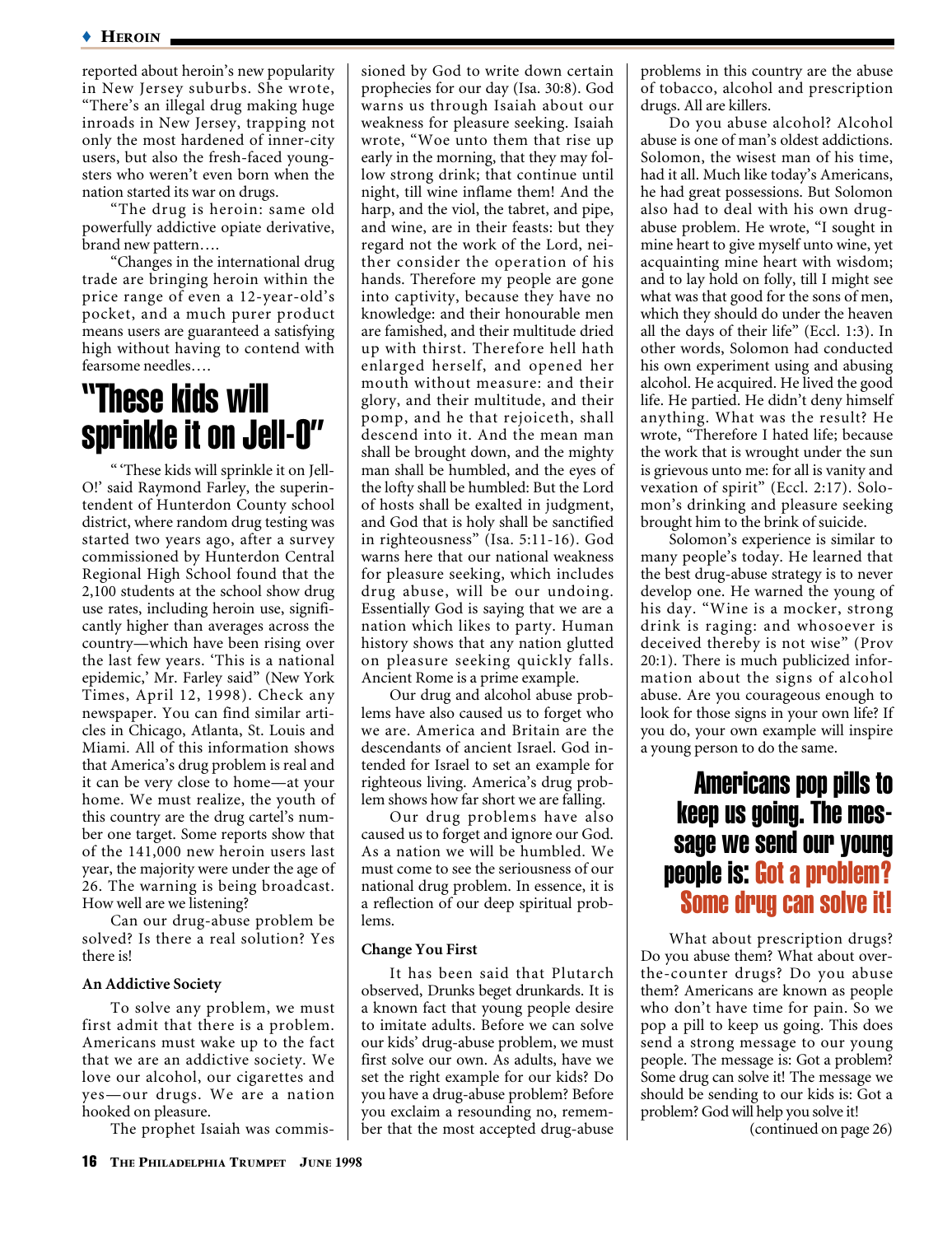$\mathcal{C}$   $\bigcap$  *LARISSA, WOULD YOU PLEASE take those dirty glasses into the kitchen?" "Why? They're not mine."*

*"I don't care if they're not yours, Clarissa. You live in this house and I am asking you to take those glasses out into the kitchen."*

*"But they're not mine. I don't have to do it."*

*"Clarissa, you're asking for it." "You're asking for it."*

Ah—parents and their teens. Who else would share such an exchange? In times past this conversation would have been a rarity ("I never would have talked to my parents the way she talks to me!"); now it is commonplace.

This kind of mouthiness highlights a monumental shift in teen attitudes toward authority. Respect is simply gone. And the problems that creates go far beyond dirty glasses. They fill our homes, our schools, our streets.

Voices that say teens have always been such a matter of concern to adults, that today's teens are no different, are drowned out by common experience. In fact, today's teens ARE different. The world they are inheriting is different. Not only do they confront a different set of problems from previous generations, they PRESENT a different set of problems. Look up the statistics on drug use, illegitimate births, teen violence; more and more teens (even the "good" ones) are doing the things only "bad" teens did a generation ago, that no one did two or three generations ago. And none of them seem to be immune from the respect problem. Though the world is more complicated for them than it was in the past, it is also much more permissive. Add to that changes in teen consumer habits, education, social concerns and technology. Statistics are one thing; just spending time with teens tells you as much: teenage life today is unique.

There are a lot of reasons why this is the case. In this article we will focus on ONE of them, one that has had more impact on the teen scene than any other. It is the single greatest change teenagehood has ever seen. And it has only developed very recently—never a real factor until our CURRENT generation.

If you are unhappy with teenage behavior today, especially if you are a parent, deeply understanding this cause will put you on the road to SOLVING

DIGITAL STOCK your problem.

The world has never seen teenagers like today. And the biggest reason is that WE'VE NEVER HAD PARENTS LIKE THE PARENTS OF TODAY!

PARENTS **BY JOEL HILLIKER** WHY TEENS REBEL

#### **Half a Family**

Let's take a good look at today's parents of teens and see just how their being who they are has made teens who they are.

Consider this. Statistically, of 100 children born today, 17 will be born out of wedlock. A full 48 will be born of parents who divorce before the child is

18, and 16 more will be born to parents who separate. Six will be born to parents of whom one will die before the child reaches 18.

That leaves 13 kids out of 100 who will reach age 18 with two parents and their marriage intact. A mind-blowing figure.

So what about those other 87 teens? They spend an average of about five years in a single-parent household. These kids' concept of family is being shaped in an environment once uncommon, one that used to be considered unnatural. Single-parent homes, in the numbers we see today, are a distinctly modern phenomenon.

So what kind of parents do they make? Regardless of other factors, they are alone, solely saddled with the responsibility for being the family's breadwinner, homemaker, caretaker and disciplinarian. They tread a hard and lonely road. Quality family time is at a premium. Some make a valiant effort to maintain high involvement with their kids; many surrender in the face of the demands, and the teens virtually raise themselves.

Another fact about single parents: only 10 percent of them are dads. That's a lot of kids with no adult male influence or example in their homes; and a lot with a mom who may be openly bitter about men.

Weighed down by responsibility, single parents are very needy for companionship. And today, many of them actively pursue their OWN boyfriends or girlfriends in a way much like teens do; they may spend nights on the town or have sleepovers. We can begin to see how such affairs may drastically affect teens' views of parents, of authority in general, and of how to lead their own lives.

This situation gives rise to another fairly new, now common, circumstance in teen life: stepfamilies. Consider these facts: "Because more than 75 percent of divorced parents remarry, the majority of youngsters whose parents separate also experience living in a stepfamily at some time. And, because the rate of divorce is higher for second marriages than first marriages, the majority of youth whose parents remarry will experience yet a second divorce. Moreover, because divorces generally occur faster in remarriages, many children must confront a second divorce before they have finished adapting to having a step-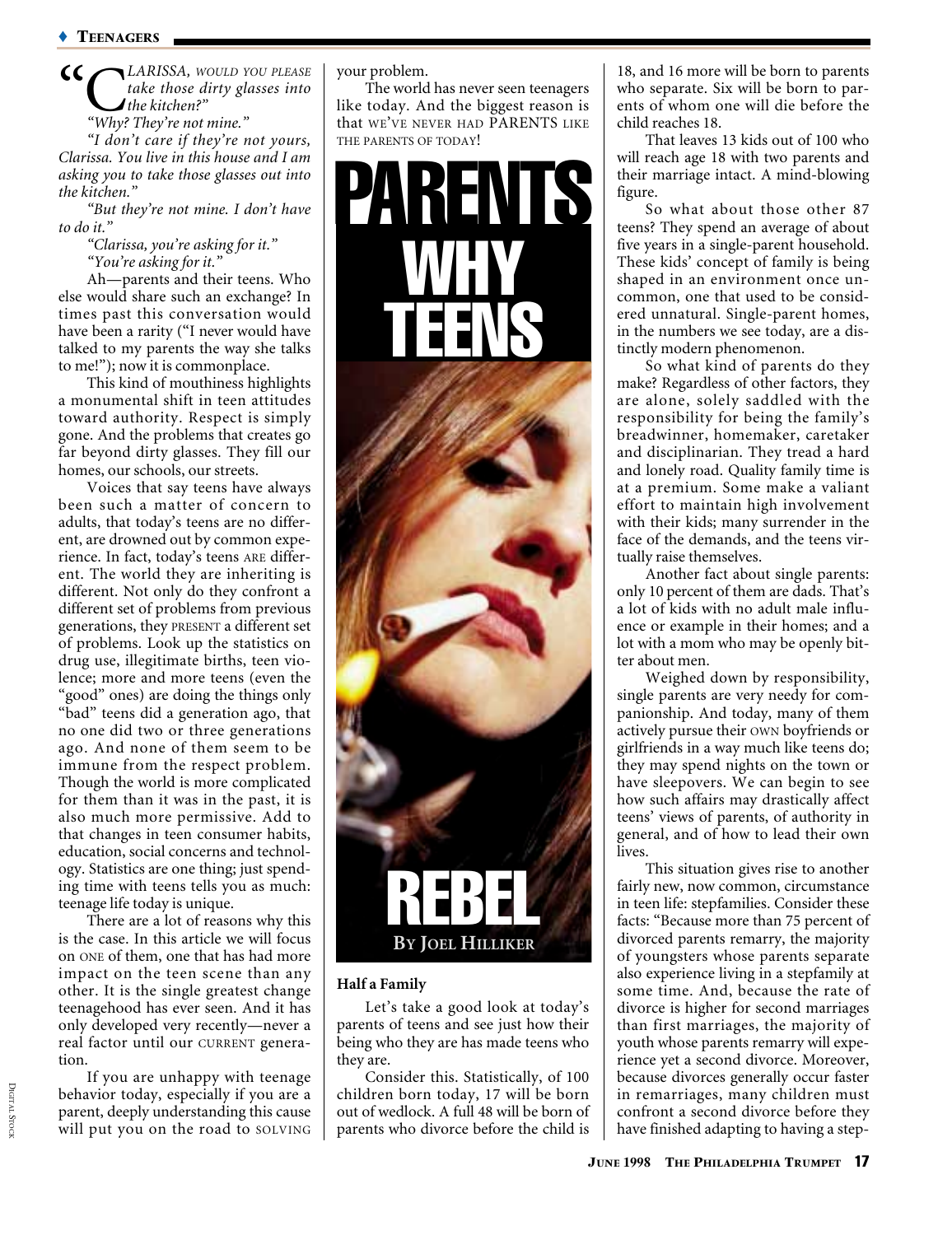parent" (Lawrence Steinberg, Adolescence, 1990).

In the March/April Trumpet we examined the problem of divorce in the United States and God's perspective on it as revealed in the Bible. Malachi 2:15- 16 says, "Take heed to yourselves, and let none prove unfaithful to the wife of his youth, for I detest divorce and cruelty to a wife, the Lord of hosts, the God of Israel, declares. Take heed to yourselves, never be faithless" (Moffatt translation).

When you examine the profound effects in the lives of the kids (let alone the parents), you begin to understand why God is so intent against it. Just think about the difference between teens with strong parents with a solid marriage as an example and a stabilizing force in their lives, and teens with a parent who has been wounded by a divorce, has no mate to go to for support, and is working the single scene. Think about kids who have to choose between living with mom or dad, who may regularly hear one complaining about the other. In times past, even in a family where dad was shipped off and killed in war, a teen's attitude toward authority would not be so severely rocked as it would with parents who just "couldn't make it work." America's second President, John Adams, said, "Children learn the meaning of morality, religion, and respect for law from the habitual fidelity of their parents to one another." These words have never been more poignant than they are today.

#### **The Vanishing Homemaker**

In 1955, 60 percent of U.S. households had a working father, a stay-athome mom and two or more schoolaged kids. A "model family." Most 14 year-olds could expect mom (or their grandmother, or at least their neighbors) to be home during the day. These kids had full-time moms. Obviously there was a lot of parental involvement in their lives.

That was only 43 years ago. Soon such families virtually evaporated within a single generation. By the 1970s, both parents worked in 50 percent of families with school-age children. In 1986 the 1955-family model made up only 7 percent of our homes. Today, three of four moms with school-age kids have left home to join the work force.

Sociologists studying this trend plainly state how this change has affected the lives of today's teens. Many cite it as one of the most drastic changes in modern times. But they will not say this is a bad change. In fact they tend to highlight the positive effect on teenage girls of having a working mother. (They do not note a positive effect in teen boys, however; in fact it tends to lower their academic performance.) The criterion they use for defining "positive" effect? That the girls have higher career aspirations!

The real effects on teens, again, go back to parental involvement and monitoring. A family with two working parents, in one way, has the same problem as a single-parent home: the adults are so caught up in providing for the family that caring for and actually REARING the family get neglected!

"The Carnegie Corporation points out that 30 percent of eighth graders are on their own after school, some as long as five hours a day, which gives them much more private, personal space than their postwar predecessors ever enjoyed. Seventy-five percent of sexually active teenagers cite their home (or their boyfriend's home) as their usual meeting place, since the coast is inevitably clear. 'Unsupervised time after school,' the Washington Post reported in 1992, 'is the most common occasion for adolescents to have sexual intercourse, often at a boy's house while his parents are at work'" (Grace Palladino, Teenagers: An American

History, 1996). When teenagers spend a full day at school packed in with other teenagers, and then spend most of their spare time either alone or in completely unsupervised social situations with other teenagers, there are bound to be problems. Again, God has given us plain instruction that largely goes unheeded: "The rod and reproof give wisdom: but a child left to himself bringeth his mother to shame" (Prov. 29:15). Later we'll go deeper into the instruction contained in that verse.

Parents have traditionally been very present in their kids' daily lives. It hasn't been until recently that teens have been, in many cases and for a lot of the time, cut loose. What unhappy results this self-governance has yielded.

Now let's step away from the present for a bit. We will be able to learn a lot more about the parents of today's teens by looking back at the time when they themselves were teens.

#### **Where Did Teens Come From?**

Did you know that 100 years ago, TEENAGERS DID NOT EXIST? The term "teenager" didn't come into common use until about 1940. And there is a reason for that.

Kids worked. In 1900 only 6 percent of 17-year-olds in the U.S. graduated high school. Public education just wasn't a priority. Most kids spent the bulk of their time with family or in the adult world. There was no "youth culture." No movies, MTV or malls.

In the 20s, high schools revamped to attract more students (they adapted their traditional, scholarly education to include practical classes like bookkeeping and home economics), and it paid off. By 1930 almost half the teen population were high school students, and



the trend continued upward. More than ever, teens were ripening in an environment composed almost entirely of their peers. High school was now a full-out teenage social experience.

Savvy businessmen were quick to pick up on this emerging demographic. In the 40s, advertisements aimed directly at the teen market, mostly middle-class, began to appear for household furnishings, hope chests and fashions. The products were wholesome, an extension of, say, home economics in school, preparing youths for adulthood. But money was clearly bottomline: marketers promoted to advertisers a picture of the "copy cat" high schooler: "and what a break for you"! they said. Teens "speak the same language, wear the same clothes, eat the same foods.… You'll see them shopping together, sipping Cokes at the corner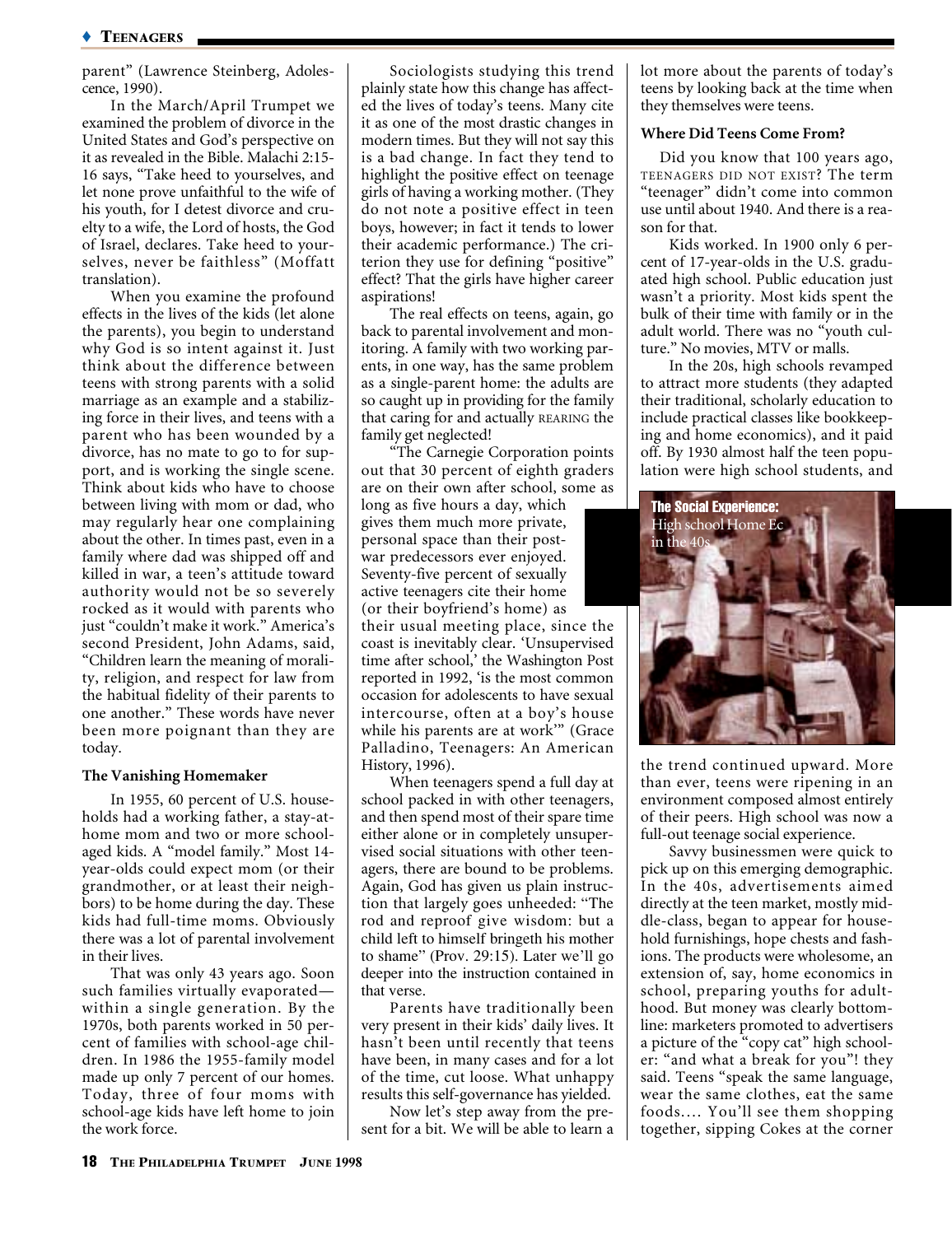candy store, going to the movies… together"—clearly an impressionable consumer target. The onset of the "teenager" had everything to do with their increase in buying power.

The teen market burgeoned in the wake of America's post-World-War-II prosperity. Suddenly even workingclass teens had the chance to cast their dollar votes. "Once a mixed group of



teenagers were encouraged to speak in their own, distinctive voices, they shifted the market's focus to an uncharted world of teenage passion and excitement in the form of rock 'n' roll, leather jackets, fast cars, and drive-in movies" (Palladino, op. cit.).

Hence, the world flipped upside down within a generation. As teen numbers and economic clout swelled, so did an onslaught of rock 'n' roll culture and delinquency. The 50s and 60s saw an unprecedented upsurge in youth's spite for authority and parental control; the war between parents and teens came into full swing (it was in the 60s that the term "generation gap" was coined). Youth culture rocked the entire world: the entertainment industry, the universities, the government. The atmosphere of protest gave rise to gangs, beatniks, rockers and hippies, bent on casting off all constraint, high on the heady fumes of hedonism.

Parents who turned in their Bibles to scriptures like Romans 1:30 and II Timothy 3:1-2, which describe disobedience as being a sign of the end of the world, had a pretty good case to

make. While these youths spoke out against the mistakes of the previous generation (which had only succeeded in bringing the world to the brink of nuclear annihilation), the only alternative they seemed to offer was a selfdestructive one.

But by that time, the economic value of the teen market had silenced all but the most determined critics; it had become the CENTER of commercial attention. And it would continue to be stoked and exploited in the decades that followed.

Now, we are a full generation beyond the development of modern youth culture. The students who protested at colleges around the country were absorbed into the system and are now the professors and administrators. The teens who once declared WAR on parental control are the parents of today.

Consider that: the average parent



of a child entering adolescence is between 35 and 45 years old, which means they were born in the 50s or early 60s; and that they went to high school roughly between 1967 and 1981. Pretty tumultuous—and influential years in the history of American youth.

So, what do you do if you've grown up REBELLING against authority, against

parents and everything they stood for, and suddenly realize one day that you're a parent?

The answer is very telling.

#### **Parenting Today**

"I feel better knowing where my child is, so I decided that his room is his territory, his privacy." That is one mother's explanation, as printed in a New York Times feature (April 4, 1991), of why she allows her teenage son to entertain girlfriends in his bedroom overnight.

Just a generation or two ago parents were trying to keep their teens from dating the wrong people; now some parents' biggest concern seems to be the comfort of the bed their teens fornicate in! If such a degree of permissiveness seems rare, just think of the movement within school systems to distribute contraceptives to students. The attitude of, "Well, they're going to do it anyway so they ought to do it

right," pervades not only modern parenting, but modern education in general.

Perhaps it's too easy to overlook just how very NEW this development is. Where the previous

generation's authorities violently resisted letting go of their control over teens, with youth fighting bitterly for every freedom, today's authorities seem to be bending over backwards to AVOID CONFRONTATION with youth. Fear of confrontation is NOT a helpful quality in authority figures. It leads to parents with no control. It leads to youth able to have whatever they want by intimidating adults.

This problem was prophesied very specifically. "And I will give children to be their princes, and babes shall rule over them.… THE CHILD SHALL BEHAVE HIMSELF PROUDLY AGAINST THE ANCIENT, and the base against the honourable.… As for my people, CHILDREN ARE THEIR OPPRESSORS, and women rule over them. O my people, they which lead thee cause thee to err, and destroy the way of thy paths" (Isa. 3:4-5, 12).

Modern books on parenting and education will speak frankly of how out-of-control most teens are, and will even link the problem directly with laxness in modern child rearing. A typical assessment: "This is the era of 'permissiveness.' As a result, the most effective weapons have been taken out of a parent's arsenal.… It's inevitable that with-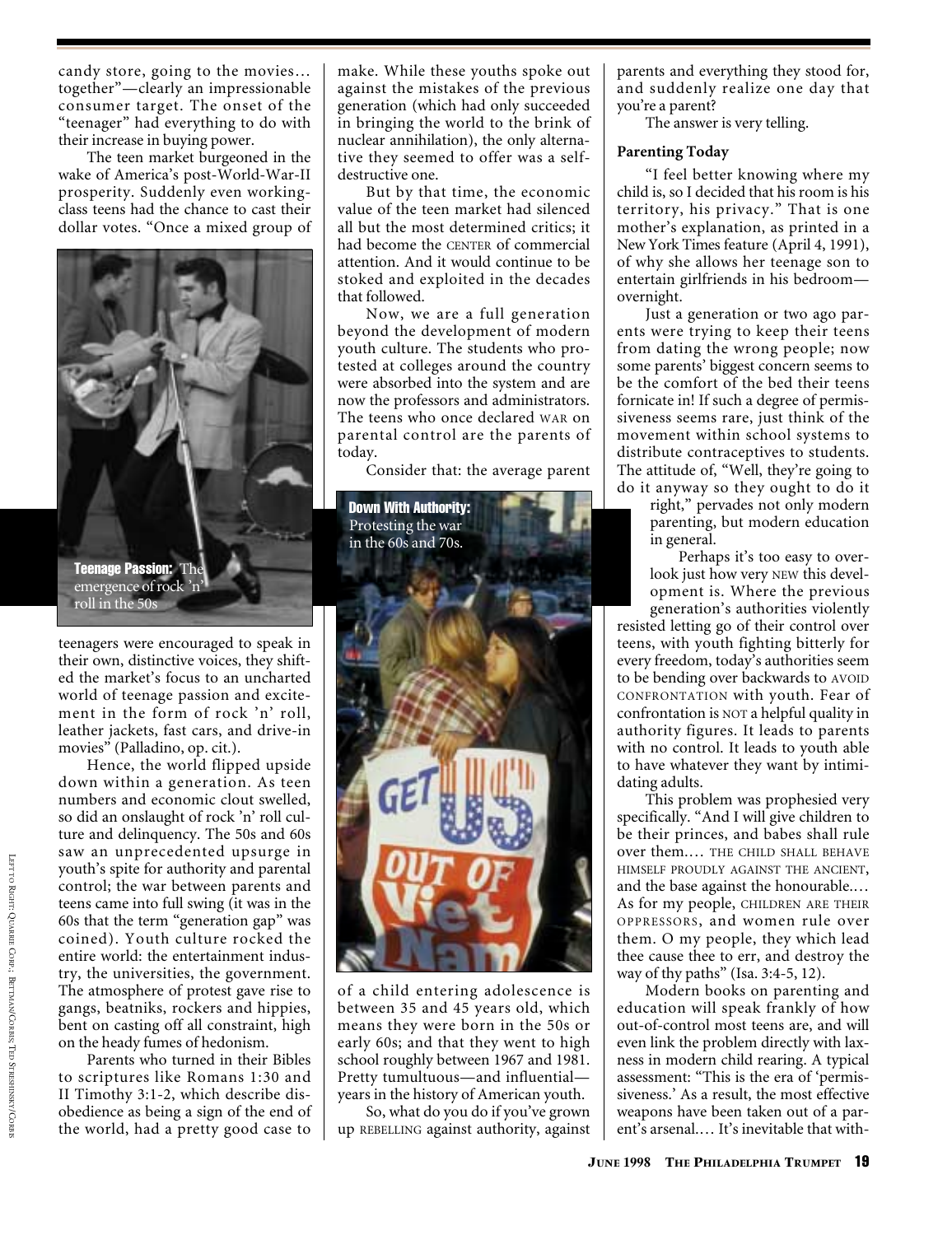out these harsher forms of enforcement, children's behavior has changed. This is just human nature. The new teenager does feel freer to do as he or she pleases, especially at home.… Oldstyle respect is gone. We have entered a new era in child rearing. Perhaps the old way was both easier and more pleasant, but it is gone" (Anthony E. Wolf, Get Out Of My Life, 1991).

Having pinpointed the problem, these "authorities" ("they which lead thee") will never say the solution lies in returning to those methods that once worked. Instead they look for answers in new, progressive forms of parenting, "cooperative discipline" and the like. These new methods have been around for several decades; what's different now is that they are 100 percent mainstream. A handout given to teachers in an Oklahoman junior high school on "Tips for Anger Management" includes this point: "Acknowledge the student's power—the more we try to control, the more the student resists. When we GIVE UP CONTROL, the student has nothing to resist. Once their resistance is lowered and the confrontation calmed, we can use a consequence [which may be something like depriving the student of tokens for good behavior which can be cashed in for free candy] to influence ents with their hands tied! They can SEE that their "solutions" are not working. But because of their past they don't feel they have any right to say anything; they don't want to be "parental," for fear of feeling hypocritical. They have never been taught the way an active, loving, authoritative parent should act. And they are too absorbed in their own selves (just as they were taught to be by the youth culture they embraced) to do anything significant about it!

Truly, the PARENTS of today's teenagers are totally unique in history!

#### **A Parent's Responsibility**

What's wrong with these methods of modern parenting we've been discussing? They completely deny the way of TRUTH God explains to us in scripture!

Remember the proverb we read earlier. It talked about the importance of "rod and reproof" in raising a child who will not bring shame to his parents. God says that a proper level of control must be maintained over children. This verse is talking about DISCI-PLINE—corporal punishment—and INSTRUCTION. God COMMANDS that parents use both!

Proverbs 13:24 says that parents who fail to physically discipline their

#### THE TROUBLE IS SOCIETY HAS TAUGHT ITS CHILDREN DIRECTLY OR INDIRECTLY THAT THERE IS NO REAL PURPOSE TO LIFE

them to choose a more appropriate behavior" (C.A.F. Associates, Anger Management: Developing Options to Anger, 1997).

Do these strategies work? Are they easing teen problems? Are they stabilizing out-of-balance lives? Are they producing peaceful, character-driven adults? Not at all! The only "good" that comes from these parenting "options" —if we would just be honest about it is that they demonstrate beyond doubt just how MIXED UP things get when our understanding of and respect for AUTHORITY is ambiguous and topsyturvy.

Grasp this point! We have set up a grand experiment to see what will happen if we take a bunch of kids who "knew better than their parents" and shucked off every restraint imposed upon them—and give them their parents' jobs. Now we are seeing these parchildren actually HATE them. That their concern for them*selves* exceeds their concern for the long-term well-being of their children. That may rankle modern parents. But remember, it is GOD—the Creator of heaven and earth, of mankind—who gave these instructions. Rather than dismissing it offhand, shouldn't we try to UNDERSTAND it?

Unlike so many raising teenagers today, God has keen interest in maintaining parents' authority over their kids. "Honor your father and mother" is Commandment number five—just above "Thou shalt not kill." Teens break it routinely without second thought. You may think the fault lies with the teens themselves, since the law is directed at them (it is not written, "Make sure kids honor their father and mother"). But who teaches kids the sanctity of the law? No teen will respect Commandments they were not brought up by their parents to respect.

In fact this is a towering expectation God has of parents. "And these words, which I command thee this day, shall be in thine heart. And thou shalt teach them diligently unto thy children, and shalt talk of them when thou sittest in thine house, and when thou walkest by the way, and when thou liest down, and when thou risest up" (Deut. 6:6-7). A parallel passage in the New Testament is found in Ephesians 6:1-4.

Logic tells us that, regardless of the world's state of affairs, parents' example and instruction to their teens STILL DO have considerable influence on their character in the long run. Recent studies back this up. "Many surveys…show that while youth tend to value their peers' evaluations over parents' on things like music, clothing and what's 'cool,' they continue to look to parents for basic values and guidance in the more important areas of life, such as life and career goals" ("Is There a Generation Gap?", MSU Communications Services).

So parents must be very cognizant of the example they set. Very deliberate in the choices they make in their own lives. And very clear in the instruction they give. There are so many appealing and destructive "lifestyle alternatives" out there for teens, parents must ensure they are offering something genuine offering the TRUTH.

This is a point that was made in a Plain Truth article 32 years ago. It should convict us today all the more. The article stated, "Today's leaders failed their duty—they did not teach the younger generation the real purpose of life. Why? Because they themselves did not know the purpose of life. Society never taught them. Their teachers never taught it in school because they in turn had never learned it. People simply don't know why they were born!" ("The Beat Generation," March 1966).

Later the article said, "The trouble is society has taught its 'children' directly or indirectly THAT THERE IS NO REAL PURPOSE TO LIFE"!

What about you?

Do YOU understand the purpose of life well enough to teach and CONVICT your children of it? Are you willing to LEARN? It will be the MOST IMPORTANT THING you could EVER GIVE YOUR TEENAGER! ◆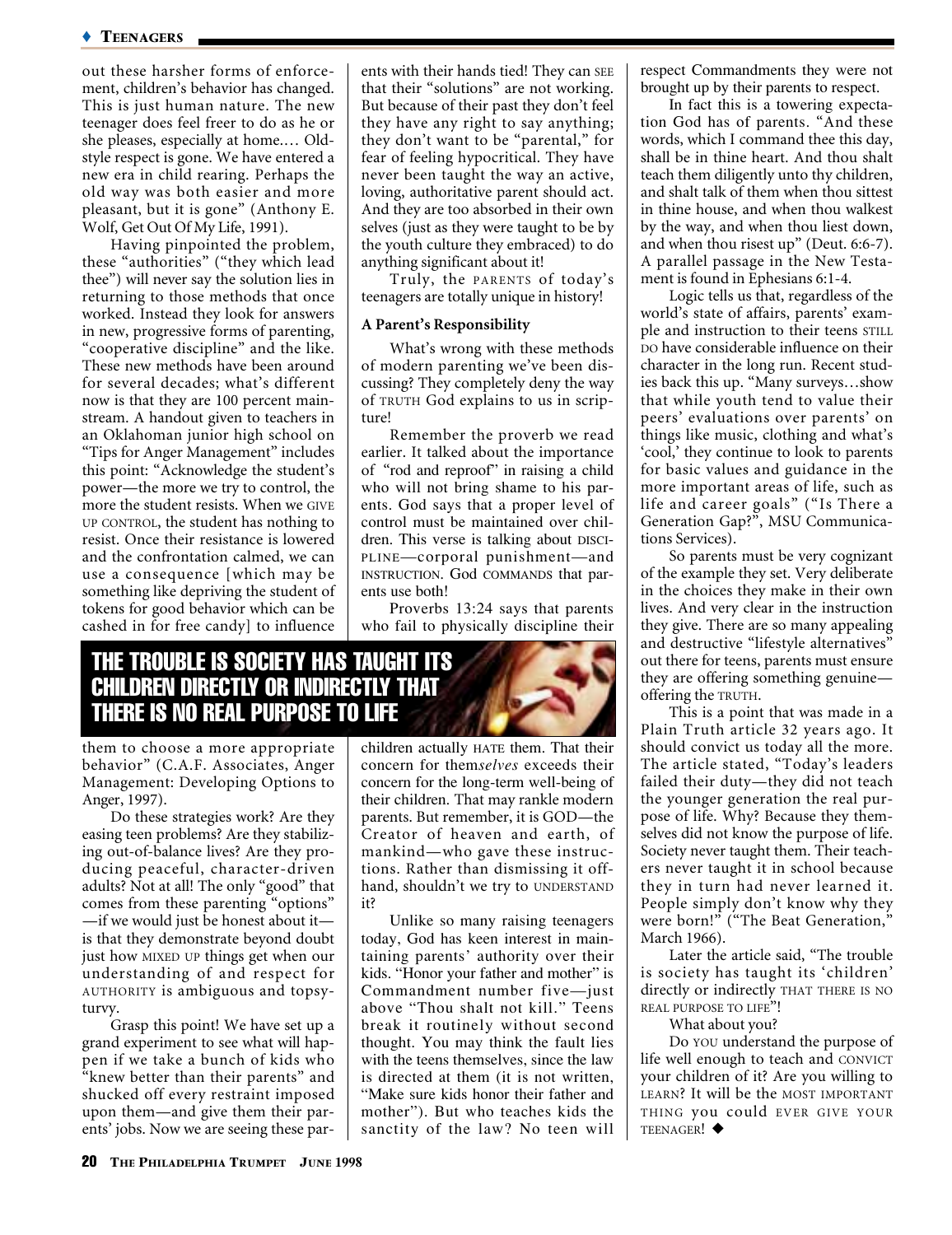## Round Two Round Two Asian Financial Meltdown:



#### **BY J. TIM THOMPSON**

In an article entitled, "If Japan<br>Should Crash," The April 11 Econ-<br>omist stated, "Flat on its back for<br>vears and showing few signs of life. n an article entitled, "If Japan Should Crash," The April 11 Econyears and showing few signs of life, Japan's economy was nonetheless still in the world of the living. When we last checked, that is. Reports of its imminent demise are now coming thick and fast. A world that had grown bored with the 'Japan isn't growing' story is suddenly paying attention to the new 'Japan will collapse and take the rest of us with it' story."

The April 15 Wall Street Journal (WSJ) paints quite a picture of Japan's faltering economy when it states, "The accumulated debt of Japanese corporate bankruptcies in the fiscal year ended March 31 soared 64 percent from the year before, hitting the highest level in five decades, according to a leading credit-research firm.

"Swollen by instability in the Japanese financial system, a weak overall economy and the

reluctance of banks to extend new loans, total liabilities from corporate bankruptcies reached 15.1 trillion yen (\$115 billion), Teikoku Databank Ltd. said.

"The number of bankruptcies rose 17.4 percent to 17,439, the highest level in 12 years. Of those, 11,675 were directly attributable to Japan's economic downturn. They were the result of sharp sales declines, bad loans, flagging exports and difficulties collecting payments, Teikoku said.

"Japan's economy experienced one of its worst stretches in decades during the past fiscal year. The year began [in April 1997] with an increase in the consumption tax that eventually ravaged consumer spending and sent the economy into a tailspin. Then, in November, the failure of Japan's tenth-largest bank and the fourth-largest securities

company led to a credit squeeze for other companies perceived to be weak. Finally, banks began restricting lending to meet capital requirements as the end of the fiscal year approached….

"The situation may not improve in the coming year. Despite a large injection of public funds into the banking system at the end of the fiscal year, banks 'will be forced to deal stringently with their customers' as Japan's economy teeters on the brink of a deflationary spiral, Teikoku warned."

#### **Should We Care?**

Does such a scenario of a collapsing Japanese economy actually pose any real threat to the United States and the rest of the world? The answer is a resounding YES! Japan's economic problems ARE America's problems! For the last 15 years, Japan has financed America's mountainous national debt. If that financing stops, America's \$5 trillion indebtedness will most likely crush the life out of its economy. And if the first and second largest global economies, America and Japan respectively, are teetering on the brink of disaster, that means the rest of the world is also on the crumbling edge of the same financial abyss.

The Economist of April 11 discusses some worrisome direct effects of an impending "severe Japanese recession." And then it states, "But two possible indirect effects are more worrying—a rise in [U.S.] protectionism as Japanese imports rise, and the risk of a [U.S.] stock market crash.

"America's trade deficit is likely to widen sharply as a result of problems in Japan and the rest of Asia. If this encourages America to raise trade barriers and others to retaliate, a global recession may follow. But the biggest risk to America, and hence to the world economy, lies on Wall Street. It [the stock market] looks dangerously overvalued, yet share prices continue to climb. Some unexpectedly bad news from Japan might just be the event that brings investors back to reality and so CAUSES A CRASH. Awkwardly, America's economy is more vulnerable to a drop in share prices than ever before. Almost twice as many Americans hold shares today as in the mid-1980s (either directly or through mutual funds or pension funds). A fall in share prices will make a much bigger dent in the economy." Actually, such a reality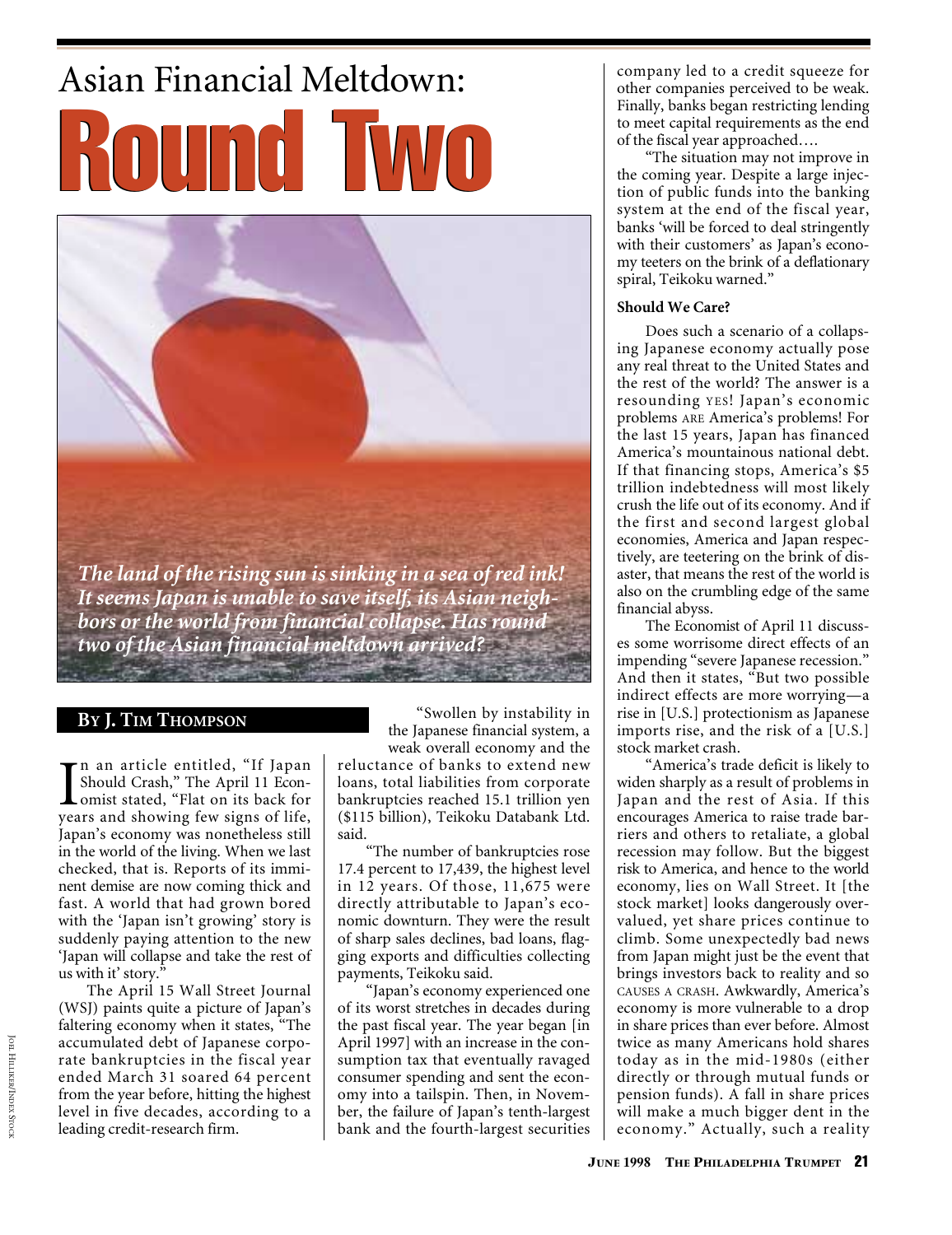check by investors will likely mean a PANIC and a global stock market crash more severe than even the Great Depression!

#### **Total Collapse Is Possible**

The Washington Times of April 12 says, "The chairman of Sony Corp. sharply criticized [Japanese] Prime Minister Ryutaro Hashimoto April 2 as a modern-day Herbert Hoover leading his nation toward collapse and the world into recession.

"'The Japanese economy is on the verge of collapsing,' Sony Corp. Chairman Norio Ohga told reporters. If Japan's economy doesn't improve, he said, it could lead to a dangerous deflationary spiral that would damage the world economy." As we will read later in this present article, Jeremiah 25:32 prophesies that "evil shall go forth from nation to nation…." Deflation in Japan could spread insidiously and unhaltingly to other nations like a rapidly growing financial cancer!

The Washington Times article continues, "In an attempt to balance the budget, Mr. Hashimoto's government raised the national sales tax last spring [1997], a move that most analysts credit with turning a fledgling economic recovery into a full-fledged recession."

#### **More Financial Crises Foreseen**

Associated Press writer Harry Dunphy wrote in the April 15

Houston Chronicle that "International financial crises are like the sinking of the Titanic. No one can see disaster coming but afterward everyone can agree on the iceberg." Long-time readers of The Trumpet know that this magazine has proclaimed for years that such a financial crisis was in the world's future. The late Herbert W. Armstrong warned the world for over 50 years of this impending disaster! And now it looks as if it is finally going to occur. The Chronicle article continues, "Economists and bankers say they know the financial firestorm that swept through Asia last year WILL HAPPEN AGAIN, but they can't say where or when."

It appears that the global economic ship of state has STRUCK AN ICEBERG and is soon headed to the bottom! The land of the rising sun is sinking in a sea of red ink and may well take America and the rest of the world with it! Herbert Armstrong clearly understood God's prophecies; however, he was just off a little on his dates. These cataclysmic events are about to snap shut on an unsuspecting and naive world with the sudden ferocity of a STEEL BEAR TRAP! (See Eccl. 9:12; Lam. 3:45-47; Jer. 4:19- 20; Ezek. 12:9-13; 17:19-21 and Luke 21:35.) And the main sitting ducks in the cross hairs are America, Britain and



#### If Japan's economy doesn't improve, it could lead to a dangerous deflationary spiral that would damage the world economy.

the other nations of biblical Israel. To get a better grasp on this vast subject, write for your free copy of Mr. Armstrong's booklet, The United States and Britain in Prophecy.

Financial crises like the Asian meltdown are a snare which will weaken the nations of Israel so they may be conquered by a soon-coming superpower the world little understands. Mr. Armstrong wrote on pages 194-195 in his final and finest book, Mystery of the Ages: "It will now be made plain—from God's own warning prophecies—that this greatest multiplied intensity of corrective punishment will fall on Britain and America—including British peoples in Commonwealth countries. And it will strike them down first!

"But they are not the only nations to suffer corrective disaster. God is Creator of all other nations, too! God is concerned about the people and races we have called 'heathen.' They, too, are human. They, too, are made in God's

own likeness, with the potential of being molded into God's spiritual and character IMAGE! God sent the apostle Paul to gentile nations!

"All mankind has rebelled against, rejected, and turned from God and his ways! There can never be peace on earth until all nations will have been turned to God and his ways, ruled by his supreme government!

"All mankind, right now, is caught in the vortex of the swiftly accelerating crisis marking the utter destruction of this world's man-built, Satan-inspired civilization.

"Through Jeremiah God says: 'A noise shall come even to the ends of the earth; for the Lord hath a controversy with the nations, he will plead with all flesh'—how?… The next words tell HOW God is now about to plead: '…he will give them that are wicked to the sword, saith the Lord…. Behold, EVIL shall go forth from nation to nation, and a great whirlwind shall be raised up

from the coasts of the earth' (Jer. 25:31- 32).

"God will use a United Europe to punish Britain-America. Then He will use the Communist hordes to wipe out the Roman Europe.

"We are entering a time of world trouble—utter WORLD chaos! There is war, strife, violence in Asia, Africa, South America, Central America, Ireland, the Middle East—as well as Europe and North America. The population explosion is a worldwide threat to human existence. Crime, violence, sickness, disease, inequality, poverty, filth, squalor, degeneration, suffering these infest ALL nations!

"But, as salvation is given first to Israel, so is corrective punishment!"

Mr. Armstrong then went on to vividly describe from God's word the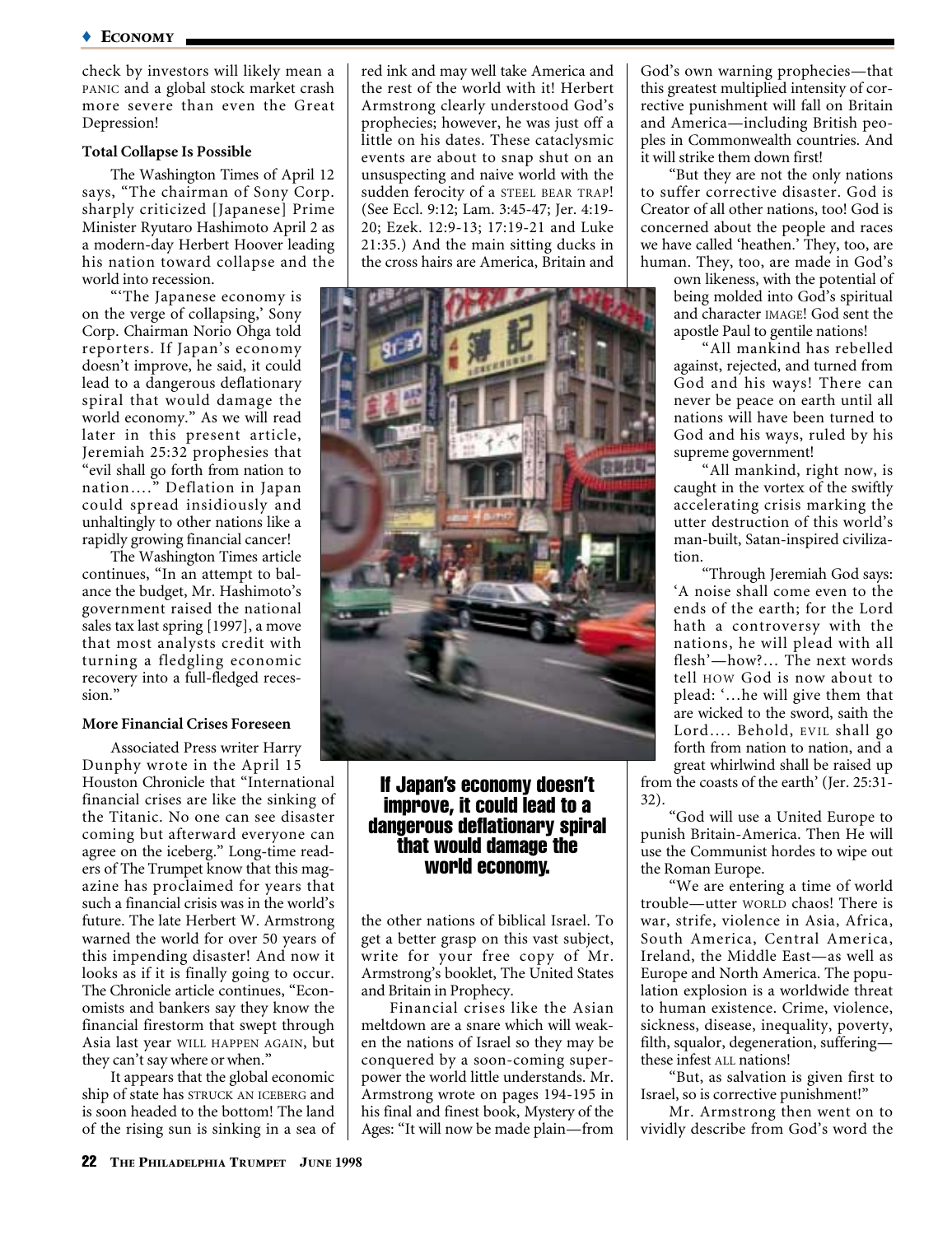Great Tribulation which is soon to come upon this world. However, he ended that fifth chapter with words of great hope when he wrote, "The time is just before the RESURRECTION of the just, at Christ's coming. Christ's second coming will end this world's civilization and start the wonderful, peaceful, happy world tomorrow."

#### **Understand What Is Happening**

This is the "time of the end" or the "last days" spoken of so many times in the Bible (for example, Dan. 11:40; 12:9; II Tim. 3:1). That time of unprecedented destruction (Matt. 24:21-22; Dan 12:1) immediately precedes the glorious return of Jesus Christ. But during that time prior to the second coming, the nations of biblical Israel, including America and Britain, are going to be severely punished for their godless ways! Today, as part of that corrective punishment, America and other global economies as well, are being besieged financially!

Deuteronomy 28:52 tells of this financial siege on America and the nations of Israel when it says, "And he [foreigners] shall besiege thee [Israel] in all thy gates, until thy high and fenced walls come down, wherein thou trustedst, throughout all thy land: and he shall besiege thee in all thy gates throughout all thy land, which the Lord thy God hath given thee." The word "besiege" primarily means a financial attack

through commerce and trade, as can be seen by the context in verses 43 and 44. Verse 15 tells us why. "But it shall come to pass, if thou wilt not hearken unto the voice of the Lord thy God, to observe to do all his commandments and his statutes which I command thee this day; that all these curses shall come upon thee, and overtake thee." And as verse 52 shows, being "besieged" financially is one of those curses. This is exactly what is occurring today, and it appears that Japan may be the tool which God has chosen to bring America and the other nations of Israel to their knees financially and open the way for a military conquest by a German-led united Europe.

#### **Japan on the Brink**

The April 11 Economist uses an

interesting choice of words when it writes, "The invisible hand is giving Japan an almighty whack. First to feel the pain were the country's banks. Having lent immoderately large sums to just about anyone that wanted the money, they have been on the ropes ever since the collapse of stock and land prices earlier this decade. But another wave of casualties is coming, this time in the non-financial parts of Japan's ailing economy. The implications for output



#### It seems no matter what Hashimoto's government does in this crisis, it fails. Can it be because God is giving Japan an almighty whack?

and jobs are SERIOUS, more so than many Japanese yet understand.

"The news gets worse by the day…. Japan's economy is in a horrible state….

"Ryutaro Hashimoto, the Japanese prime minister…admitted that Japan faced its biggest economic crisis since 1945." The article then points to the underlying problem: "a MOUNTAIN OF DEBT."

"Many companies are in danger of going bust…. Another series of construction bankruptcies—bigger and scarier than last autumn's—is looming, as stronger banks choose to pull the plug on firms with no prospect of recovery.

"Much of Japan's manufacturing industry is struggling too…. Mitsubishi Motors, Nissan and Mazda are on their knees.…

"But the biggest time-bomb hidden in Japanese accounts is the horrifying amount of unfunded pension obli-

gations that have been piling up and now threaten to topple many firms. This is happening just as the graying of Japan's population gathers pace. [This should be a warning to America as well, because that 'time-bomb' is also going to hit America's Social Security system.]"

Japan's economy is not a pretty picture. Many experts believe it is even worse than outsiders can see. The April 13 WSJ says that some U.S. officials' "greatest fear is that Japan's banking system is saddled with much bigger bad loans than official numbers show, and that a weak economy and markets will only exacerbate those woes…. U.S. officials don't rule out more large bank failures and bank runs in Japan."

#### **Failing Japanese Efforts**

It seems no matter what Prime Minister Hashimoto's government does in this crisis, it fails. Can it be because the "invisible

hand [the Creator God!] is giving Japan an almighty whack"?

The April 12 Financial Times reported on the likely impact of Japan's sixth recent attempt to stimulate its economy in an article entitled "Tokyo Markets Begin to Suffer 'Package Fatigue.'" The article states, "It was billed as Japan's biggest ever economic package. Yesterday, though, the market yawned. As traders digested the government's latest ¥16,000 billion (\$125 billion) stimulus measures, the Nikkei 225 closed on Friday at 16,481—some 55 points down on the day.

"The reaction partly reflected 'package fatigue.' The measures announced late on Thursday, are the sixth high-profile announcement that the ruling Liberal Democratic Party (LDP) has made since late October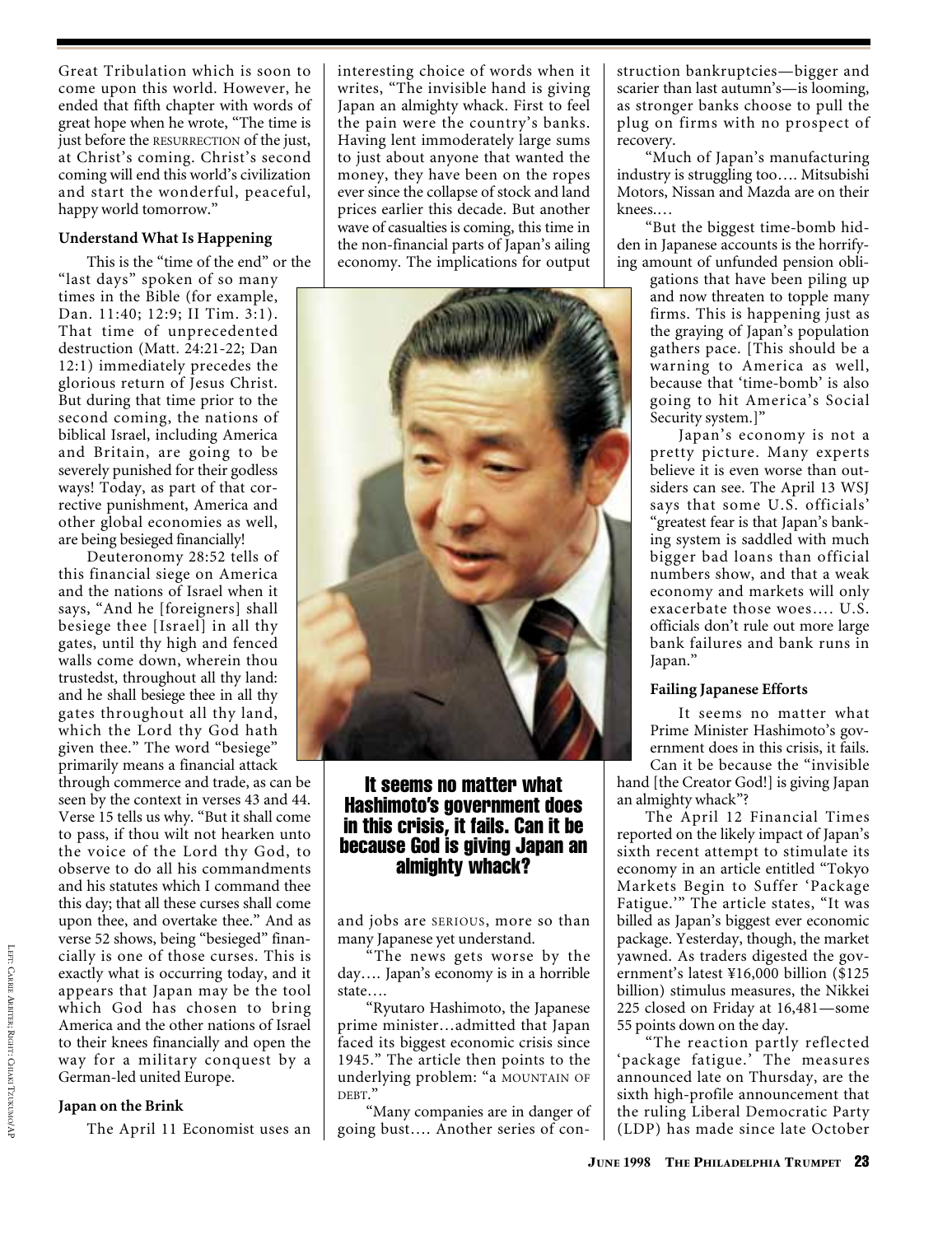#### ♦ **ECONOMY**

[1997]. They are also one of a string of 'stimulus' measures introduced this decade."

On April 27, BBC News wrote that "Share prices in Tokyo plunged and the yen took a hammering against the dollar as the markets gave the thumbs down to the Japanese Government's [seventh] economic rescue package.

"On the stock market, growing pessimism about the deal sent equity [stock share] prices into a nose dive. The benchmark Nikkei 225 stock

average plunged 361 points, or 2.26 percent, to close at 15,649…. Meanwhile, the dollar rose above 132 yen for the first time in four sessions."

The next day, April 28, the Tokyo stock market dropped another 1.63 percent or 254 points to 15,395. ALL SIGNS POINT TO THE IMMINENT COLLAPSE OF THE JAPANESE ECONOMY. If the Nikkei stock index drops below 15,000, a series of bank and corporate bankruptcies may follow as the value in their balance sheets and financial statements simply evaporates into financial never-neverland.

In the cover story for the Far Eastern Economic Review of April 23, entitled "How the Experts See It," a dire warning was put forth when it wrote, "Markets across Asia may have spent the first quarter of 1998 on the upswing, but our panel of fund managers WARN: Don't be fooled. Sustainable recovery won't come until Asian

exports flex their muscles, and the chances of that happening anytime soon look bleak. Meanwhile, the region is under siege on numerous fronts. At home it could take only the Japanese yen slumping to 145 to the dollar, the devaluation of the Chinese renminbi, or intense social unrest in Indonesia all real possibilities—to lead to ANOTH-ER MELTDOWN. Overseas, the possibility of higher U.S. interest rates and, by one forecast, an American stock market crash, would be all that's needed to send a tentatively mending Asia back to the operating table."

Has round two of the Asian Financial Meltdown arrived? Every indication is that it has. Business Week of May 11 states, "Ten months after the crisis started, it seems that Asia is entering a second stage of turbulence."

#### **The Japanese Threat**

In the Vancouver Sun on March 27, an article appeared entitled "Asian Nations Dumping U.S. Treasury Securities." It stated that "All the Asian countries combined, including Taiwan, Malaysia and Singapore, sold a net \$17.73 billion of Treasury securities [bonds, etc.] in the final three months of 1997, nearly six times the net \$3.05 billion worth they sold during the third



#### quarter."

The April 14 Wall Street Journal reported that U.S. Treasuries "came under pressure as speculation about Japanese selling of Treasuries and worries that the Federal Reserve could raise interest rates swept the market….

"The magnitude of the T-bill sale [by Japan]—estimated to be about \$12 billion—meant that the Fed couldn't handle this customer-related transaction in its usual way: parcel the order out among a few primary dealers [meaning secretly sell Japan's U.S. bonds to avoid a panic]." In one day, Japan sold almost as much as all of the Asian countries together sold during the last three months of 1997. Japan must raise cash and it must raise it quickly, even if it means pulling the rug out from under the United States,

financially speaking. This is exactly what God means by Israel's "lovers" abandoning her (Jer. 30:14; Lam. 1:2, 9; Ezek. 23:9, 22). America is very quickly alienating itself from the rest of the world because of its arrogance, and disasters such as the Asian financial crisis are hastening that alienation.

The April 14 Financial Times asks, "Can Japan escape from a deflationary spiral? Despite the more detailed plans for income tax cuts and public spend-

ing announced by Prime Minister Ryutaro Hashimoto…the risk that the world's second-largest economy will suffer a precipitous decline remains disturbingly high.

"Rising unemployment, a seemingly endless banking crisis and a debt hangover from the bubble economy of the 1980s have all combined to cause Japanese consumers to go on strike. Collapsing business confidence has produced an equally worrying investment strike. Hence recent data showing falling domestic demand, shrinking industrial output, rising inventories and a sharp fall in imports.

"A credit crunch, stemming from the banks' problems, is now affecting the big companies as well as small. And the Nikkei 225 index, whose level is vitally important for the solvency of Japanese banks, ended the March 31 financial year 8 percent down on its level the year before….

"This underlines the global implications of Japan's plight. Without a Japanese recovery, the rest of Asia's problems will be harder to solve. With a Japanese deflation, the risk of a protectionist backlash grows. Japan can and should expect continuing international pressure for more radical action. This is DANGEROUS TERRITORY indeed."

Or as Andrew Alexander wrote in the April 3, 1998, Daily Mail, "These are, to put it mildly, uncertain times even though the London and Wall Street markets do not seem to think so…. What is special now is that we have the Asian problem being compounded by Japan's particular problems, plus sky-high stock market valuations in the West, plus the potentially unsettling effects of [European] Economic and Monetary Union [EMU]…. THE INGREDIENTS FOR REAL TROUBLE ARE IN PLACE." ◆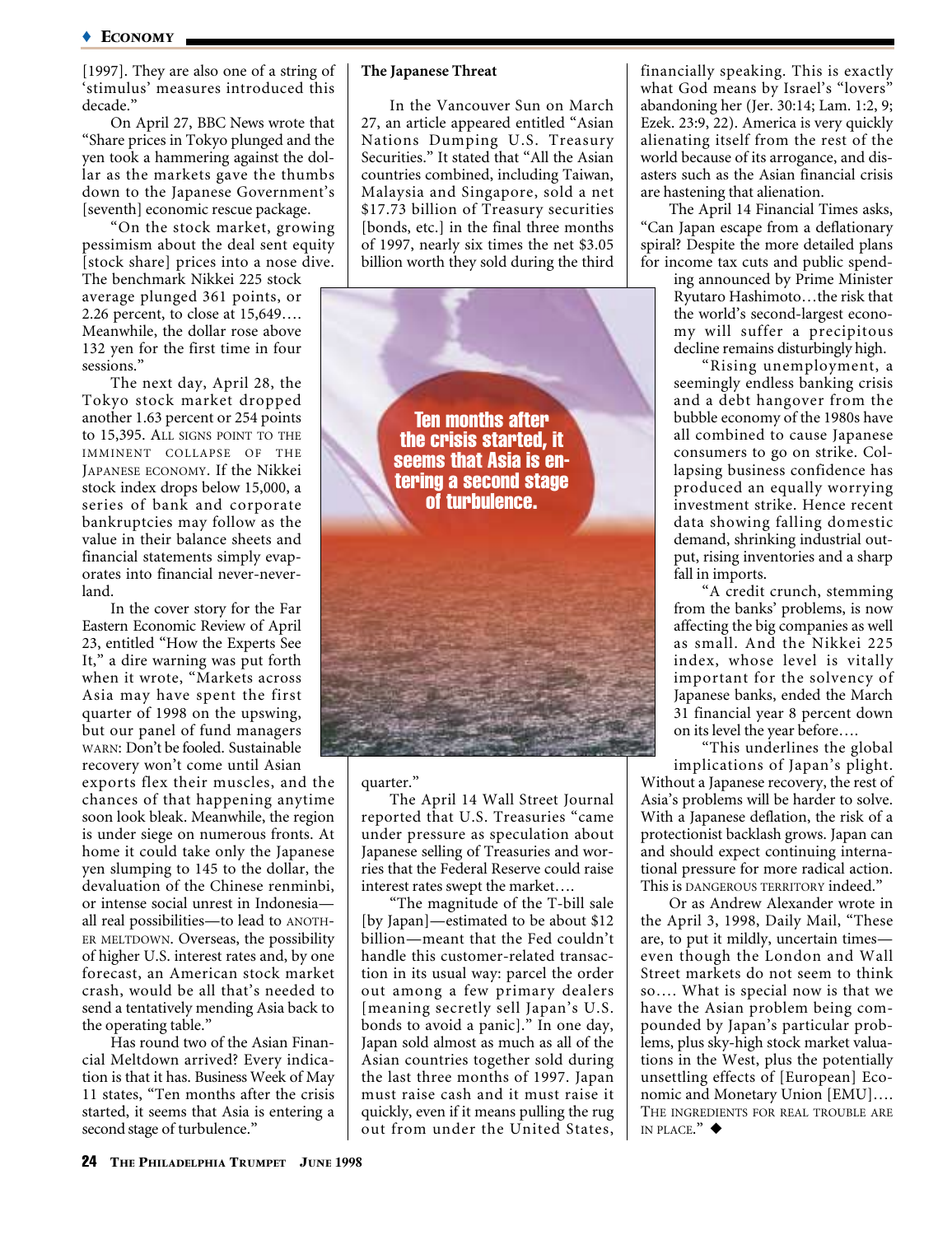## Nazis *(From page 5)*

WORLD GOVERNMENT—an armed organization, with the power of armed force to guarantee world peace. But since world leaders do not know the WAY to peace, it cannot succeed.

"The war is over, in Europe—or is it? We need to wake up and realize that right now is the most dangerous moment in United States national history, instead of assuming we now have peace!

"Men plan, here, to preserve the PEACE of the world. What most do not know is that the Germans have their plans for winning the BATTLE of the peace. Yes, I said BATTLE of the peace. That's a kind of battle we Americans don't know. We know only one kind of war. We have never lost a war—that is, a military war; but we have never WON a conference, where leaders of other nations outfox us in the BATTLE for the peace.

"We don't understand German thoroughness. From the very start of World War II, they have considered the possibility of losing this second round, as they did the first—and they have carefully, methodically planned, in such eventuality, the third round—World War III! Hitler has lost. This round of war, in Europe, is over. And the Nazis have now gone UNDERGROUND. In France and Norway they learned how effectively an organized UNDERGROUND can hamper occupation and control of a country. Paris was liberated by the French UNDERGROUND—and Allied armies. Now a Nazi underground is methodically planned. They plan to COME BACK and to win on the third try" (Autobiography of Herbert W. Armstrong, vol. II, pp. 114-115).

NOW THE U.S. STATE DEPARTMENT HAS RECENTLY RELEASED THE CLASSIFIED DOCUMENTS THAT PROVE EXACTLY WHAT MR. ARMSTRONG SAID!

And remember, Mr. Armstrong made those statements when Germany was almost totally destroyed and in rubble! Almost everybody scoffed then. But not today!

How could he have known? Only God could have revealed this to him.

"O Assyrian, the rod of mine anger, and the staff in their hand is mine indignation" (Isa. 10:5). This book was written for the end time (Isa. 30:8). So, who is Assyria? (Write for



our powerful booklet, The History and Prophecy of Germany.)

"I will send him against an hypocritical nation, and against the people of my wrath will I give him a charge, to take the spoil, and to take the prey, and to tread them down like the mire of the streets" (Isa. 10:6). GOD is going to send the nation of Germany against an hypocritical, or immoral, nation— Israel. It is speaking of America and Britain—nations which believe it is all right for their leaders and themselves to be immoral. But God has a vastly different view. God uses one nation, or one group of nations, to punish other nations. The punishment is all God's doing—not German ingenuity.

"Howbeit he meaneth not so, neither doth his heart think so; but it is in his heart to destroy and cut off nations not a few" (v. 7). Let's suppose you know nothing about the Bible. You only have to know a little history to know that Germany has destroyed many nations. It is in their military "heart" to do so.

Still, we must remember, God is responsible. God is raising them up. Germany's rise to power is the work of

**Tide of Hate:** The DVU victory was all the neo-Nazis needed to get stirred up. The days following the election saw a slough of hate-inspired rallies.

God! They are God's tool to punish us!

Here is another quote from Herbert Armstrong in his 1956 booklet, 1975 in Prophecy!, about what Europeans were thinking: "They are thinking more and more about the coming UNITED STATES OF EUROPE!

"We Americans, with the British, gave them the idea. We've tried to organize the European nations together against Russia. They are going to unite against us! And now Europe is about ready for it! The stage is all set! All that's lacking now is the strong LEADER—the coming FÜHRER! The Germans are coming back from the destruction of World War II in breathtaking manner. Germany is the economic and military heart of Europe. Probably Germany will lead and dominate the coming United States of Europe.

"But Britain will be no part of it!

"This astounding resurrection of the ROMAN EMPIRE is the very NEXT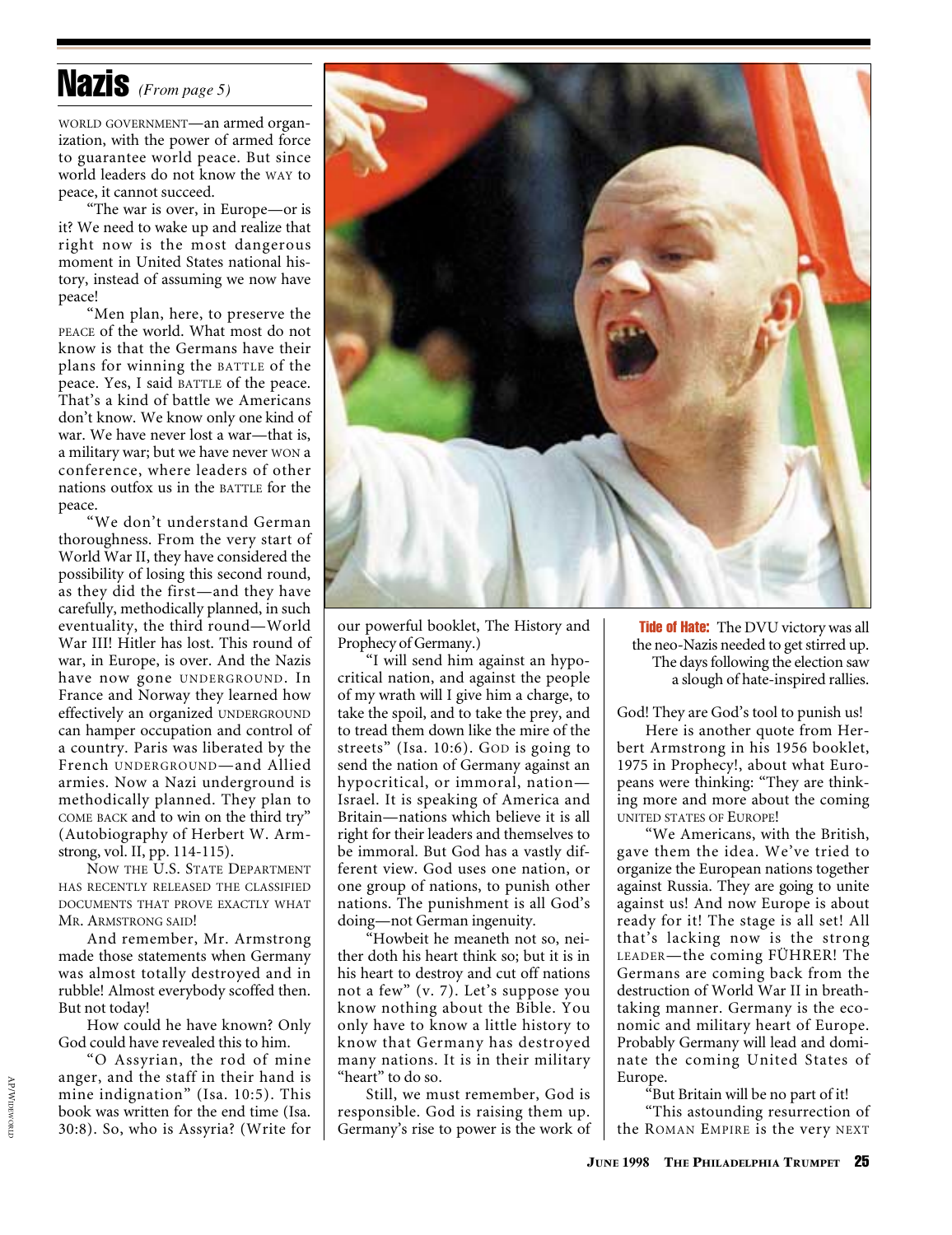prophesied event. The world will be dumfounded when this military colossus actually emerges."

How could he possibly speak with such authority in 1956? Now it is happening before our eyes. Only God could have revealed such prophecies! Only God knows the future.

It is time for all of us to awaken before it is too late!

#### **Anti-Euro**

Gerhard Frey's pro-Nazi party is against the new European Union currency—the euro. He doesn't want Germany to give up their famous Deutschemark. But he is going to lose that battle.

How do I know? Because the Bible reveals that 10 nations are going to unite politically and economically in Europe and destroy mightily. And who is the real power behind these nations? God, in Isaiah 10:5, only mentions the Germans as the real power. Germany will use the European Union to conceal their nationalistic ambitions and give them a certain dignity.

Already the extremist parties are uniting to exert more influence. Franz Schönhuber, the former leader of the extreme far-right Republicans, is working with Gerhard Frey to stop the infighting in the extreme parties. Franz Schönhuber was an officer in Hitler's violent Wafen SS. After the war, he retained his pro-Nazi views.

Did that make him an enemy of the German people? No—he became a media star on Bavarian radio and television! German commentators have said for years that a wealthy party like the DVU, combined with a stirring orator like Schönhuber, could create a powerful force! He is getting a little old, but there will be others.

The denazification of Germany has proven to be a shameful joke!

Here is what the Thueringer Allgemeine wrote on April 27 (emphasis mine): "THE DAM HAS BROKEN. Until now, it was only sporadic appearances in some of the state legislatures of western states. Now the right-wing extremists are sitting in an eastern parliament, too. And THERE IS FEAR THAT IT WILL NOT REST AT THAT. That means, regardless of whom the future chancellor may be, the pressure in the east to come up with new ideas will be all the greater. In particular (the election results indicate), the mistakes of the GDR [the former communist power of East Germany] are increasingly being felt by the young, who, on account of age, HAVE ONLY HAZY IMPRES-SIONS OF WHAT ONCE WAS."

The young have hazy memories of Hitler's evil goals and his downfall. "The dam has broken," and "there is fear that it will not rest at that." There is a spirit moving Germany in a very evil direction.

A German panel has quickly closed the probe into the numerous Nazi incidents in the army. The panel indicated there were only "two or three evildoers." People who know the facts understand that was a disgraceful conclusion.

Watch for some spectacular and sudden changes for the worse in Germany. Perhaps the biggest change may come in the September election. That election is probably going to lead to many more shocks in the near future.

There is still great hope in this very bad news. Because it is a sign that Christ is about to return and destroy the Nazi war machine forever!

Still, we must brace ourselves for the worst time of suffering ever—just before Christ returns. ◆

## Heroin *(From page 16)*

#### **Not Looking Cool**

Americans glamorize their addictions. Over the decades, companies have invested billions of dollars in advertising cigarettes, alcohol and even drugs. These commercials generally feature the young, the tough and the beautiful. Is it any wonder we have drug-abuse problems? In 1997, fashion photography featured young models who looked like heroin addicts. Using great lighting and expensive clothes, heroin addiction was made to look in and glamorous. Is it any wonder then that we have a new generation of young people getting hooked on heroin?

Advertisers, film makers, fashion designers, photographers, pop musicians, actors and sports figures must begin to accept the responsibility that what they do affects the lives of young people. Young people need role models to look up to. If the role model lives a clean life, so will the young follower. But the opposite is all too true. We have too many role models today who lead our young people into wretched lifestyles.

Stopping drug abuse means we must educate our young people to the stark realities of drug abuse. Being hooked on hard drugs is anything but glamorous. One adult described heroin addiction this way: "It is like being possessed by the devil…. You have no freedom. You can't go anywhere or do anything. You can't have relationships. Everything is just about getting the heroin. It's a horrible way to live" (New York Times, April 12, 1998). This miserable lifestyle is never communicated in a fashion-magazine photo. Medical professionals know that heroin addiction is the hardest addiction to break. Overcoming heroin addiction is a very ugly struggle. Real drug users do not look cool. We must make sure our kids see this aspect to the drug-abuse problem.

#### **Give Your Time**

Realize how vulnerable our kids are to trends and other kids. One young heroin addict, now in recovery, warned how easy it was to get hooked. He was quoted in the above-mentioned Times article as saying, "The first time I tried it was at a party, when I was 17…. This kid passed a little bit out. I sniffed it. We were playing cards, and the next thing I knew was…I feel good!" The author of the article then comments, "And the next thing he knew after that, he said, he was an addict, a dropout and a convict, prey to an obsession that has been ruining lives since the drug was developed around the turn of the century" (ibid.). If your impression of a drug pusher is an evil-looking adult, you must update your image. Today, most kids get hooked on drugs from other kids.

Peer pressure is one of the strongest pulls in your child's life. The only way to combat this problem is for parents to stay in a close relationship with their children. Our most effective weapon against drug abuse is spending time with our kids. We should be deeply involved in our children's lives and activities. Too many parents are not there for their children. Absentee parents open up a great void in a young person's life. We must recognize that someone or something will fill that void. Today, that something could be heroin.

America's problems with illegal drugs are complex. Yet there are some very simple solutions. Let's all individually face our nation's drug-abuse problem. Let's take the steps to be sure that heroin doesn't make its home at our house. ◆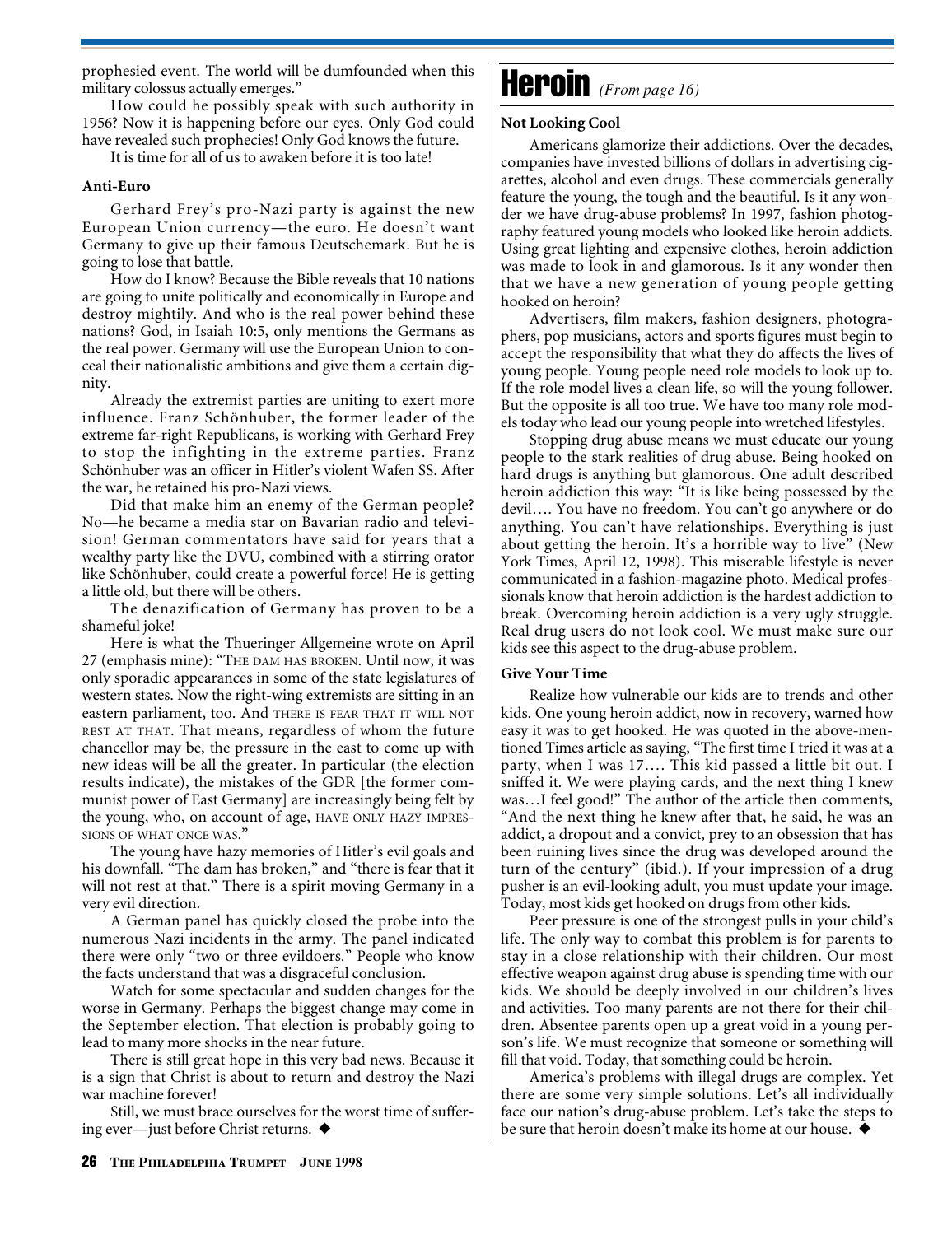## **Personal** *(From page 1)*

was assassinated. Thirty years later, the U.S. and many in the world still seem transfixed by the death of JFK. Why?

President Kennedy embodied a great hope for many people. The whole world knew of his death that very day because of modern communication. The assassination sent shock waves around the world. For many people, their hopes died with John F. Kennedy.

#### **A Stressful Time**

It was a stress-filled time for U.S. citizens—and still is for many people. People drifted home from work in a daze the day JFK was shot. The stock market went down sharply. Businessmen had far less hope in America's future. Kennedy had embodied the national confidence. Now many Americans wondered, "What is happening to the U.S.?" What could be worse than an inspiring President being assassinated? Hordes of Americans wanted to be just like him. Some, including ex-senator Barry Goldwater, thought JFK could have become our greatest President ever.

A white beverage-truck driver kneeled and prayed for America with his black customers. A male teacher, built like a football player, cried before his class. Then he said, "Children, we need to pray for our nation." Others went to church.

Pierre Salinger, Kennedy's press secretary, continued to work for President Lyndon Johnson after the assassination;

but he drank a bottle of scotch daily for three to four months. JFK's death changed his life. He thinks the world would have been a far better place if JFK had lived.

Nobody understood why the assassination happened. People were deeply confused. The President wasn't supposed to die like this. Mr. Kennedy had brought a great surge of hope. Suddenly, the hope collapsed in this monumental tragedy! It was one of the worst tragedies in modern times, and it happened right here in the U.S. The event defied understanding—but only to people who don't understand God's plan for this earth.

#### **World Impact**

People in Germany, Japan and other nations thought the assassination could cause World War III. There were rumors of a communist plot. Japanese people cried at a U.S. base in Japan. Tough German cab drivers wouldn't take pay from American customers.

In South Africa, ships sounded their horns in a salute to the fallen President. They followed an American ship's lead in lowering their flags to half-mast.

Shortly after JFK was dead, Pierre Salinger visited Laos. A Laotian man walked 100 miles to meet Mr. Salinger—a man who knew JFK.

Citizens in Senegal, Africa, came to visit Peace Corps volunteers and tell them their President was dead. Many Senegalese citizens came to visit, shook hands, stayed five minutes or so without saying a word and then left.

The impact on the world was phenomenal.

#### **U.S. Decline**

Many Americans thought everything was going well, until November 22, 1963. After that, nothing seemed to go right. The assassination seemed to be a forerunner of a U.S. decline. We became bogged down in the Vietnam War. Martin Luther King and Bobby Kennedy were later assassinated.

Is there hope for the U.S. today? America's problems are far worse now than they were when JFK died. Violent crime is out of control. There are serious racial problems. Drugs are spreading like wildfire. AIDS has reached epidemic proportions. Families are disintegrating. Will the tree of hope blossom again for America and the world?

#### **Great Hope**

The Kennedy hope was a grandiose illusion! This world desperately needs hope. But there has never been hope in man, in spite of what men think. We are about to learn this vital lesson. There is no hope in man. None! "Cease ye from man, whose breath is in his nostrils: for wherein is he to be



accounted of?" (Isa. 2:22). When will we cease looking to man, who lives and dies like an animal? Why should we ever put hope in man? God says we must put our hope in Him. He doesn't die and He is omnipotent.

There was a man who walked this earth almost 2,000 years ago who was younger than JFK when He was assassinated. His name was Jesus Christ. He came with a message of hope. That message got Him killed. But hope didn't die when Christ died. In fact, for the first time there was real hope for mankind. Our Saviour had successfully lived a sinless life and was able to pay for our sins. Then there was a great abundance of hope for man.

Still, men continue to place hope in men "whose breath is in his nostrils." How foolish!

Every man who commits that faithless mistake is destined to have his hopes shattered. America and the world are going through a process of learning the hard way that there is no hope in man. When we finally learn that lesson, we can then turn to the great God where there is super abundant hope! May God speed that day.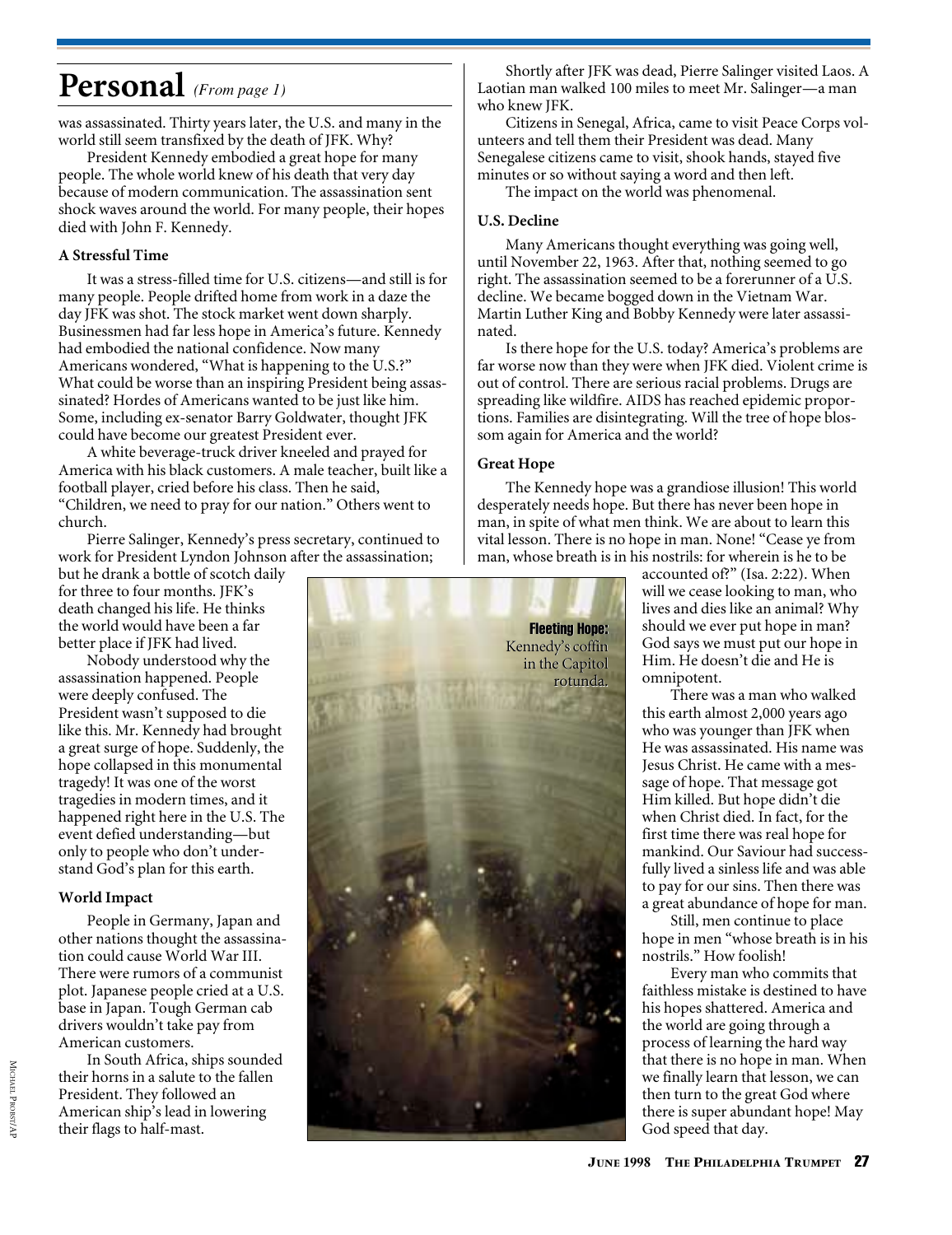#### ♦ **COMMENTARY**

**STEPHEN FLURRY**

# A Nation Divided

*One hundred and thirty-five years after Lincoln's Emancipation Proclamation, slavery is still a thriving industry.*

The time has come," Abraham Lincoln assured his advisers, "when these sentiments should be uttered; and if it is decreed that I should go down

because of this speech, then let me go down linked to the truth—let me die in the advocacy of what is just and right." Lincoln was preparing for perhaps the most controversial speech of his life. It was 1858. His future as a presidential candidate was on the line. All of his advisers pleaded against delivering the speech. But he was determined to do so, even if it meant ruin politically.

In the late 1850s, political debate raged in the United States over the question of slavery in new states. Lincoln's lifelong political rival, Stephen Douglas, had successfully lobbied for Congress to allow the people of

each state to decide for themselves if they wanted slavery or not. Lincoln felt slavery should be kept in the South, hoping that, if contained, it would eventually die there.

In 1857, the Dred Scott decision struck a further blow to Lincoln and those in favor of abolishing slavery. Dred Scott was a slave who sought freedom through the courts because he at one time lived in a free state. The court denied his request on grounds that as a slave, he was his owner's property, not a citizen of the United States.

This is what led up to Lincoln's famous "House Divided" speech, given at the Republican State Convention in Springfield, Illinois. Lincoln's speech publicly established his position on the slavery issue and instantly set him apart as the foremost authority on abolitionism.

Lincoln began his speech by saying that if we know where we are and where we are going, then we might better understand what to do and how to do it. For those answers, Lincoln turned to history. He said, "In my opinion, [slavery] will not cease until a crisis shall have been

not stand.' I believe this government cannot endure permanently half slave and half free. I do not expect the Union to be dissolved—I do not

reached, and passed. 'A house divided against itself can-

expect the house to fall—but I do expect it will cease to be divided. It will become all one thing, or all the other."

He said, "Either the opponents of slavery will arrest the further spread of it, and place it where the public mind shall rest in the belief that it is in course of ultimate extinction; or its advocates will push it forward, till it shall become alike lawful in all the states, old as well as new— North as well as South." For Southerners, those were fighting words.

Lincoln's "house divided" metaphor was familiar to most Bible-reading Americans back

then, as it is mentioned in three of the Gospels.

There were those in Christ's day who said His ability to cast out demons was in fact of the devil. Quickly perceiving this obvious contradiction, Jesus responded, "Every kingdom divided against itself is brought to desolation; and every city or house divided against itself shall not stand" (Matt. 12:25).

Lincoln was quoting a reliable source during his "House Divided" speech! No wonder he was so determined. No wonder he adamantly defended that speech a year after he delivered it. One hot summer evening in 1859, while dining with friends, he said, "Well gentlemen, you may think that speech was a mistake, but I never have believed it was, and you will see the day when you will consider it was the wisest thing I ever said."

Lincoln (and Christ) knew that there has not been one good thing in man's 6,000-year history to come out of division. Lincoln knew that division, unless some great crisis corrects the chasm before it is too late, can only end in ruin.

*Division, unless some great crisis corrects the chasm, can only end in ruin.*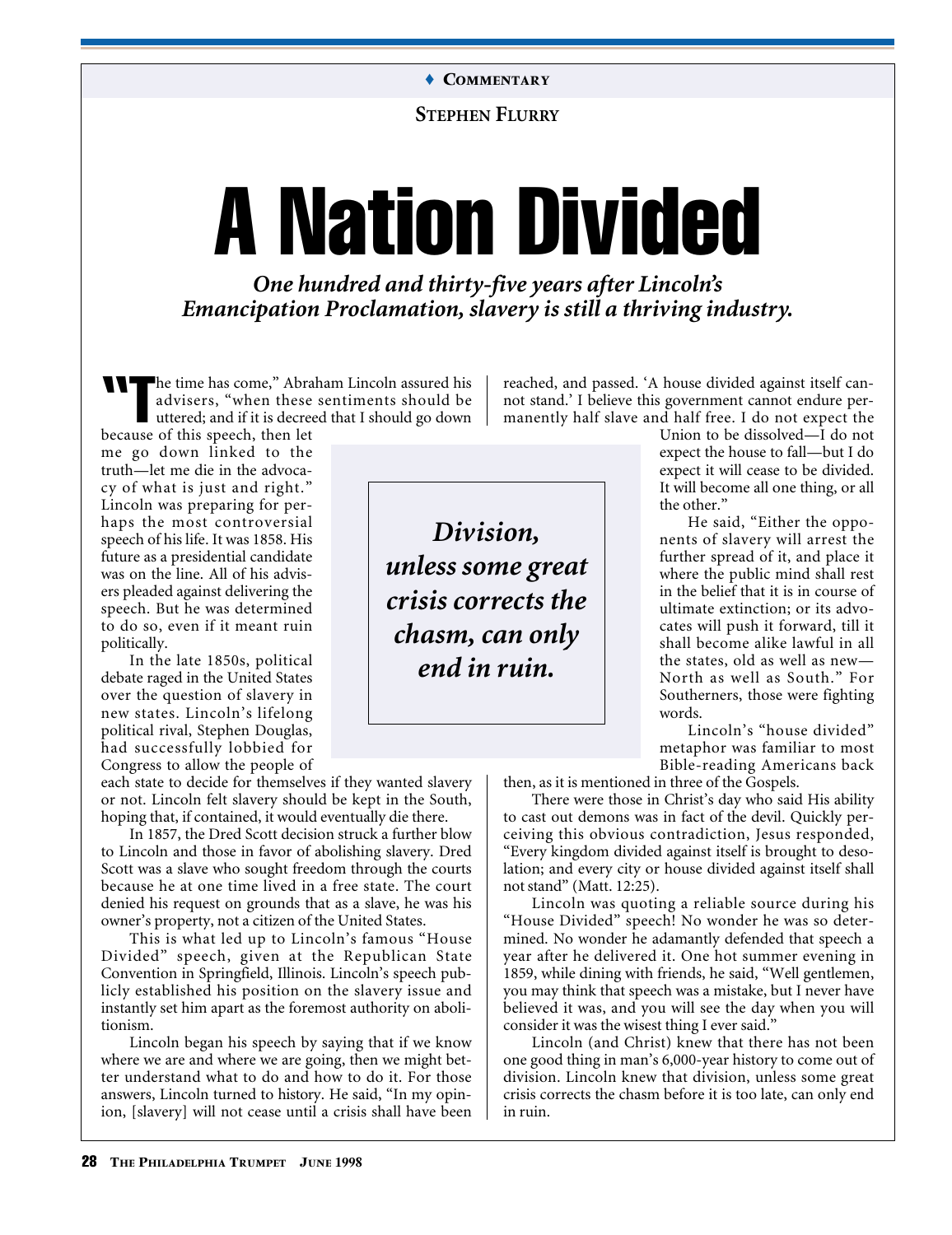T oday, America faces a crisis comparable to that of the mid-19th century. And once again, it revolves around this issue of slavery.

"Slavery," like the "house divided," is a Biblical metaphor. It is used throughout the Bible to depict the oppressive, demanding nature of sin. We find in Hebrews 11:24-26 that Egypt is pictured as a type of sin, and when the Israelites came out of Egypt, it typed our flight out of the ways of this world; the ways of the flesh; THE WAY OF SIN. Paul said in Romans 7:14, "For we know that the law is spiritual: but I am carnal, sold under sin."

This way of sin is defined throughout the Old and New Testaments. Of course, I John 3:4 says sin is the transgression of the law. But there are many verses which

are more specific. Paul clearly defined this law in Romans 13:9: "For this, Thou shalt not commit adultery, Thou shalt not kill, Thou shalt not steal, Thou shalt not bear false witness, Thou shalt not covet; and if there be any other commandment, it is briefly comprehended in this saying, namely, Thou shalt love thy neighbour as thyself." In other words, Paul said, if you break any of these laws, that is sin. And sin, as we have seen, is slavery.

Elsewhere, Paul wrote, "Be not deceived: neither fornicators, nor idolaters, nor adulterers, nor effeminate, nor abusers of themselves with mankind [homosexuals], Nor thieves, nor covetous, nor drunkards, nor revilers, nor extortioners, shall inherit the kingdom of God" (I

Cor. 6:9-10). It's God's will that we be emancipated from that way of life. So He sent His Son to pay for our past sins (Rom. 3:25), that we might live in freedom—free from the slavery of sin—free to live in righteousness.

Now, for the most part, people in our society are hostile to Christ's message of freedom. In fact, it has gotten much worse in these last days than at any other time in our history. Most today even reject the deeply religious morality the United States of America was founded upon. To them, it is old-fashioned; outdated. Instead, they preach a new morality. The preachers of this new religion advocate ABSOLUTE FREEDOM—not the kind of freedom preached by our Founding Fathers which they based on religious principles; not the kind of freedom from the sins of the flesh preached by Christ. Their message of "absolute freedom," as Jesus clearly explained, actually means slavery.

The apostle Peter spoke about these "absolute freedom" preachers in his second general epistle: "They promise them freedom, but they themselves are SLAVES of corruption; for whatever overcomes a man, to that he is enslaved" (II Pet. 2:19, Revised Standard Version).

The "absolute freedom" agenda proclaimed by higher education and popular culture is actually a message advocating slavery. Its proponents favor enslavement to lust, competition, sexual perversion and deceit. They are able to persuade a large majority to this agenda because being enslaved by lusts does at first seem pleasurable and right. But in time, it always ends in misery, pain and suffering. The "absolute freedom" party used to be in the minority; it used to be a counterculture. But like cancer it has spread across the Union, from state to state. Now it is the popular culture.

There are still a handful of abolitionists though. This



party, now in the minority, would have all men to be free free from the slavery of sin. This party advocates real liberty freedom to live according to God's spiritual law; the way of life which produces honest, successful lives, happy marriages and well-behaved children. The abolitionists' ultimate objective is to emancipate all who live in slavery.

Once again America is deeply divided; and once again, our great division revolves around slavery. It is not as visible or as obvious as it was in the 19th century, but it is equally divisive, and far more dangerous, for one simple reason: This time there is no national leader to lead this nation out of the evils of slavery. There is no Lincoln to save the Union.

A kingdom divided against itself cannot stand. Given time, it will either become all one thing, or all the other. The Union will either be saved, or the pro-slavery agenda will win. Look around you to see which moral agenda is winning. We live in one of the nastiest societies man has ever developed. Every kind of perverted sin has multiplied. Nothing has been able to curb our immoral appetites. More and more supporters are converting to the pro-slavery party. Like in the 1850s, the pro-slavery party is on the verge of winning.

But soon, as Christ immutably prophesied in numerous scriptures, just as slavery appears to engulf the whole nation—the entire world, in fact—He will return to this earth with His proclamation of emancipation. He originated the "house divided" metaphor; more than anyone else, He knows what it takes to build a stable society that works. When Christ sets up His Kingdom, all slaves, everywhere, will finally come to understand what real freedom is.

God speed that day. ◆